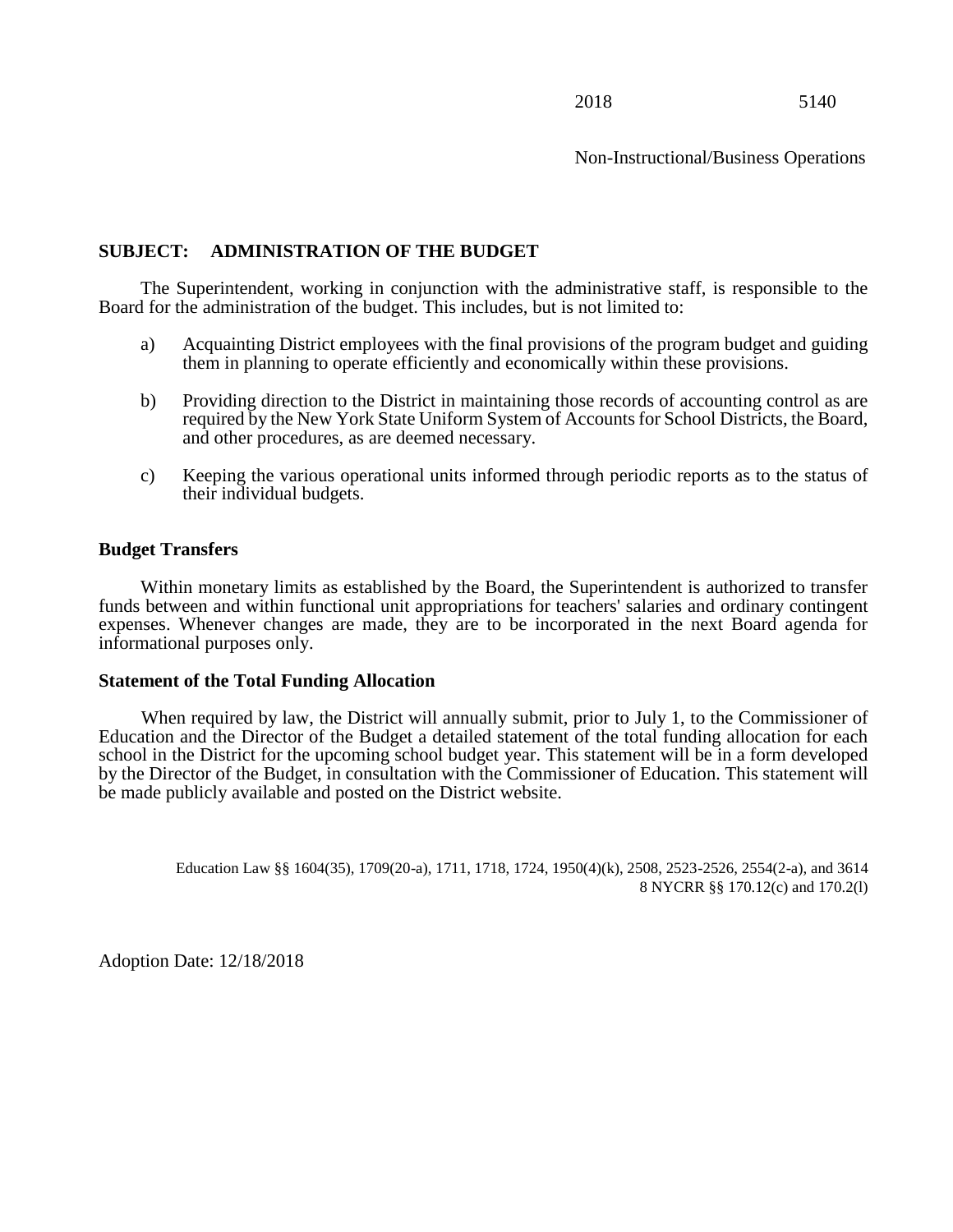1 of 3

Non-Instructional/Business Operations

# **SUBJECT: PROCUREMENT: UNIFORM GRANT GUIDANCE FOR FEDERAL AWARDS**

The District will follow all applicable requirements in the Uniform Grant Guidance (2 CFR Part 200) whenever it procures goods or services using federal grant funds awarded through formula and/or discretionary grants, including funds awarded by the United States Department of Education as grants or funds awarded to a pass-through entity, such as the New York State Education Department, for subgrants.

## **Uniform Grant Guidance Requirements**

Under the Uniform Grant Guidance, the District will, among other things:

- a) Use its own documented procurement procedures which reflect applicable state, local and tribal laws and regulations, provided that the procurements conform to applicable federal law and the standards identified in the Uniform Grant Guidance.
- b) Establish and maintain effective internal controls that provide reasonable assurance that the District is managing the federal award in compliance with federal statutes, regulations, and the terms and conditions of the federal award. Internal controls means a process, implemented by the District, designed to provide reasonable assurance regarding the achievement of objectives in the following categories:
	- 1. Effectiveness and efficiency of operations;
	- 2. Reliability of reporting for internal and external use; and
	- 3. Compliance with applicable laws and regulations.
- c) Comply with federal statutes, regulations, and the terms and conditions of the federal awards.
- d) Evaluate and monitor the District's compliance with statutes, regulations, and the terms and conditions of federal awards.
- e) Take prompt action when instances of noncompliance are identified including noncompliance identified in audit findings.
- f) Take reasonable measures to safeguard protected personally identifiable information and other information the federal awarding agency or pass-through entity designates as sensitive or the District considers sensitive consistent with applicable federal, state, local, and tribal laws regarding privacy and obligations of confidentiality.
- g) Maintain oversight to ensure contractors perform in accordance with the terms, conditions, and specifications of their contracts or purchase orders.
- h) Maintain written standards of conduct covering conflicts of interest and governing the actions of its employees engaged in the selection, award, and administration of contracts.
- i) Have procurement procedures in place to avoid acquisition of unnecessary or duplicative items. Consideration should be given to consolidating or breaking out procurements to obtain a more economical purchase.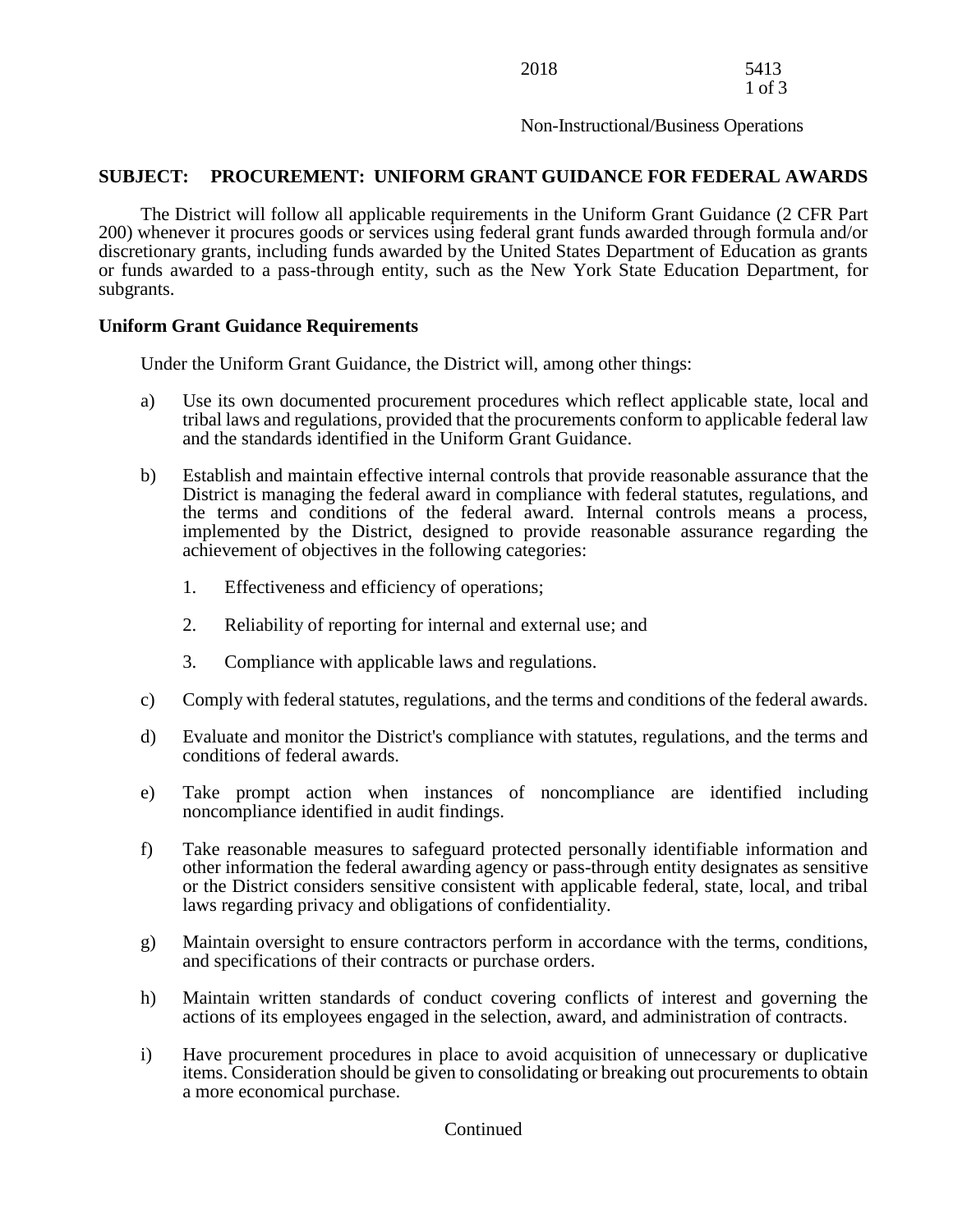Non-Instructional/Business Operations

# **SUBJECT: PROCUREMENT: UNIFORM GRANT GUIDANCE FOR FEDERAL AWARDS**

- j) Award contracts only to responsible contractors possessing the ability to perform successfully under the terms and conditions of a proposed procurement. Consideration will be given to matters such as contractor integrity, compliance with public policy, record of past performance, and financial and technical resources.
- k) Maintain records that sufficiently detail the history of the procurement including, but not limited to:
	- 1. Rationale for the method of procurement;
	- 2. Selection of contract type;
	- 3. Contractor selection or rejection; and
	- 4. The basis for the contract price.
- l) Use time and material contracts, only after a determination that no other contract is suitable and the contract includes a ceiling price that the contractor exceeds at its own risk.
- m) Conduct all procurement transactions in a manner providing full and open competition consistent with the standards of the Uniform Grant Guidance.
- n) Conduct procurements in a manner that prohibits the use of statutorily or administratively imposed state, local or tribal geographical preferences in the evaluation of bids or proposals, except in those cases where applicable federal statutes expressly mandate or encourage geographic preference.
- o) Have written procedures for procurement to ensure that all solicitations:
	- 1. Incorporate a clear and accurate description of the technical requirements for the material, product, or service to be procured; and
	- 2. Identify all requirements which the offerors must fulfill and all other factors to be used in evaluating bids.
- p) Ensure that all prequalified lists of persons, firms, or products which are used in acquiring goods and services are current and include enough qualified sources to ensure maximum open and free competition.
- q) Use one of the following methods of procurement, which include:
	- 1. Micro-purchases;
	- 2. Small purchase procedures;<br>3. Sealed bids:
	- Sealed bids;
	- 4. Competitive proposals; and<br>5. Noncompetitive proposals.
	- Noncompetitive proposals.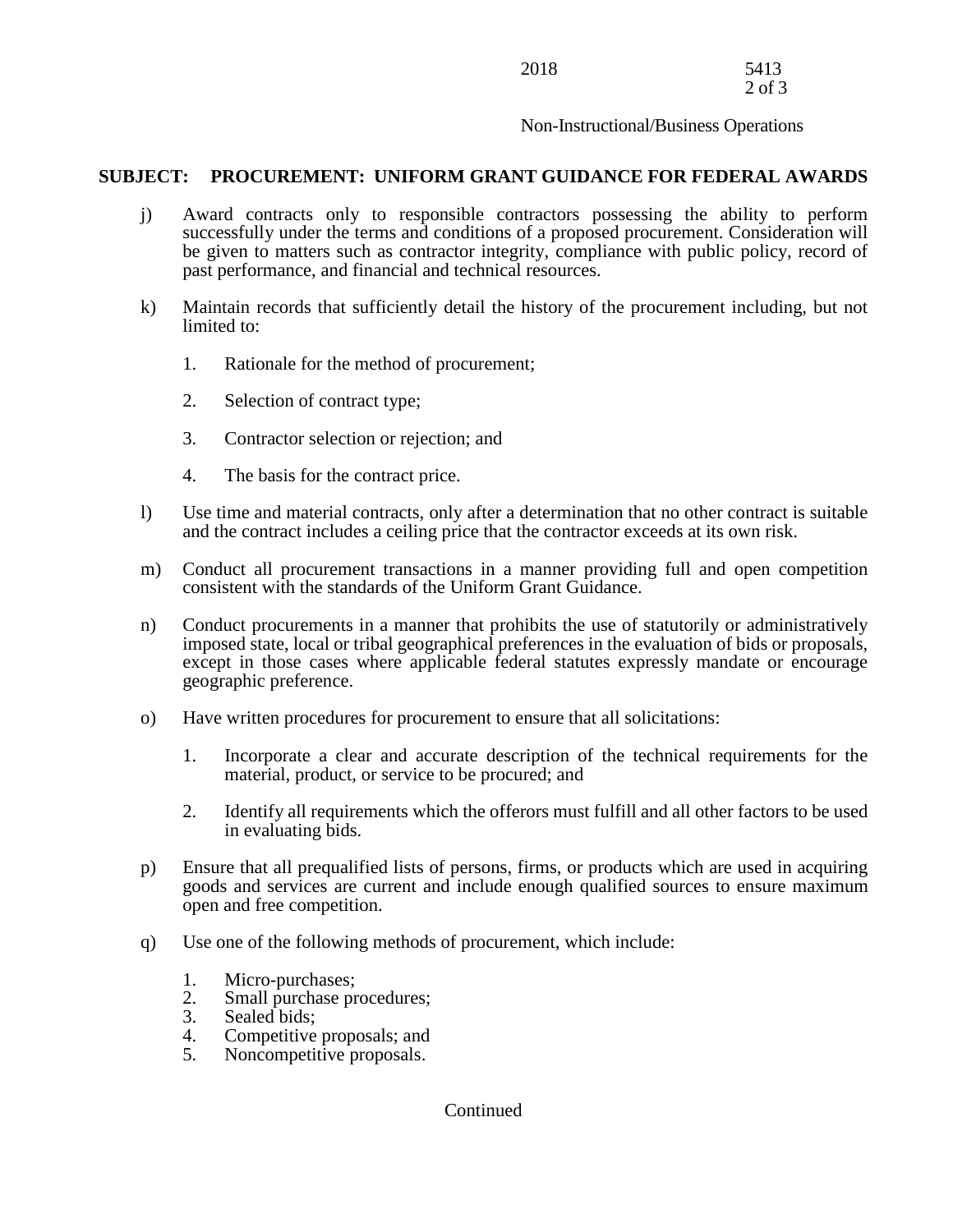3 of 3

Non-Instructional/Business Operations

# **SUBJECT: PROCUREMENT: UNIFORM GRANT GUIDANCE FOR FEDERAL AWARDS**

- r) Have a written method for conducting technical evaluations of the proposals received and for selecting recipients.
- s) Take all necessary affirmative steps to assure that minority businesses, women's business enterprises, and labor surplus area firms are used when possible.
- t) Include in all contracts made by the District the applicable provisions contained in Appendix II of the Uniform Grant Guidance -- Contract Provisions for Non-Federal Entity Contracts Under Federal Awards.
- u) Perform a cost or price analysis in connection with every procurement action in excess of the Simplified Acquisition Threshold including contract modifications.
- v) Negotiate profit as a separate element of the price for each contract in which there is not price competition and in all cases where an analysis is performed.
- w) Comply with the non-procurement debarment and suspension standards which prohibit awarding contracts to parties listed on the government-wide exclusions in the System for Award Management (SAM).

2 CFR §§ 200.61, 200.303, 200.318, 200.319, 200.320, 200.321, 200.323, and 200.326 2 CFR Part 200, App. II

NOTE: Refer also to Policies #5410 - Purchasing

- #5411 Contracts for Instruction
- #5570 Financial Accountability
- #5670 Records Management
- #6110 Code of Ethics for Board Members and All
	- District Personnel
- #6161 Conference/Travel Expense Reimbursement

Adoption Date: 12/18/2018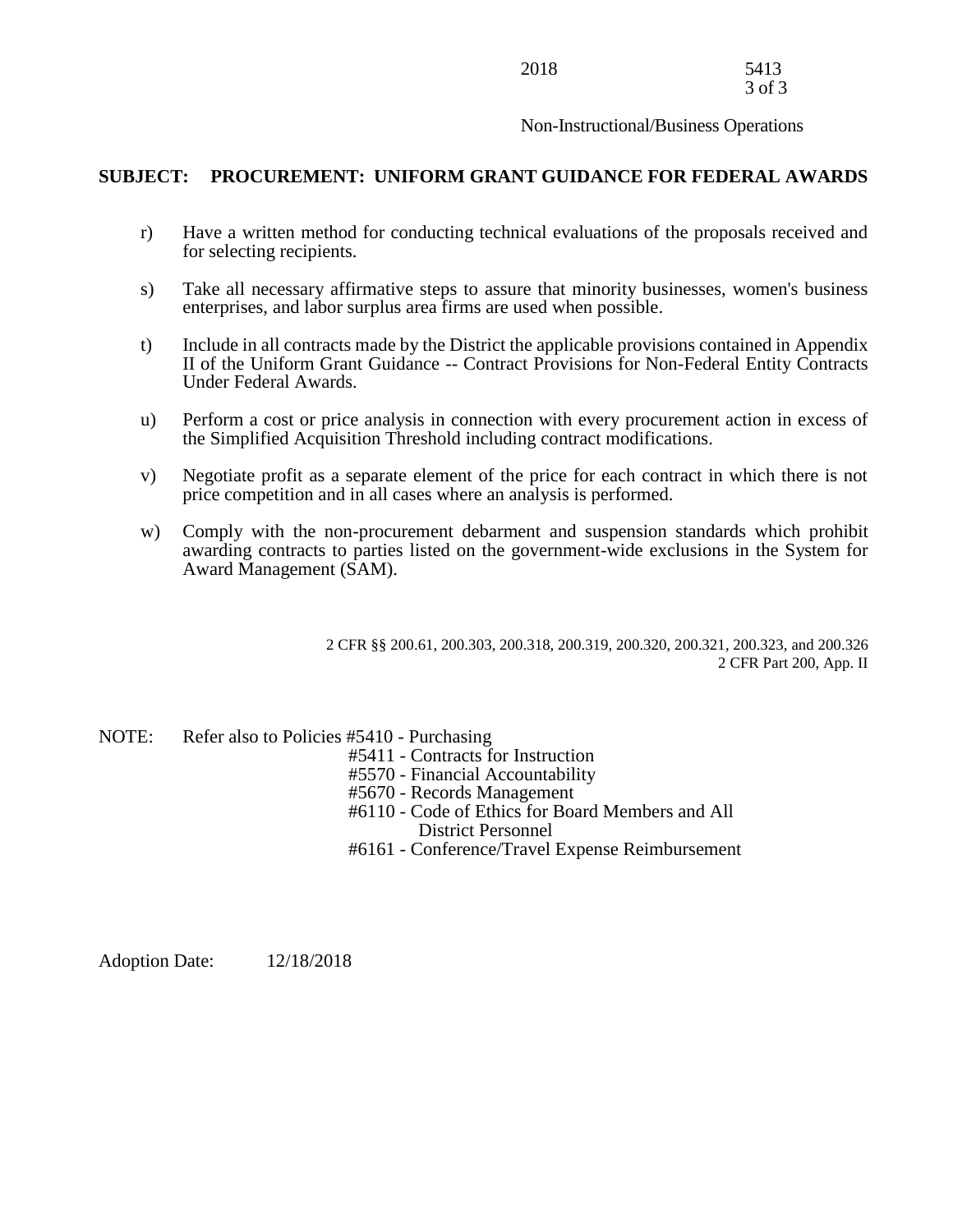Non-Instructional/Business Operations

## **SUBJECT: ALLOCATION OF TITLE I, PART A FUNDS IN THE DISTRICT**

#### **Allocation of Funds**

The District allocates the Title I, Part A funds it receives to District school buildings on the basis of the total number of students from low-income families in each eligible school attendance area or eligible school, as defined in law. Unless the District school building is participating in a school wide program, the District school building will only use Title I, Part A funds for programs that provide services to eligible children, as defined in law, identified as having the greatest need for special assistance.

The District will reserve from its allocation of Title I, Part A funds, such funds as are necessary to provide services comparable to those provided to students in District school buildings that receive Title I, Part A funds in order to serve:

- a) Homeless children and youths, including educationally related support services to children in shelters and other locations where children may live;
- b) Children in local institutions for neglected children; and
- c) If appropriate, children in local institutions for delinquent children, and neglected or delinquent children in community day programs.

### **Funds Will Supplement Not Supplant**

The District will ensure that Title I, Part A funds only supplement, not supplant, the funds that would, in the absence of such federal funds, be made available from state and local sources for the education of students participating in programs assisted by Title I, Part A funds.

#### **Allocation Methodology**

The District has developed an allocation methodology that is consistent with Title I guidelines.

20 USC §§ 6312-6315 and 6321

NOTE: Refer also to Policies # 5110 - Budget Planning and Development # 8260 - Title I Parent and Family Engagement

Adoption Date: 12/18/2018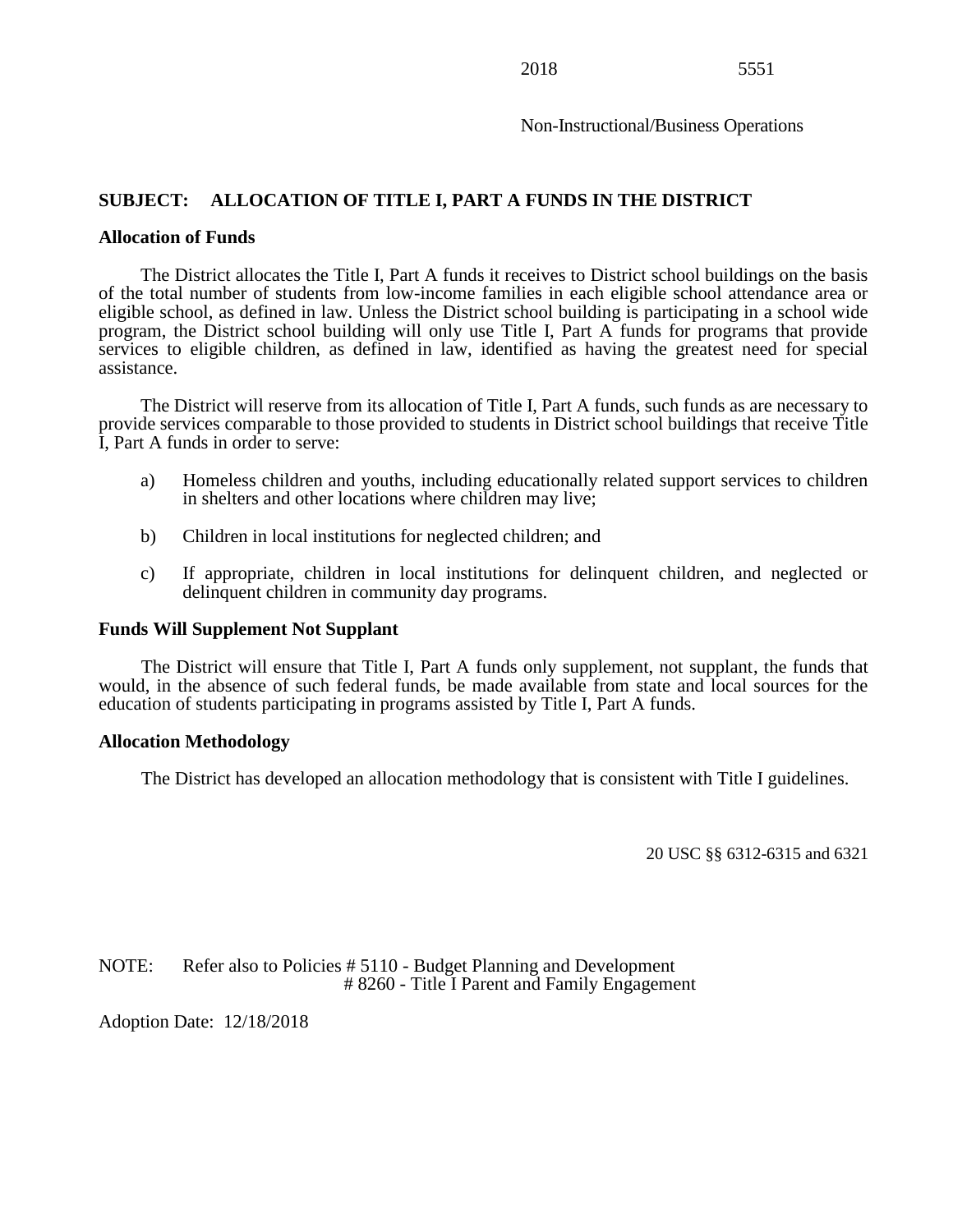### 2018 6121 1 of 9

Personnel

### **SUBJECT: SEXUAL HARASSMENT IN THE WORKPLACE**

The District is committed to maintaining a discrimination-free work environment. Sexual harassment is one form of workplace discrimination. This policy addresses sexual harassment in the workplace and is one component of the District's commitment to a discrimination-free work environment. The District will provide this policy to all employees in writing. The District will post this policy prominently throughout the District to the extent practicable.

Sexual harassment is a form of employee misconduct, a violation of District policy, and unlawful. Employees of every level who engage in sexual harassment, including supervisory personnel who engage in sexual harassment, who knowingly allow such behavior to continue, or fail to report suspected sexual harassment will be subject to remedial and/or disciplinary action by the District. Sexual harassment may also subject the District to liability for harm to targets of sexual harassment. Harassers may also be individually subject to liability.

This policy applies to all instances of sexual harassment perpetrated against a "covered person," regardless of immigration status, by anyone in the workplace, including a co-worker, supervisor, or third-party such as a non-employee, paid or unpaid intern, vendor, building security, visitor, volunteer, parent, or student. For purposes of this policy, a "covered person" includes:

- a) Employees;
- b) Applicants for employment;
- c) Paid or unpaid interns; and
- d) Non-employees, which include anyone who is (or is employed by) a contractor, subcontractor, vendor, consultant, or other person providing services pursuant to a contract in the workplace.

Sexual harassment in the workplace can occur between any individuals, regardless of their sex or gender. Unlawful sexual harassment is not limited to the physical workplace itself. Sexual harassment can occur on school grounds, school buses or District vehicles, and at school-sponsored events, programs, or activities, including those that take place at locations off school premises. It can also occur while employees are traveling for District business. Calls, texts, emails, and social media usage can constitute unlawful workplace harassment, even if they occur away from school grounds, on personal devices, or during non-work hours.

### **What Constitutes Sexual Harassment**

Sexual harassment is a form of sex discrimination and is unlawful under federal, state, and (where applicable) local law. Sexual harassment includes harassment on the basis of sex, sexual orientation, self-identified or perceived sex, gender expression, gender identity, and the status of being transgender.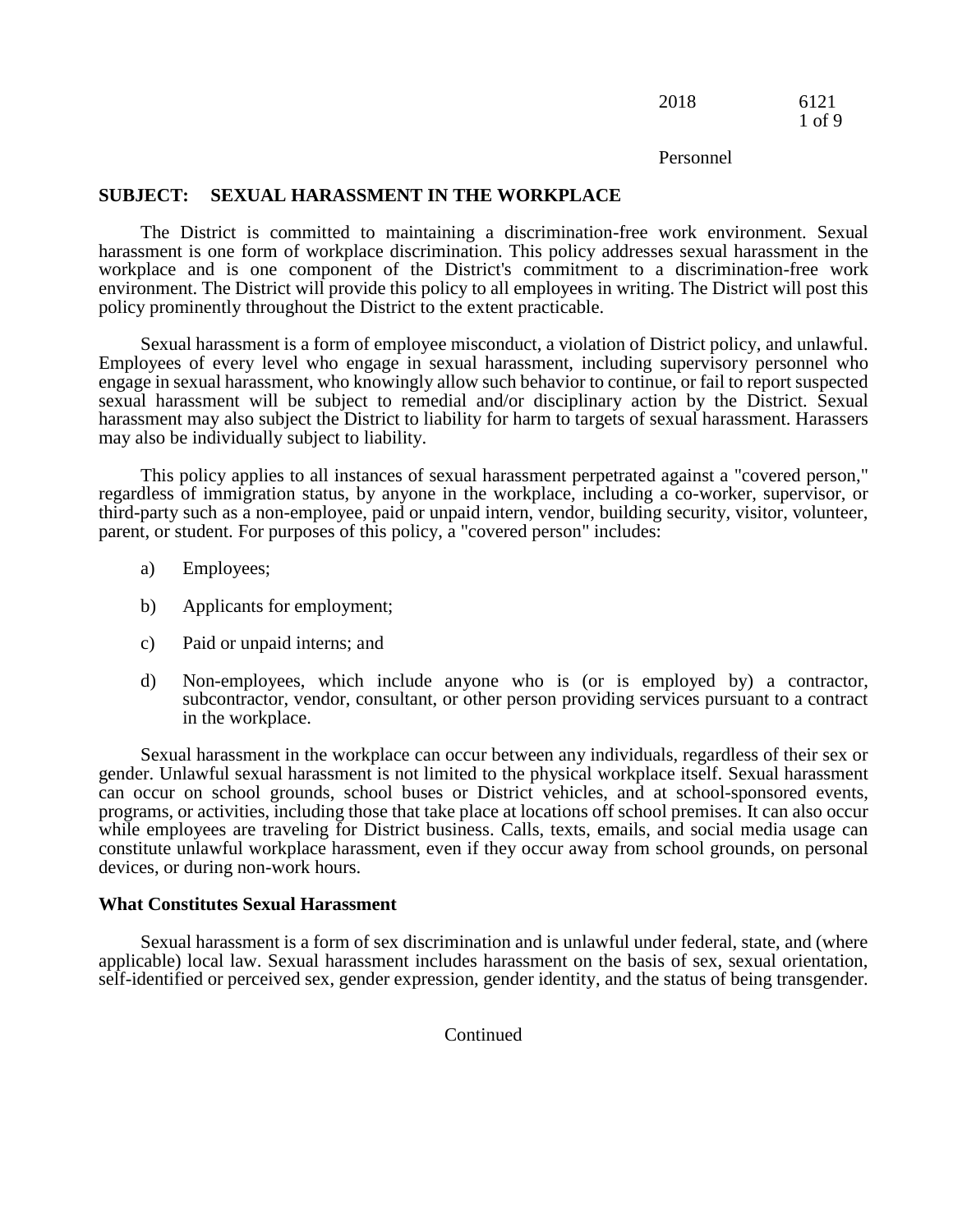## 2018 6121 2 of 9

### Personnel

## **SUBJECT: SEXUAL HARASSMENT IN THE WORKPLACE**

Sexual harassment includes unwelcome conduct which is either of a sexual nature, or which is directed at an individual because of that individual's sex when:

- a) Such conduct has the purpose or effect of unreasonably interfering with an individual's work performance or creating an intimidating, hostile or offensive work environment, even if the reporting individual is not the intended target of the sexual harassment;
- b) Such conduct is made either explicitly or implicitly a term or condition of employment; or
- c) Submission to or rejection of such conduct is used as the basis for employment decisions affecting an individual's employment.

A sexually harassing hostile work environment includes, but is not limited to, words, signs, jokes, pranks, intimidation or physical violence which are of a sexual nature, or which are directed at an individual because of that individual's sex. Sexual harassment also consists of any unwanted verbal or physical advances, sexually explicit derogatory statements or sexually discriminatory remarks made by someone which are offensive or objectionable to the recipient, which cause the recipient discomfort or humiliation, which interfere with the recipient's job performance.

Sexual harassment also occurs when a person in authority tries to trade job benefits for sexual favors. This can include hiring, promotion, continued employment or any other terms, conditions or privileges of employment. This is also called "quid pro quo" harassment.

Any covered person who feels harassed should report the conduct so that any violation of this policy can be corrected promptly. Any harassing conduct, even a single incident, can be addressed under this policy.

#### Examples of Sexual Harassment

The following describes some actions that may constitute unlawful sexual harassment and that are strictly prohibited:

- a) Physical acts of a sexual nature, such as:
	- 1. Touching, pinching, patting, kissing, hugging, grabbing, brushing against another person's body or poking another person's body; and
	- 2. Rape, sexual battery, molestation or attempts to commit these assaults.
- b) Unwanted sexual advances or propositions, such as: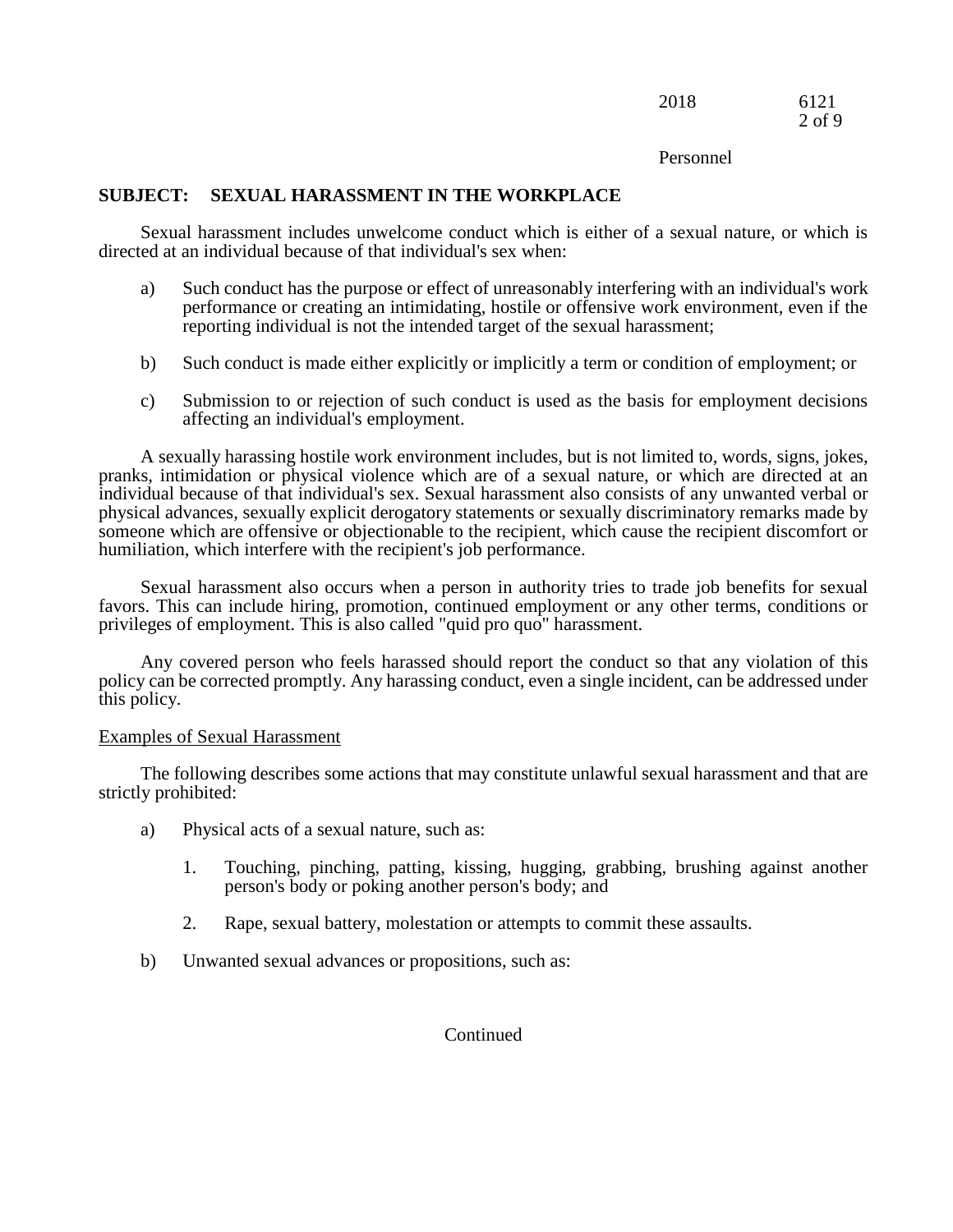### 2018 6121 3 of 9

## Personnel

## **SUBJECT: SEXUAL HARASSMENT IN THE WORKPLACE**

- 1. Requests for sexual favors accompanied by implied or overt threats concerning the target's job performance evaluation, a promotion or other job benefits or detriments; and
- 2. Subtle or obvious pressure for unwelcome sexual activities.
- c) Sexually oriented gestures, noises, remarks or jokes, or comments about a person's sexuality or sexual experience, which create a hostile work environment.
- d) Sex stereotyping, which occurs when conduct or personality traits are considered inappropriate simply because they may not conform to other people's ideas or perceptions about how individuals of a particular sex should act or look.
- e) Sexual or discriminatory displays or publications anywhere in the workplace, such as pictures, posters, calendars, graffiti, objects, promotional material, reading materials, or other materials that are sexually demeaning or pornographic. This includes such sexual displays on workplace computers or cell phones and sharing such displays while in the workplace.
- f) Hostile actions taken against an individual because of that individual's sex, sexual orientation, gender identity, and the status of being transgender, such as:
	- 1. Interfering with, destroying or damaging a person's workstation, tools or equipment, or otherwise interfering with the individual's ability to perform the job;
	- 2. Sabotaging an individual's work; and
	- 3. Bullying, yelling, or name-calling.

### **Prohibition of Retaliatory Behavior (Whistle-Blower Protection)**

Unlawful retaliation can be any action that could discourage a covered person from coming forward to make or support a sexual harassment claim. Adverse action need not be job-related or occur in the workplace to constitute unlawful retaliation (e.g., threats of physical violence outside of work hours).

The District prohibits any retaliatory behavior directed against complainants, victims, witnesses, and/or any other individuals who participate in the investigation of a complaint of sexual harassment. Such retaliation is unlawful under federal, state, and (where applicable) local law. The New York State Human Rights Law protects any individual who has engaged in "protected activity." Protected activity occurs when a person has:

a) Made a complaint of sexual harassment, either internally or with any anti-discrimination agency;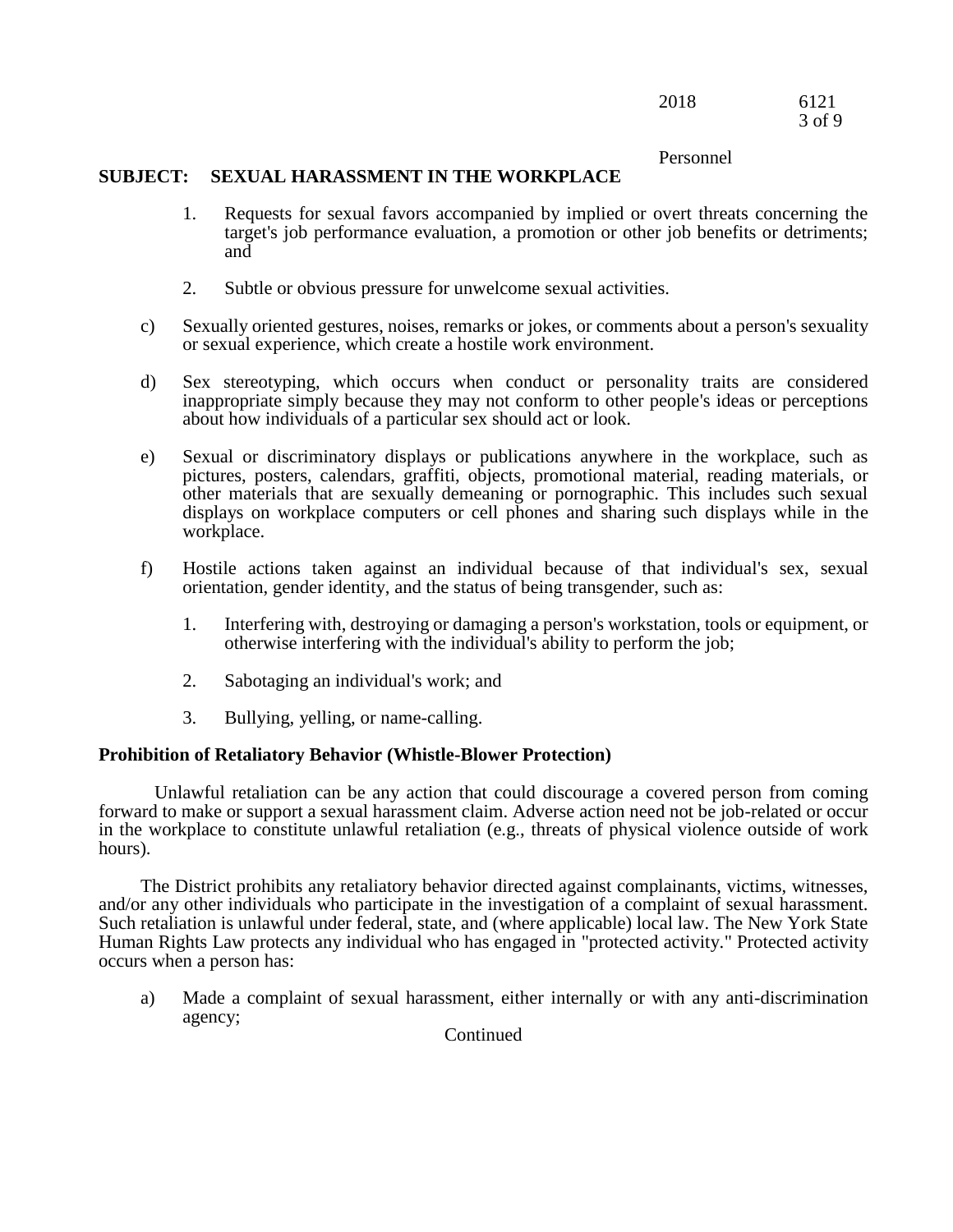| 2018 | 6121   |
|------|--------|
|      | 4 of 9 |

Personnel

### **SUBJECT: SEXUAL HARASSMENT IN THE WORKPLACE**

- b) Testified or assisted in a proceeding involving sexual harassment under the Human Rights Law or other anti-discrimination law;
- c) Opposed sexual harassment by making a verbal or informal complaint of harassment to a supervisor, building principal, other administrator, or the Civil Rights Compliance Officer (CRCO);
- d) Reported that another employee has been sexually harassed; or
- e) Encouraged a fellow employee to report harassment.

Even if the alleged harassment does not turn out to rise to the level of a violation of law, the individual is protected from retaliation if the person had a good faith belief that the practices were unlawful. However, the retaliation provision is not intended to protect persons making intentionally false charges of harassment.

#### **Reporting Sexual Harassment**

Preventing sexual harassment is everyone's responsibility. The District cannot prevent or remedy sexual harassment unless it knows about it. Any covered person who has been subjected to behavior that may constitute sexual harassment is encouraged to report such behavior to a supervisor, building principal, other administrator, or the CRCO. Anyone who witnesses or becomes aware of potential instances of sexual harassment should report such behavior.

Reports of sexual harassment may be made verbally or in writing. A form for submission of a written complaint is posted on the District website, and all covered persons are encouraged to use this complaint form. Persons who are reporting sexual harassment on behalf of another person should use the complaint form and note that it is being submitted on another person's behalf.

Any person who believes they have been a target of sexual harassment may also seek assistance in other available forums, as explained below in the section on Legal Protections.

#### **Supervisory Responsibilities**

All supervisors, building principals, and other administrators who receive a complaint or information about suspected sexual harassment, observe what may be sexually harassing behavior or for any reason suspect that sexual harassment is occurring, are required to report such suspected sexual harassment to the CRCO. In the event the CRCO is the alleged harasser, the report will be directed to another CRCO, if the District has designated another individual to serve in that capacity, or to the Superintendent.\*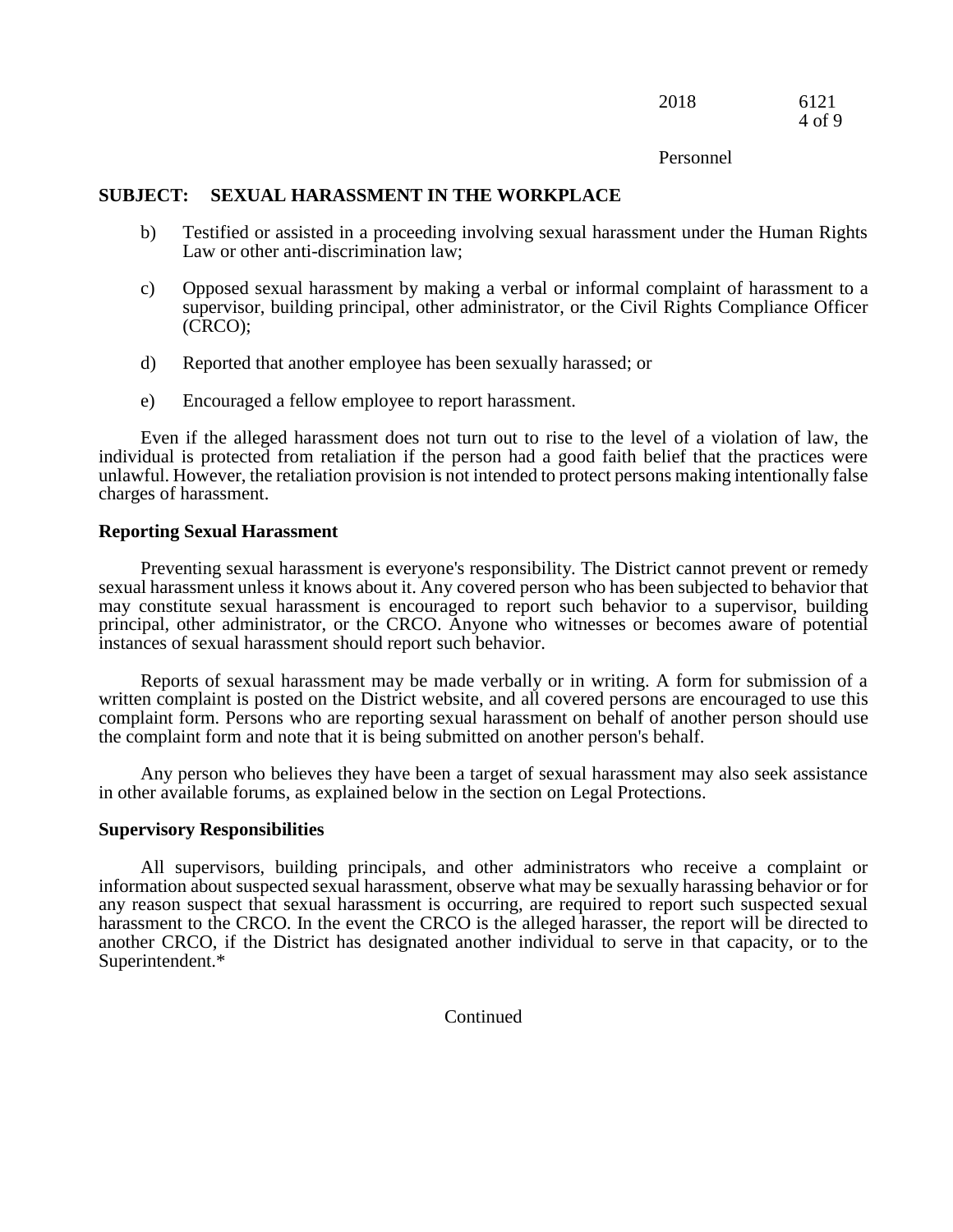| 2018 | 6121   |
|------|--------|
|      | 5 of 9 |

Personnel

## **SUBJECT: SEXUAL HARASSMENT IN THE WORKPLACE**

In addition to being subject to discipline if they engaged in sexually harassing conduct themselves, supervisors, building principals, and other administrators will be subject to discipline for failing to report suspected sexual harassment or otherwise knowingly allowing sexual harassment to continue.

Supervisors, building principals, and other administrators will also be subject to discipline for engaging in any retaliation.

## **Investigating Complaints**

All complaints or information about sexual harassment will be investigated, whether that information was reported in verbal or written form. Investigations will be conducted in a timely manner, and will be confidential to the extent possible.

An investigation of any complaint, information or knowledge of suspected sexual harassment will be prompt and thorough, commenced immediately and completed as soon as possible. The investigation will be kept confidential to the extent possible. Disclosure may, however, be necessary to complete a thorough investigation of the charges and/or notify law enforcement officials. All persons involved, including complainants, witnesses, and alleged harassers will be accorded due process, as outlined below, and in accordance with any applicable collective bargaining agreements to protect their rights to a fair and impartial investigation.

The District will not tolerate retaliation against anyone who files complaints, supports another's complaint, or participates in an investigation regarding a violation of this policy.

While the process may vary from case to case, investigations should be done in accordance with the following steps:

- a) Upon receipt of a complaint, the CRCO will conduct an immediate review of the allegations, and take any interim actions (e.g., instructing the respondent to refrain from communications with the complainant), as appropriate. In the event that the CRCO is the alleged harasser, the complaint will be directed to another CRCO or District designee for investigation.
- b) If a complaint is verbal, encourage the individual to complete the complaint form, which is available on the District website, in writing. If he or she refuses, prepare a complaint form based on the verbal reporting.
- c) If documents, emails, or phone records are relevant to the investigation, take steps to obtain and preserve them.
- d) Request and review all relevant documents, including all electronic communications.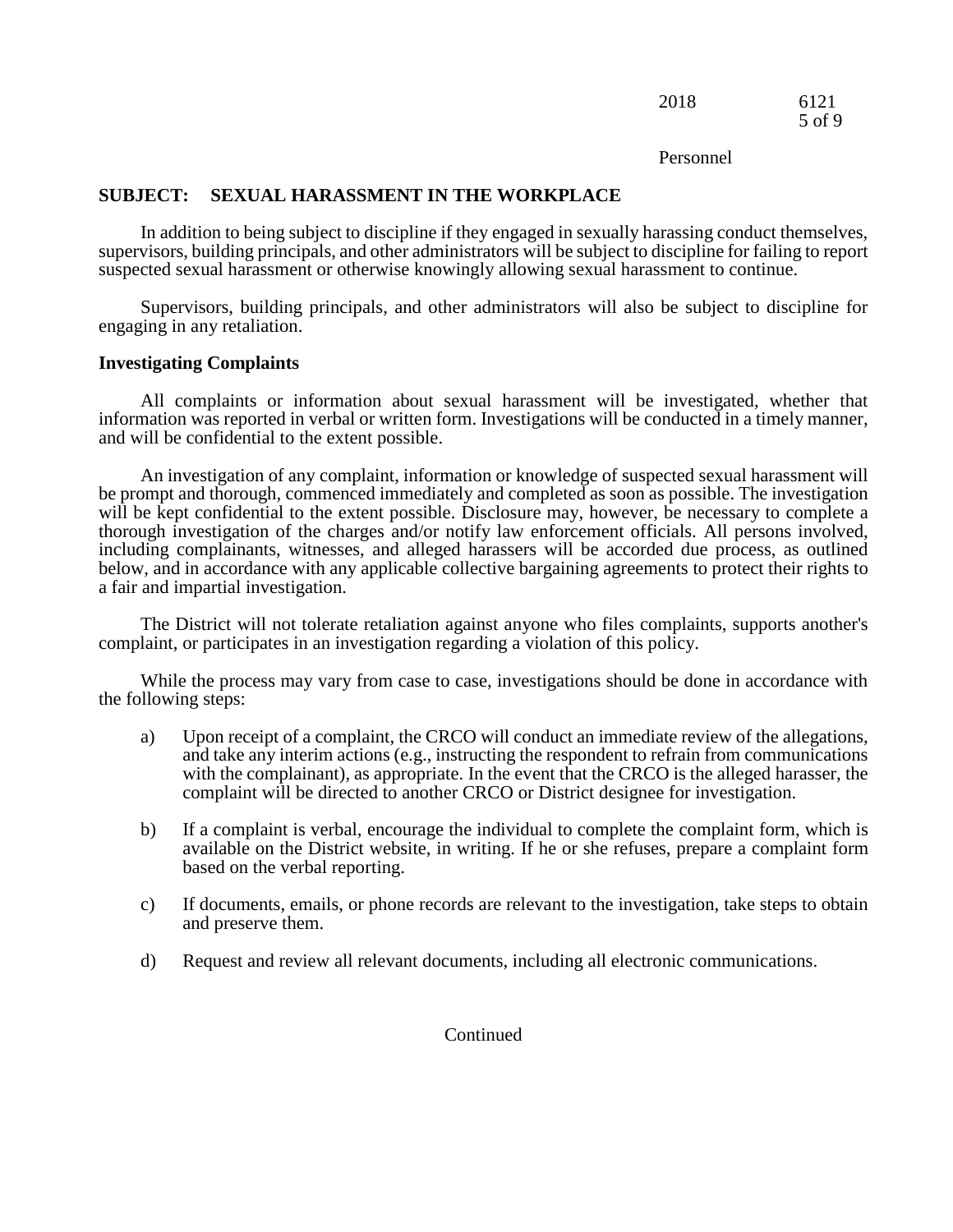## 2018 6121 6 of 9

### Personnel

## **SUBJECT: SEXUAL HARASSMENT IN THE WORKPLACE**

- e) Interview all parties involved, including any relevant witnesses. If a student is involved, the District will follow all applicable District policies and procedures regarding questioning students.
- f) Create written documentation of the investigation (such as a letter, memo or email), which contains the following:
	- 1. A list of all documents reviewed, along with a detailed summary of relevant documents;
	- 2. A list of names of those interviewed, along with a detailed summary of their statements;
	- 3. A timeline of events;
	- 4. A summary of prior relevant incidents, reported or unreported; and
	- 5. The basis for the decision and final resolution of the complaint, together with any corrective action(s).
- g) Keep the written documentation and associated documents in a secure and confidential location.
- h) Promptly notify the individual who reported and the individual(s) about whom the complaint was made of the final determination and implement any corrective actions identified in the written document.
- i) Inform the individual who reported of the right to file a complaint or charge externally as outlined in the next section.

If an investigation reveals that discrimination or harassment has occurred, the District will take immediate corrective action as warranted. This action will be taken in accordance with applicable laws and regulations, as well as any and all relevant codes of conduct, District policies and administrative regulations, collective bargaining agreements, and/or third-party contracts.

## **Annual Training**

The District will provide a sexual harassment prevention training program to all employees on an annual basis. The training will be interactive and will include:

- a) An explanation of sexual harassment consistent with guidance issued by the Department of Labor in consultation with the Division of Human Rights;
- b) Examples of conduct that would constitute unlawful sexual harassment;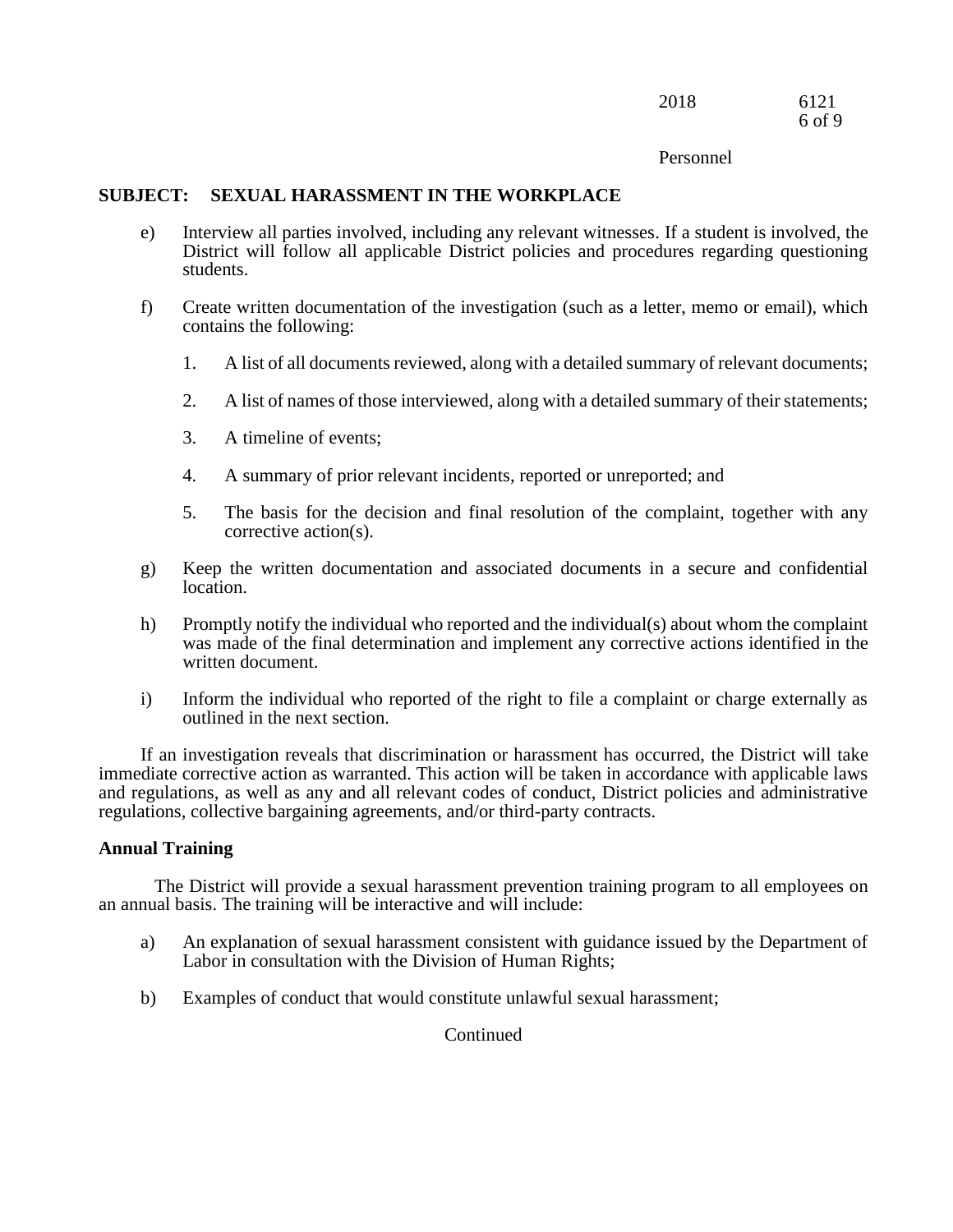### 2018 6121 7 of 9

#### Personnel

## **SUBJECT: SEXUAL HARASSMENT IN THE WORKPLACE**

- c) Information concerning the federal and state statutory provisions concerning sexual harassment and remedies available to victims of sexual harassment;
- d) Information concerning employees' rights of redress and all available forums for adjudicating complaints; and
- e) Information addressing conduct by supervisors and any additional responsibilities for such supervisors.

#### **Legal Protections and External Remedies**

Sexual harassment is not only prohibited by the District but is also prohibited by state, federal, and, where applicable, local law.

Aside from the District's internal process, individuals may also choose to pursue legal remedies with the following governmental entities. While a private attorney is not required to file a complaint with a governmental agency, an individual may seek the legal advice of an attorney.

In addition to those outlined below, individuals may have additional legal protections.

#### State Human Rights Law (HRL)

The Human Rights Law (HRL), codified as N.Y. Executive Law, art. 15, § 290 et seq., applies to all employers in New York State with regard to sexual harassment, and protects covered persons, regardless of immigration status. A complaint alleging violation of the Human Rights Law may be filed either with the Division of Human Rights (DHR) or in New York State Supreme Court.

Complaints with DHR may be filed any time within one year of the harassment. If an individual did not file with DHR, they can sue directly in state court under the HRL, within three years of the alleged sexual harassment. An individual may not file with DHR if they have already filed a HRL complaint in state court.

Complaining internally to the District does not extend your time to file with DHR or in court. The one year or three years is counted from the date of the most recent incident of harassment.

Individuals do not need an attorney to file a complaint with DHR, and there is no cost to file with DHR.

DHR will investigate your complaint and determine whether there is probable cause to believe that sexual harassment has occurred. Probable cause cases are forwarded to a public hearing before an administrative law judge. If sexual harassment is found after a hearing, DHR has the power to award relief, which varies but may include requiring your employer to take action to stop the harassment, or redress the damage caused, including paying of monetary damages, attorney's fees and civil fines.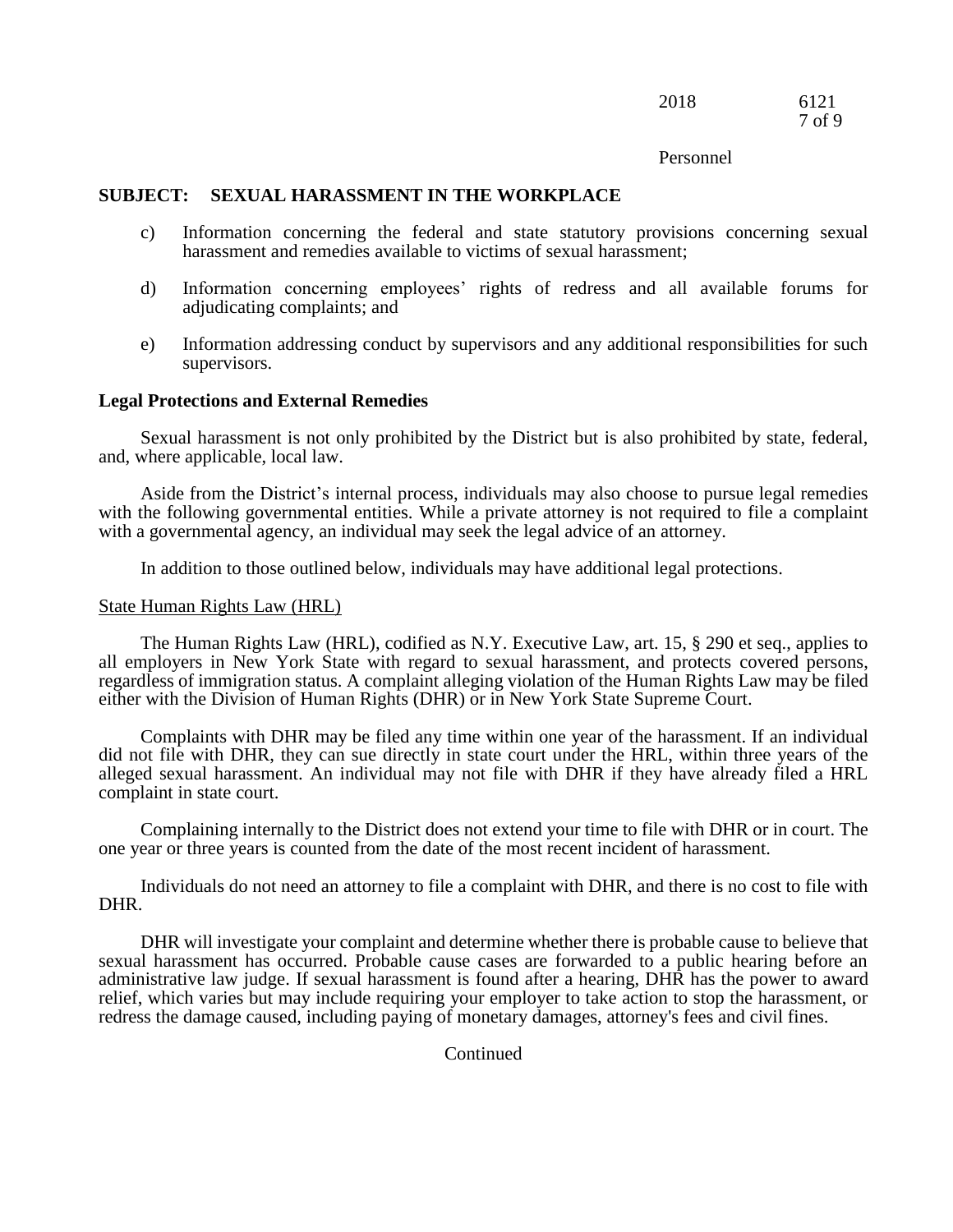| 2018 | 6121   |
|------|--------|
|      | 8 of 9 |

#### Personnel

#### **SUBJECT: SEXUAL HARASSMENT IN THE WORKPLACE**

DHR's main office contact information is: NYS Division of Human Rights, One Fordham Plaza, Fourth Floor, Bronx, New York 10458. Individuals may call (718) 741-8400 or visit: www.dhr.ny.gov.

Contact DHR at (888) 392-3644 or visit dhr.ny.gov/complaint for more information about filing a complaint. The website has a complaint form that can be downloaded, filled out, notarized and mailed to DHR. The website also contains contact information for DHR's regional offices across New York State.

#### Civil Rights Act of 1964

The United States Equal Employment Opportunity Commission (EEOC) enforces federal antidiscrimination laws, including Title VII of the 1964 federal Civil Rights Act (codified as 42 USC § 2000e et seq.). An individual can file a complaint with the EEOC anytime within 300 days from the harassment. There is no cost to file a complaint with the EEOC. The EEOC will investigate the complaint, and determine whether there is reasonable cause to believe that discrimination has occurred, at which point the EEOC will issue a Right to Sue letter permitting the individual to file a complaint in federal court.

The EEOC does not hold hearings or award relief, but may take other action including pursuing cases in federal court on behalf of complaining parties. Federal courts may award remedies if discrimination is found to have occurred. In general, private employers must have at least 15 employees to come within the jurisdiction of the EEOC.

An individual alleging discrimination at work can file a "Charge of Discrimination." The EEOC has district, area, and field offices where complaints can be filed. Contact the EEOC by calling 1-800- 669-4000 (TTY: 1-800-669-6820), visiting their website at www.eeoc.gov or via email at info@eeoc.gov.

If an individual filed an administrative complaint with DHR, DHR will file the complaint with the EEOC to preserve the right to proceed in federal court.

#### Title IX

Title IX of the Education Amendments of 1972 prohibits discrimination on the basis of sex in any federally funded education program or activity. The U.S. Department of Education's Office for Civil Rights (OCR) enforces Title IX of the Education Amendments of 1972.

For more information about how to file a complaint, contact OCR at 800-421-3481 (TDD 800- 877-8339) or visit: [https://www2.ed.gov/about/offices/list/ocr/docs/howto.html.](https://www2.ed.gov/about/offices/list/ocr/docs/howto.html) The website contains information about filing the complaint online, by mail, or by email.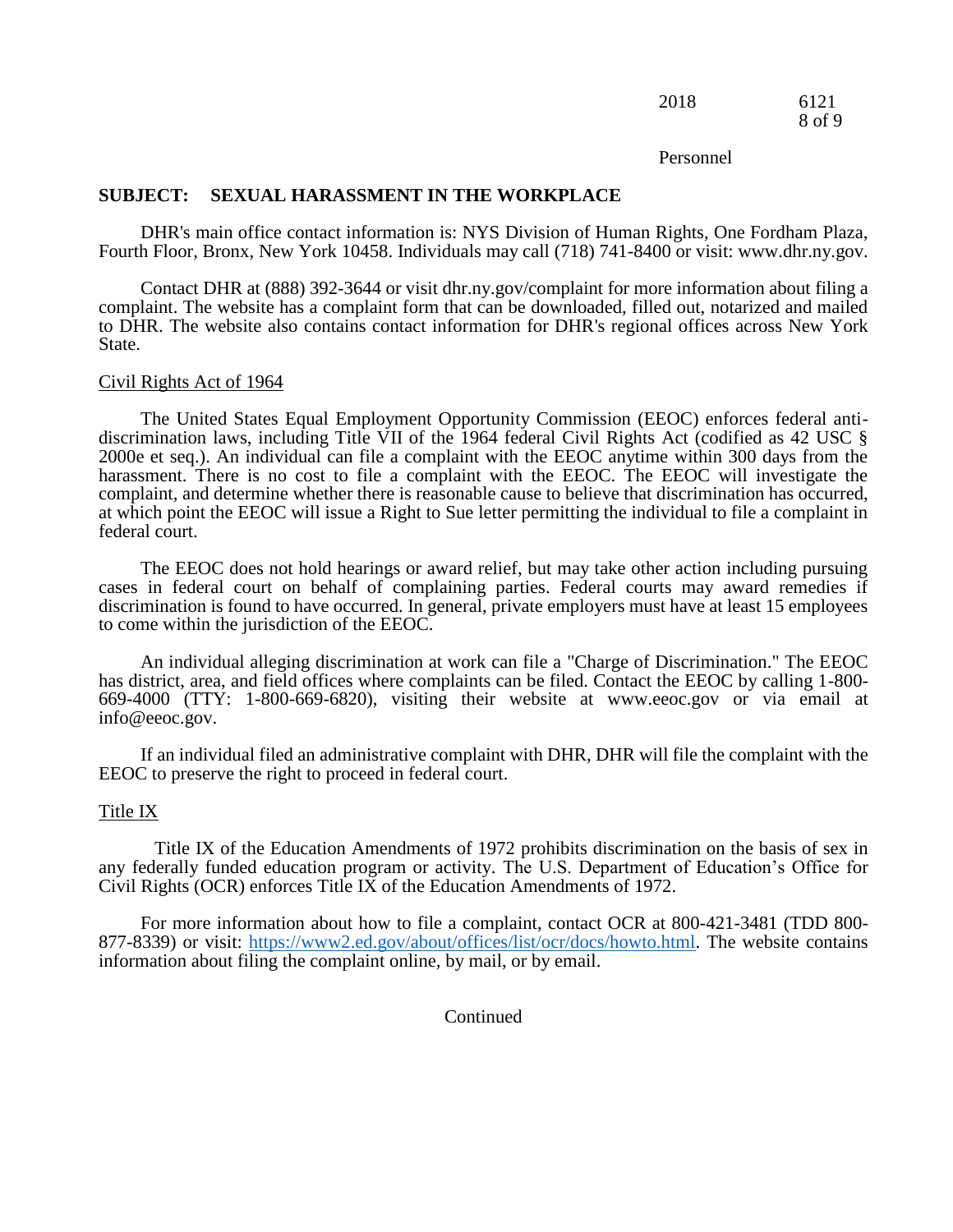| 2018 | 6121              |
|------|-------------------|
|      | 9 <sub>of</sub> 9 |

Personnel

## **SUBJECT: SEXUAL HARASSMENT IN THE WORKPLACE**

#### Local Protections

Many localities enforce laws protecting individuals from sexual harassment and discrimination. An individual should contact the county, city or town in which they live to find out if such a law exists.

### Local Police Department

If the harassment involves unwanted physical touching, coerced physical confinement or coerced sex acts, the conduct may constitute a crime. Contact the local police department.

> Title VII of the Civil Rights Act of 1964, 42 USC § 2000e et seq. Title IX of the Education Amendments of 1972, 20 USC § 1681 et seq. 29 CFR § 1604.11(a) 34 CFR Subtitle B, Chapter I Civil Service Law § 75-B Executive Law Article 15 Labor Law § 201-g

NOTE: Refer also to Policies #3420 - Non-Discrimination and Anti-Harassment in the School District #7551 - Sexual Harassment of Students

Adoption Date: 12/18/2018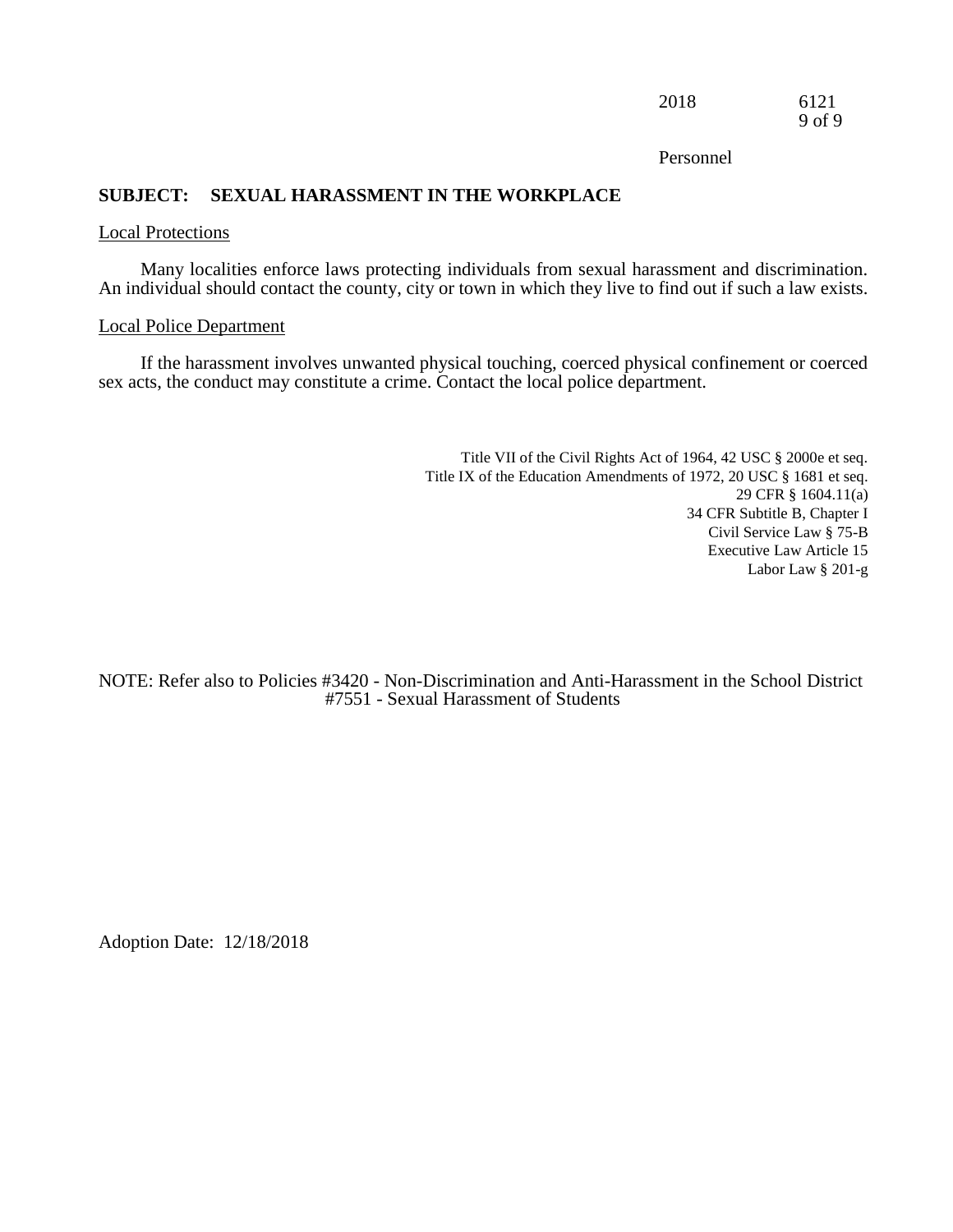# **SUBJECT: EDUCATION OF STUDENTS IN TEMPORARY HOUSING**

The Board recognizes the unique challenges that face students in temporary housing (i.e., homeless children and youth) and will provide these students with access to the same free and appropriate public education, including public preschool education, as other students, as well as access to educational and other services necessary to be successful in school. The District will ensure that these students are not separated from the mainstream school environment. The Board is also committed to eliminating barriers to the identification, enrollment, attendance, and success of students in temporary housing.

### **Identification of Students in Temporary Housing**

All districts are obligated to affirmatively identify all students in temporary housing. Therefore, the District will determine whether there are students in temporary housing within the District by using a housing questionnaire to determine the nighttime residence of all newly enrolled students and all students whose address changes during the school year. Not all students in temporary housing can be identified through social service agencies or shelters, as children may be sharing the housing of other persons, such as family or friends, due to loss of housing, economic hardship, or other similar reason. For this reason, the District uses a housing questionnaire that asks for a description of the current living arrangements of the child or youth to determine whether the child or youth meets the definition of a homeless child.

In addition to using the housing questionnaire, the District will also contact the local department of social services (LDSS) (i.e., the social services district) to identify students in temporary housing, as well as the local runaway and homeless youth shelter, and any other shelters located within District boundaries to ensure all students in temporary housing are properly identified and served.

## **Definitions**

- a) Feeder school means:
	- 1. A preschool whose students are entitled to attend a specified elementary school or group of elementary schools upon completion of that preschool;
	- 2. A school whose students are entitled to attend a specified elementary, middle, intermediate, or high school or group of specified elementary, middle, intermediate, or high schools upon completion of the terminal grade of such school; or
	- 3. A school that sends its students to a receiving school in a neighboring school district.
- b) Homeless child means:
	- 1. A child or youth who lacks a fixed, regular, and adequate nighttime residence, including a child or youth who is: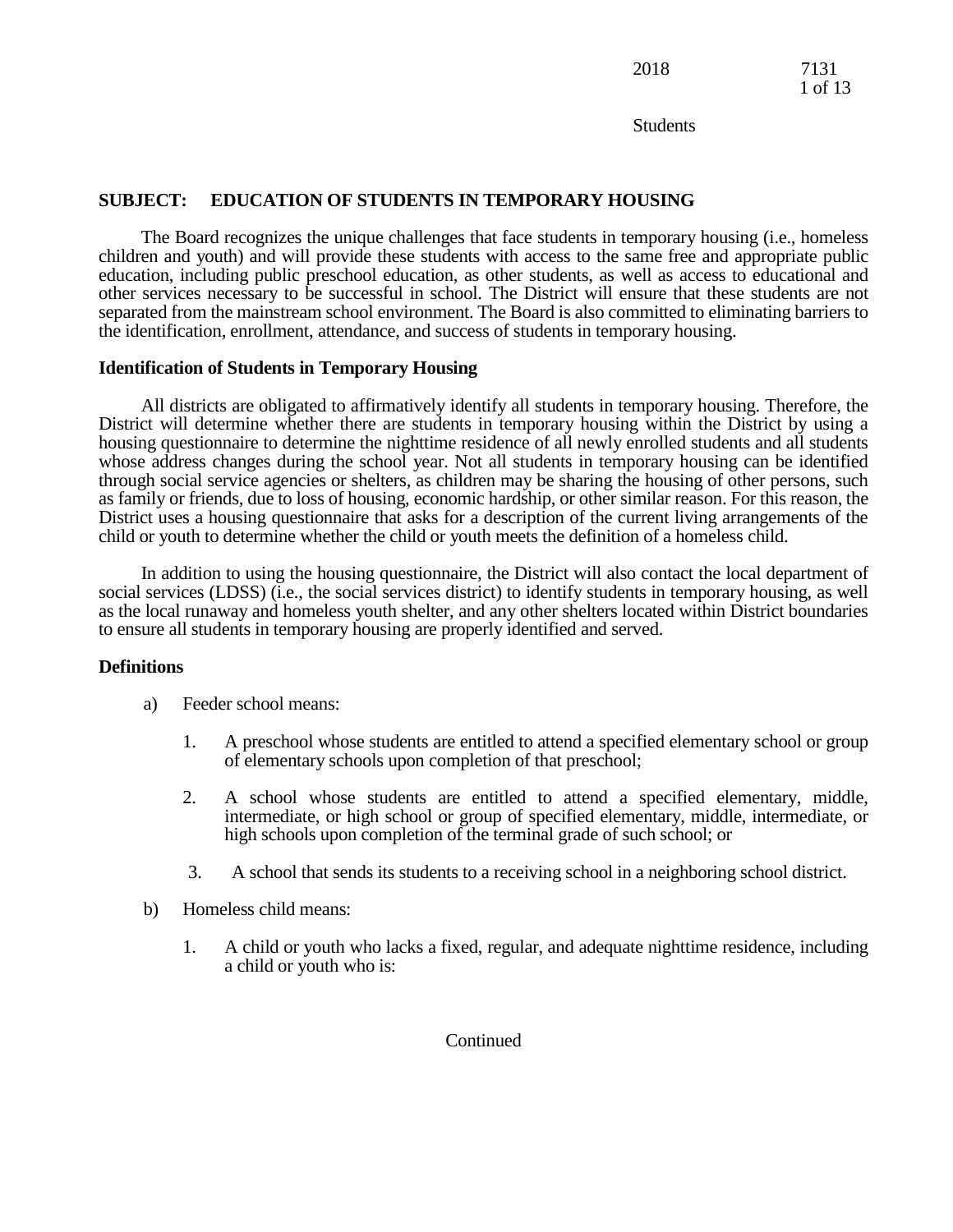# **SUBJECT: EDUCATION OF STUDENTS IN TEMPORARY HOUSING**

- (a) Sharing the housing of other persons due to a loss of housing, economic hardship, or a similar reason (sometimes referred to as "doubled-up");
- (b) Living in motels, hotels, trailer parks, or camping grounds due to the lack of alternative adequate accommodations;
- (c) Abandoned in hospitals;
- (d) A migratory child who qualifies as homeless under (a), (b), or (c) of this subparagraph or item 2) below; or
- (e) An unaccompanied youth; or
- 2. A child or youth who has a primary nighttime location that is:
	- (a) A supervised, publicly, or privately operated shelter designed to provide temporary living accommodations, including, but not limited to, shelters operated or approved by the state or LDSS, and residential programs for runaway and homeless youth established in accordance with applicable law; or
	- (b) A public or private place not designed for, or ordinarily used as, a regular sleeping accommodation for human beings, including a child or youth who is living in a car, park, public space, abandoned building, substandard housing, bus or train station, or similar setting.
- c) Migratory child means a child or youth who made a qualifying move in the preceding 36 months:
	- 1. As a migratory agricultural worker or a migratory fisher; or
	- 2. With, or to join, a parent or spouse who is a migratory agricultural worker or a migratory fisher
- d) Preschool means a publicly funded prekindergarten program or a Head Start program administered by the District and/or services under the Individuals with Disabilities Act administered by the District.
- e) Receiving school means:
	- 1. A school that enrolls students from a specified or group of preschools, elementary schools, middle schools, intermediate schools, or high schools; or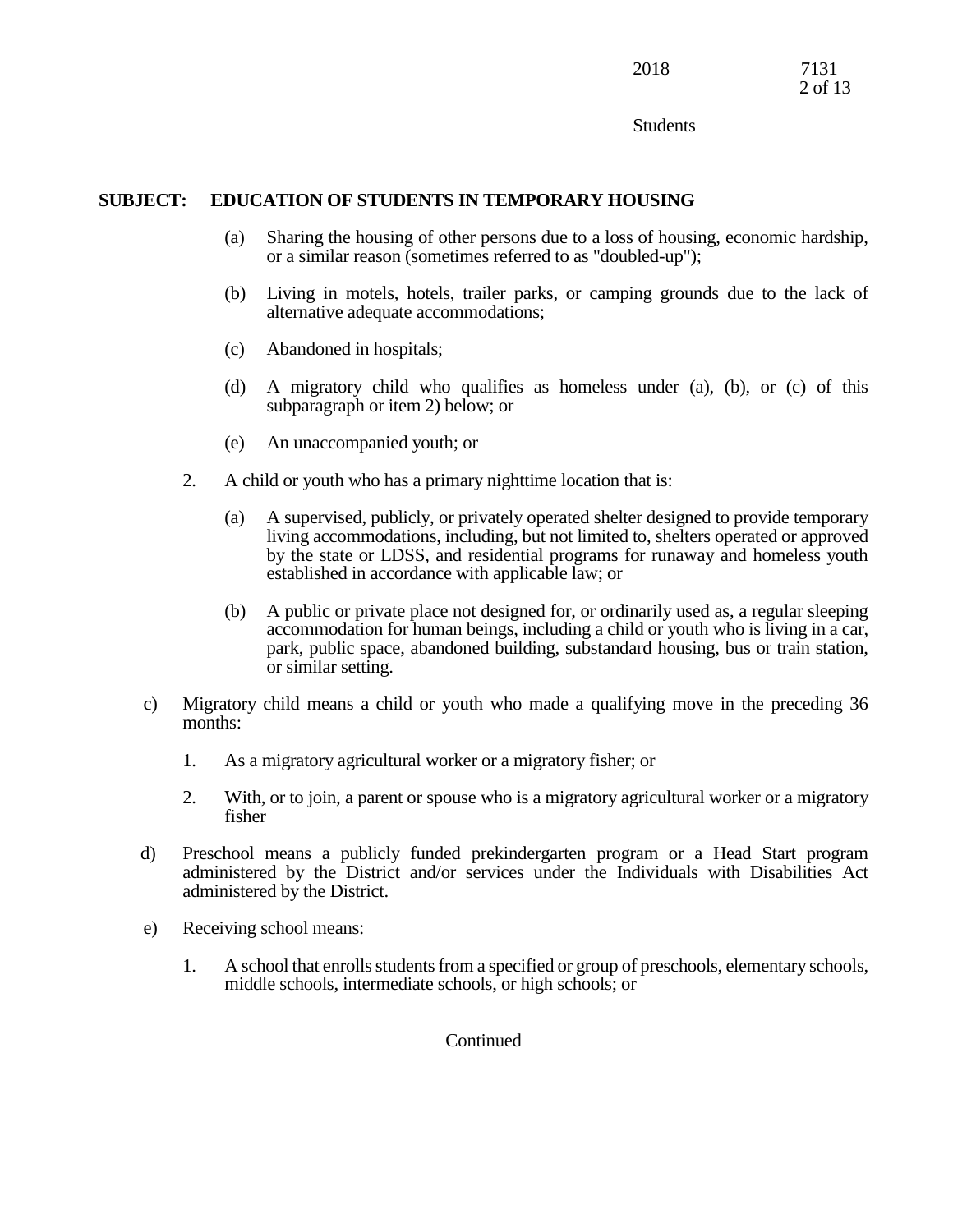# **SUBJECT: EDUCATION OF STUDENTS IN TEMPORARY HOUSING**

- 2. A school that enrolls students from a feeder school in a neighboring local educational agency.
- f) Regional placement plan means a comprehensive regional approach to the provision of educational placements for homeless children that has been approved by the Commissioner of Education.
- g) School district of current location means the public school district within New York State in which the hotel, motel, shelter or other temporary housing arrangement of a homeless child, or the residential program for runaway and homeless youth, is located, which is different from the school district of origin.
- h) School district of origin means the school district within New York State in which:
	- 1. The homeless child was attending a public school or preschool on a tuition-free basis or was entitled to attend when circumstances arose that caused the child to become homeless, which is different from the school district of current location;
	- 2. The child was residing when circumstances arose that caused the child to become homeless if the child was eligible to apply, register, or enroll in public preschool or kindergarten at the time the child became homeless; or
	- 3. The homeless child has a sibling who attends a school in the school district in which the child was residing when circumstances arose that caused the child to become homeless.
- i) School of origin means:
	- 1. The public school that the child or youth attended when permanently housed or the school in which the child or youth was last enrolled, including a preschool or a charter school;
	- 2. The designated receiving school at the next grade level for all feeder schools for a student in temporary housing who completes the final grade level served by the school of origin; and
	- 3. The public school or preschool in which the child would have been entitled or eligible to attend based on the child's last residence before the circumstances arose which caused the child to become homeless if the child becomes homeless after the child is eligible to apply, register, or enroll in the public preschool or kindergarten or if the child is living with a schoolage sibling who attends school in the school district of origin.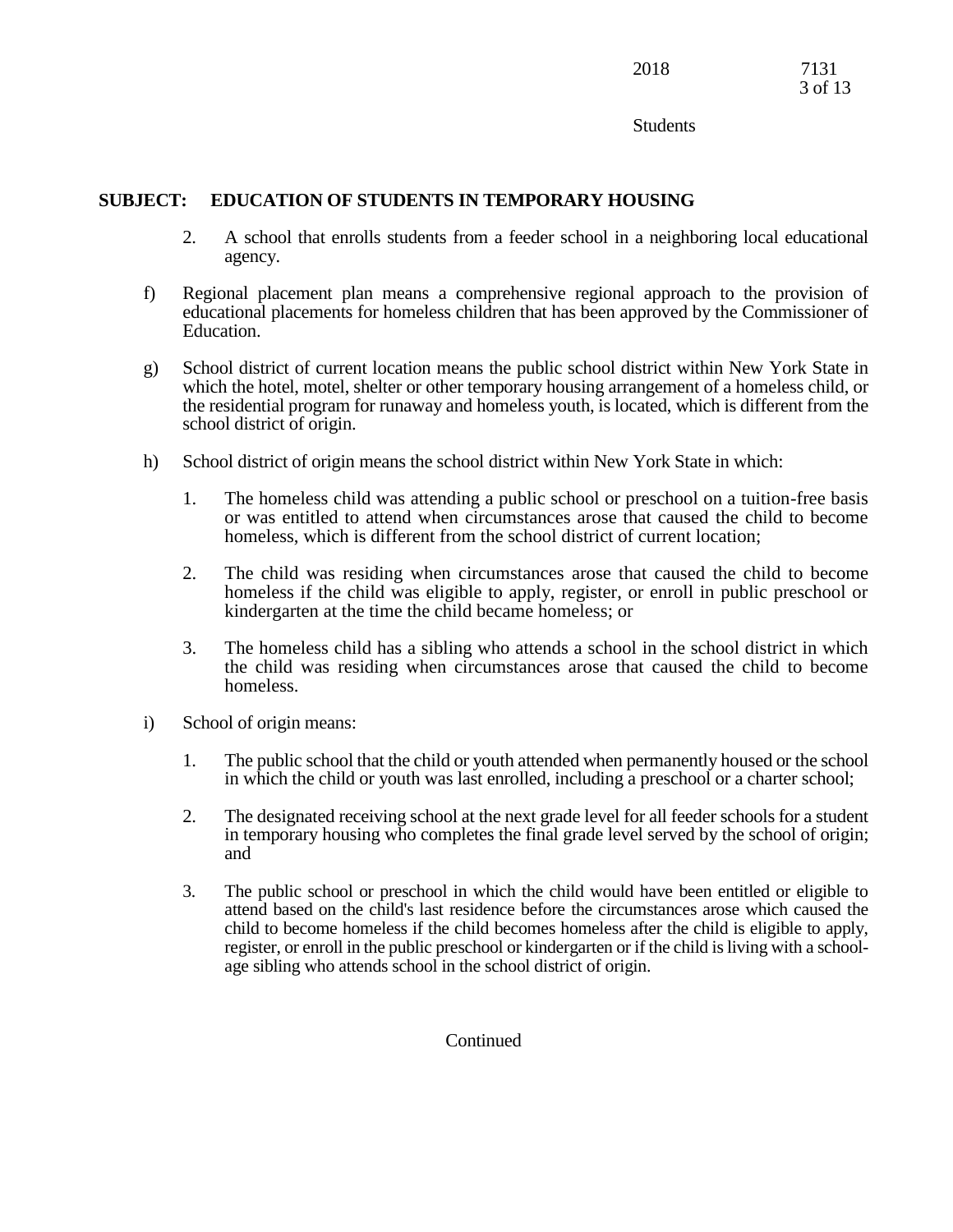# **SUBJECT: EDUCATION OF STUDENTS IN TEMPORARY HOUSING**

j) Unaccompanied youth means a homeless child or youth who is not in the physical custody of a parent or legal guardian.

## **The McKinney-Vento Liaison for Students in Temporary Housing**

The District will designate an appropriate staff person, who may also be a coordinator for other federal programs, as the District liaison for students in temporary housing (otherwise referred to as the McKinney-Vento liaison). The District's McKinney-Vento liaison serves as one of the primary contacts between families experiencing homelessness and school staff, district personnel, shelter workers, and other service providers. The McKinney-Vento liaison coordinates services to ensure that homeless children and youth enroll in school and have the opportunity to succeed.

The District's McKinney-Vento liaison must ensure that:

- a) Students in temporary housing are identified by school personnel and through coordination activities with other entities and agencies;
- b) Students in temporary housing enroll in, and have full and equal opportunity to succeed in, the District's schools;
- c) Students in temporary housing and their families receive educational services for which they are eligible, including Head Start programs administered by a local educational agency, Early Head Start, early intervention services under part C of the Individuals with Disabilities Education Act, and other preschool programs administered by the District.
- d) Students and parents in temporary housing receive referrals to health care services, dental services, mental health and substance abuse services, housing services and other appropriate services;
- e) Parents or guardians of students in temporary housing are informed of the educational and related opportunities available to their children and are provided with meaningful opportunities to participate in the education of their children;
- f) Parents and guardians of students in temporary housing, and unaccompanied youth, are fully informed of all transportation services, including transportation to and from the school district of origin and are assisted in accessing transportation services;
- g) Disputes regarding eligibility, school selection, enrollment and/or transportation are mediated in accordance with applicable laws and regulations;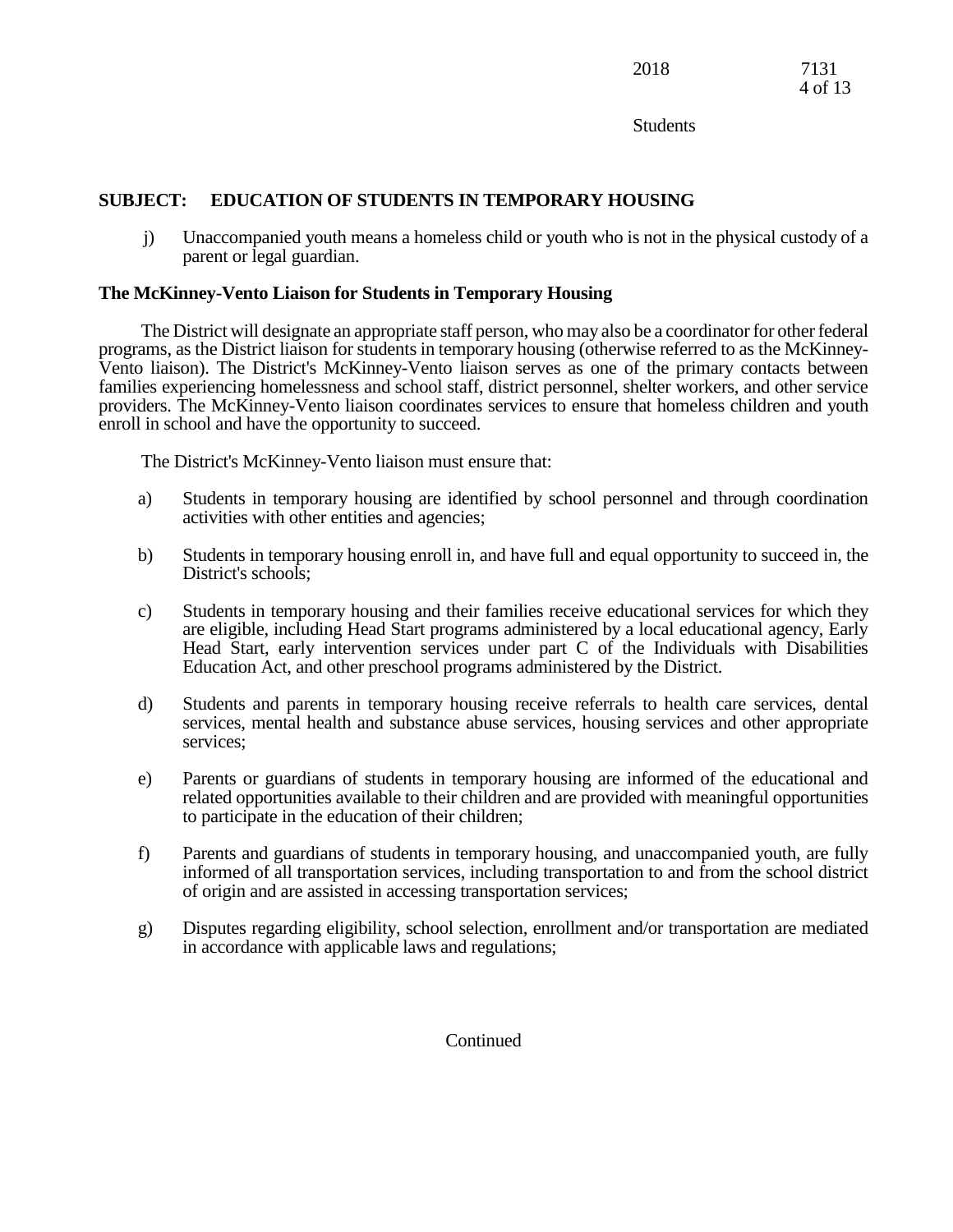# **SUBJECT: EDUCATION OF STUDENTS IN TEMPORARY HOUSING**

- h) Assistance in commencing an appeal, in accordance with applicable law, of a final determination regarding eligibility, enrollment, school selection, and/or transportation is provided to the student in temporary housing's parent or guardian or the unaccompanied youth;
- i) A record is maintained of all appeals of enrollment, school selection, and transportation;
- j) Public notice of the educational rights of students in temporary housing is posted in locations where these students receive services, such as schools, shelters, public libraries, and soup kitchens, in a manner and form understandable to the parents and guardians of students in temporary housing, and unaccompanied youth;
- k) School personnel providing services to students in temporary housing receive professional development and other support;
- l) Unaccompanied youths:
	- 1. Are enrolled in school;
	- 2. Have opportunities to meet the same challenging State academic standards as the State establishes for other children and youth, including receiving credit for full or partial coursework earned in a prior school pursuant to Commissioner's regulations; and
	- 3. Are informed of their status as independent students under section 480 of the Higher Education Act of 1965 and that the youths may obtain assistance from the McKinney-Vento liaison to receive verification of this status for purposes of the Free Application for Federal Student Aid (FAFSA);
- m) School personnel, service providers, advocates working with students in temporary housing, parents and guardians of students in temporary housing, and students in temporary housing are informed of the duties of the McKinney-Vento liaison; and
- n) Assistance with obtaining any necessary immunizations or screenings, or immunization or other required health records is provided to the parents or guardians of the students in temporary housing.

### **School District and School Designations**

A designator will make the initial decision about which school district and school a student in temporary housing will attend. A designator is:

a) The parent or person in parental relation (guardian) to a student in temporary housing;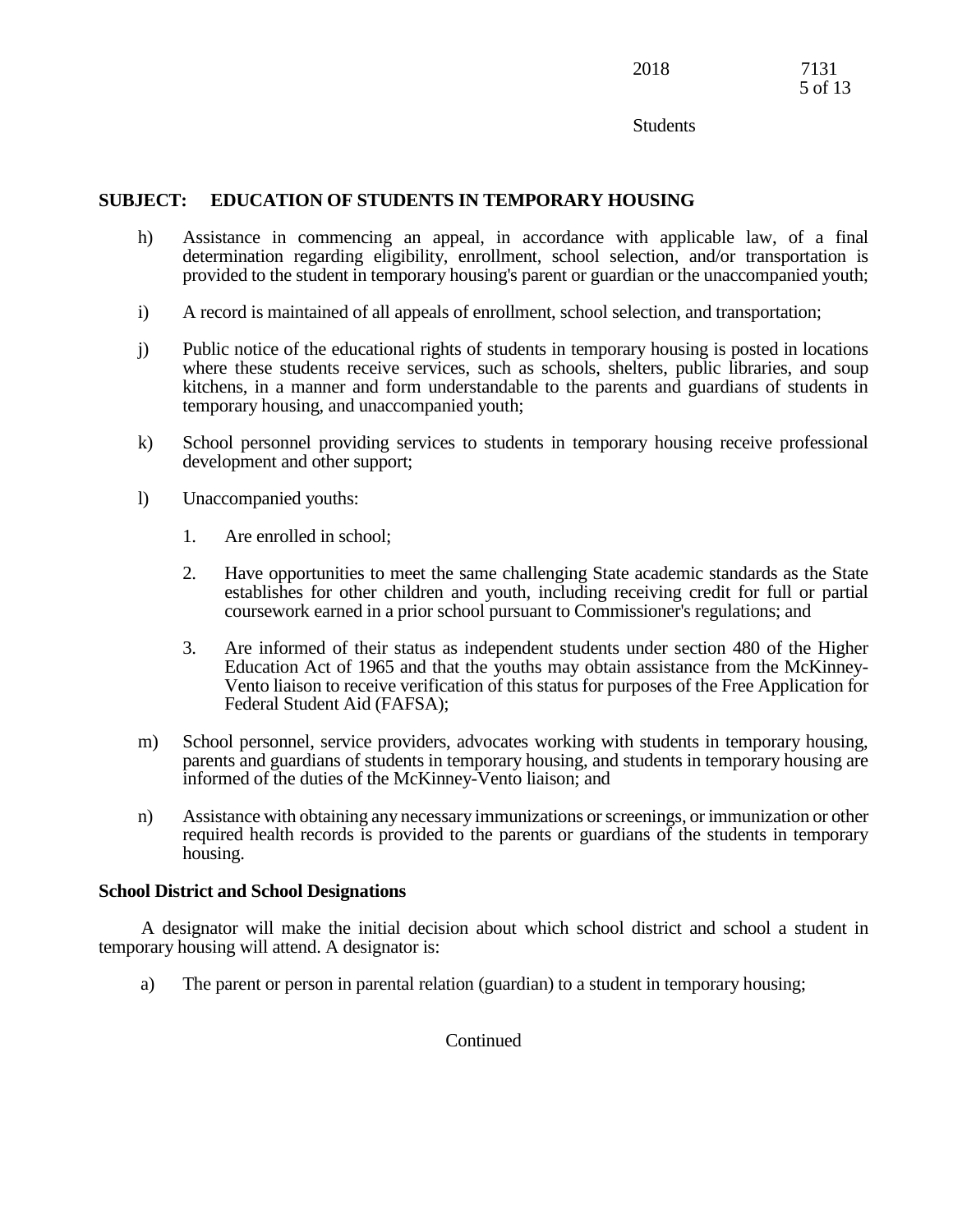# **SUBJECT: EDUCATION OF STUDENTS IN TEMPORARY HOUSING**

- b) The student in temporary housing, together with the McKinney-Vento liaison, in the case of an unaccompanied youth; or
- c) The director of a residential program for runaway and homeless youth, in consultation with the student in temporary housing, where the student is living in that program.

The District will ask the designator to designate one of the following as the school district of attendance for the student in temporary housing:

- a) The school district of current location;
- b) The school district of origin; or
- c) A school district participating in a regional placement plan.

The District will also ask the designator to designate one of the following as the school where a student in temporary housing seeks to attend:

- a) The school of origin; or
- b) Any school that permanent housed children and youth who live in the attendance area in which the child or youth is actually living are eligible to attend, including a preschool.

A student in temporary housing is entitled to attend the schools of the school district of origin without the payment of tuition for the duration of his or her homelessness and through the remainder of the school year in which the student becomes permanently housed and for one additional year if that year constitutes the student's terminal year in that school building, subject to a best interest determination.

### **Designation/STAC 202 Form**

The District will identify all students in temporary housing, and a designation form will be completed by the designator for all these students and any other student who claims homelessness. Designations must be made on the STAC 202 form provided by the Commissioner.

The appropriate designator must complete the designation form. The District makes designation forms available to a student in temporary housing who seeks admission to school or to the parent or person in parental relation who seeks to enroll the child in school.

The District will provide completed designation forms to the McKinney-Vento liaison immediately, but no later than two business days from the earlier date on which the child or youth either:

a) Sought enrollment in school; or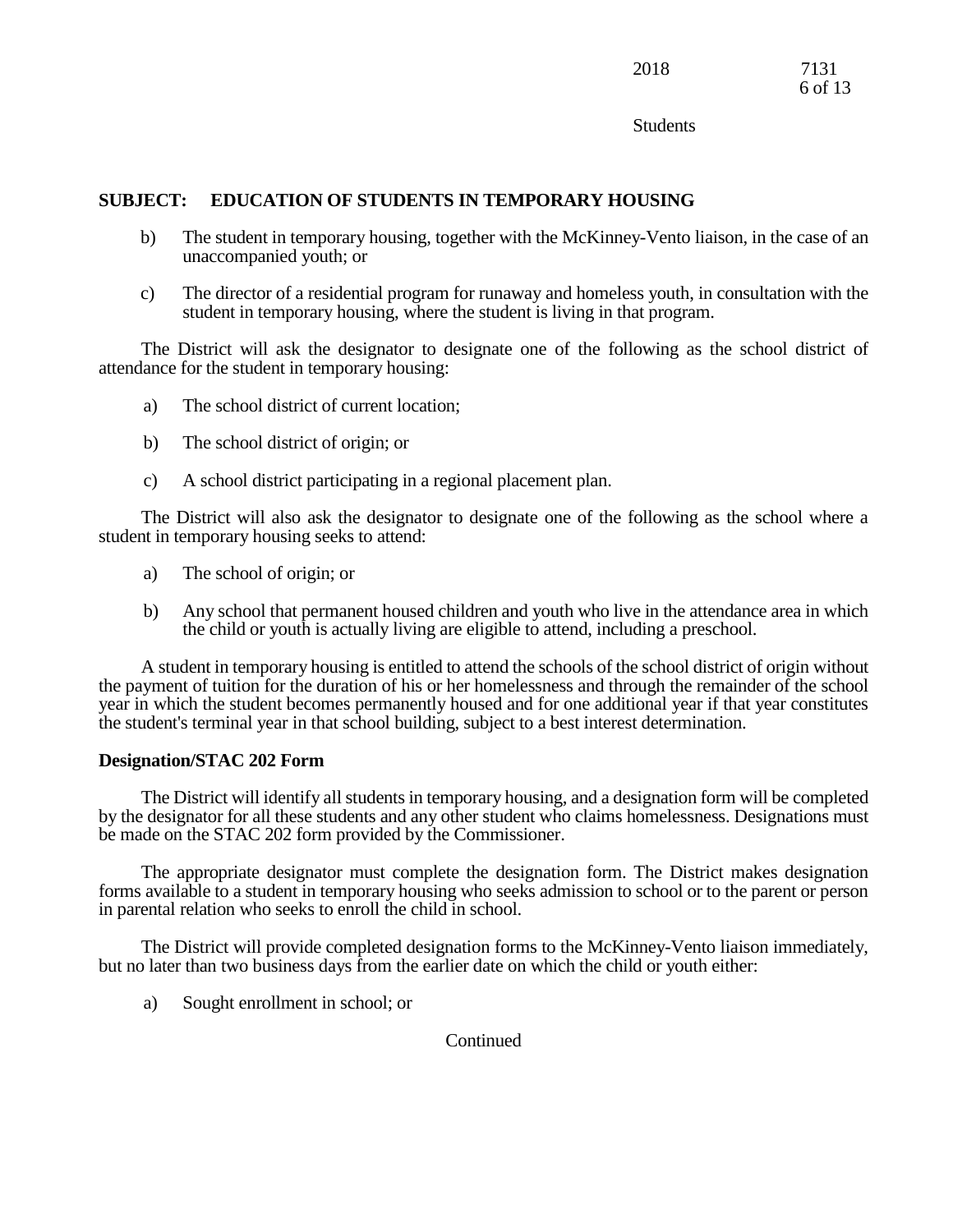# **SUBJECT: EDUCATION OF STUDENTS IN TEMPORARY HOUSING**

b) Was placed in a temporary housing facility or residential facility for runaway and homeless youth.

Where a parent or person in parental relation or a child who is neither placed in a temporary housing facility by the LDSS nor housed in a residential program for runaway homeless youth, designates the District as the school district of current location, the District will forward to the State Education Department a completed designation form and a statement of the basis for its determination that the child is a homeless child entitled to attend the District's schools.

## **Immediate Enrollment and Best Interest Determinations**

Upon identification of a child who is in temporary housing and/or receipt of a completed designation/STAC 202 form, the District will:

- a) Immediately review the designation form to ensure that it has been completed and admit the student in temporary housing even if the child or youth is unable to produce records normally required for enrollment, such as previous academic records, medical records, immunization records, proof of residency or other documentation and even if the child or youth has missed application deadlines;
- b) Determine whether the designation made by the designator is consistent with the best interests of the student in temporary housing. In making best interests decisions the District will:
	- 1. Presume that keeping the child in the school of origin is in the child's best interest, except when doing so is contrary to the wishes of the parent or guardian (or youth in the case of an unaccompanied youth); and
	- 2. Consider student-centered factors such as the effect of mobility on student achievement, education, health, and safety of the child, giving priority to the wishes of the child's parent or guardian (or the youth, if a homeless unaccompanied youth). If the District determines that it is in the best interest of the student in temporary housing to attend a school other than the school of origin or the designated school, the District will provide the parent or guardian (or youth, if an unaccompanied youth) with a written explanation of its determination, including information about the right to appeal.
- c) Provide the child with access to all of the District's programs, activities and services to the same extent as they are provided to resident students;
- d) Immediately contact the school district where the child's records are located in order to obtain a copy of these records and coordinate the transmittal of records for students with disabilities pursuant to applicable laws and regulations;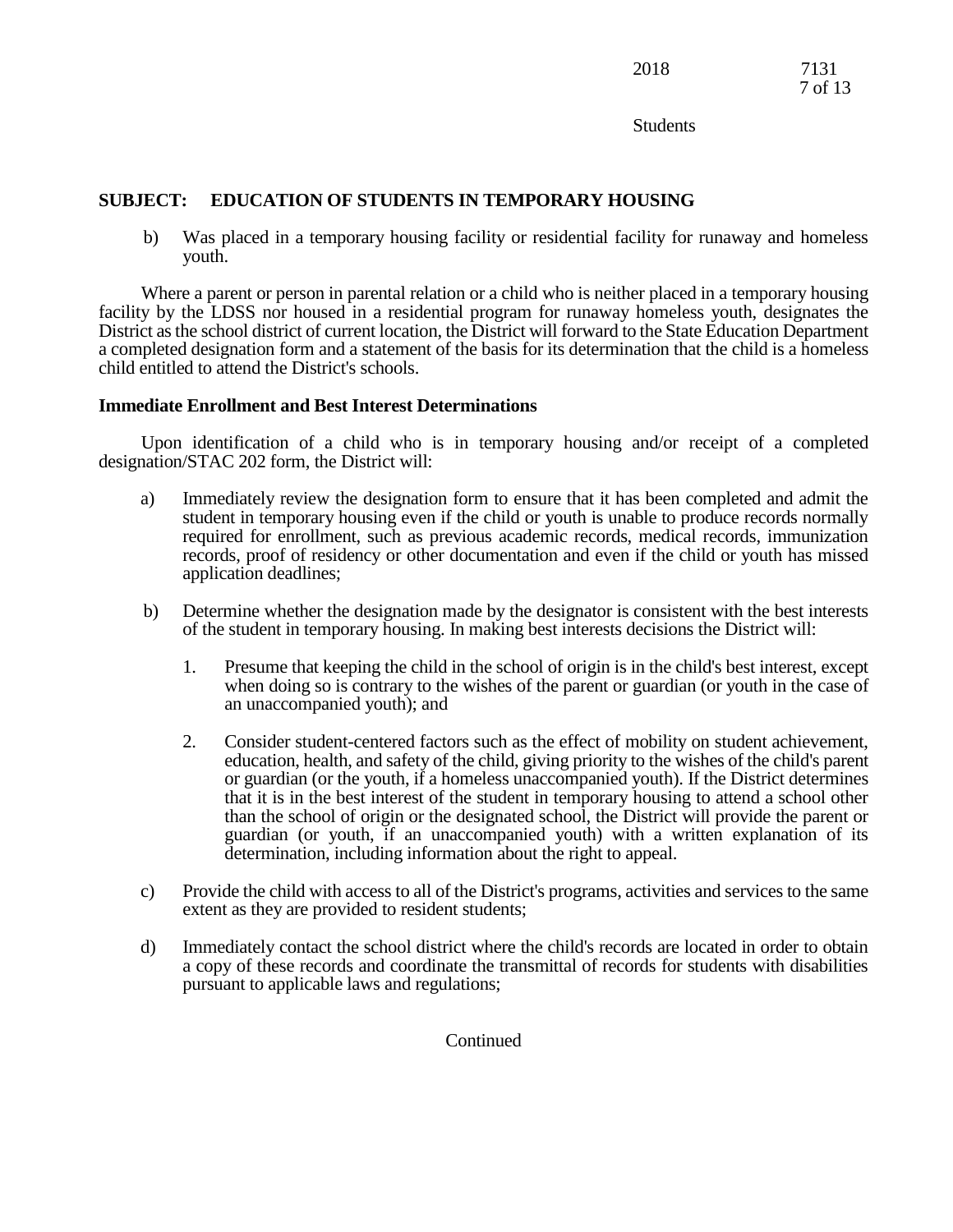## **SUBJECT: EDUCATION OF STUDENTS IN TEMPORARY HOUSING**

- e) Immediately refer the parent or guardian of the student in temporary housing to the McKinney-Vento liaison who must assist in obtaining necessary immunizations or immunization or medical records if the child or youth needs to obtain immunizations or immunization or medical records;
- f) Forward the STAC 202 form to the Commissioner and the school district of origin, where applicable. In all cases, the District will give a copy of the completed STAC 202 form to the designator and keep a copy of the STAC 202 form for the District's records;
- g) Arrange for transportation in accordance with applicable laws and regulations; and
- h) Arrange for the child to receive free school meals.

### **Request for Records**

Within five days of receipt of a request for school records from a new school, the District will forward, in a manner consistent with state and federal law, a complete copy of the student in temporary housing's records, including, but not limited to, proof of age, academic records, evaluations, immunization records, and guardianship papers, if applicable.

### **Tuition Reimbursement**

The District is eligible to request reimbursement from the State Education Department for the direct costs of educational services to students in temporary housing that are not otherwise reimbursed under special federal programs, when:

- a) The District is either the school district of current location or a school district participating in a regional placement plan;
- b) The District is designated as the school district of attendance; and
- c) The school district of origin for the student in temporary housing is within New York State.

All claims for reimbursement will be made on the STAC 202 form prescribed by the Commissioner of the State Education Department.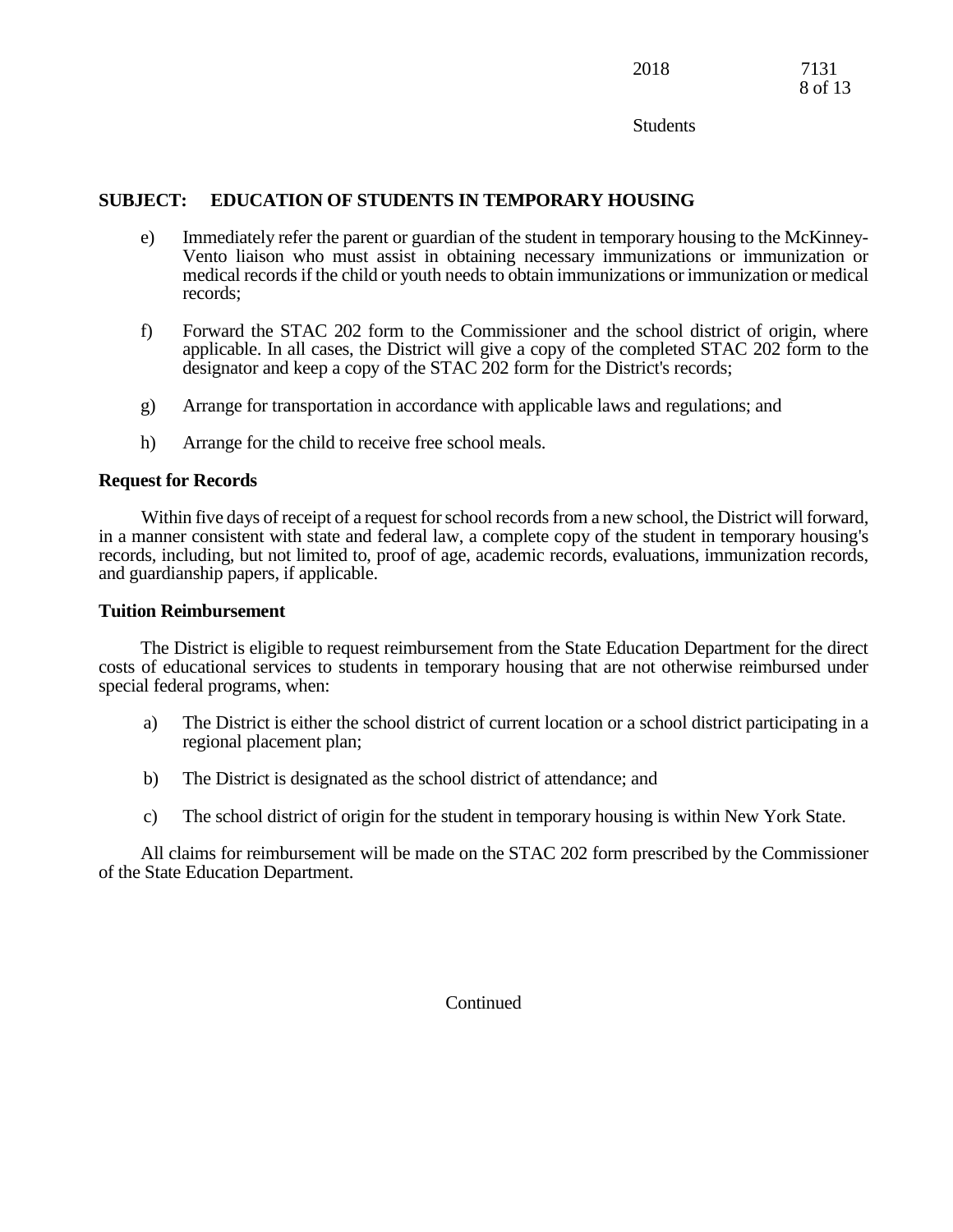## **SUBJECT: EDUCATION OF STUDENTS IN TEMPORARY HOUSING**

In addition, the District is eligible for reimbursement for the direct costs of educational services, including transportation costs for students who continue enrollment in the District schools after finding permanent housing midyear in a different school district within New York State. In these cases, the District will directly bill the new district where the student permanently resides for all direct costs of educational services, including transportation, that are not otherwise reimbursed under special federal programs.

#### **Transportation Responsibilities**

The LDSS is responsible for providing transportation to students in temporary housing, including preschool students and students with disabilities who are eligible for benefits under Social Services Law §350-j and placed in temporary housing arrangements outside their designated districts. Where the LDSS requests that the District provide or arrange for transportation for a student in temporary housing in the circumstances above, the District will provide or arrange for the transportation and directly bill the LDSS so that the district will be fully and promptly reimbursed for the cost of the transportation.

If the District is the designated school district of attendance, the District will provide for the transportation of each student in temporary housing who is living in a residential program for runaway and homeless youth, including if the temporary housing is located outside the school district. The costs for transportation for each student in temporary housing who lives in a residential program for runaway youth and homeless youth located outside of the designated school district will be reimbursed by the State Education Department, to the extent funds are provided for the purpose, with the submission of a Runaway and Homeless Youth Act Transportation Program Form. Where the District provides transportation for a student living in a Runaway and Homeless Youth facility, the District will promptly request reimbursement using the Runaway and Homeless Youth Act Transportation Form.

The District will transport any student in temporary housing to their school of origin, including preschools and charter schools, where it is the designated district of attendance and the student in temporary housing is not entitled to receive transportation from the Department of Social Services.

When the District is designated as the school district of current location for a student in temporary housing and the student does not attend the school of origin, the District will provide transportation on the same basis as it is provided to resident students, unless the local transportation policy represents a barrier to the student's attendance in school.

If the student in temporary housing designates the District as the school district of attendance, transportation will not exceed 50 miles each way, unless the Commissioner determines that it is in the best interest of the child.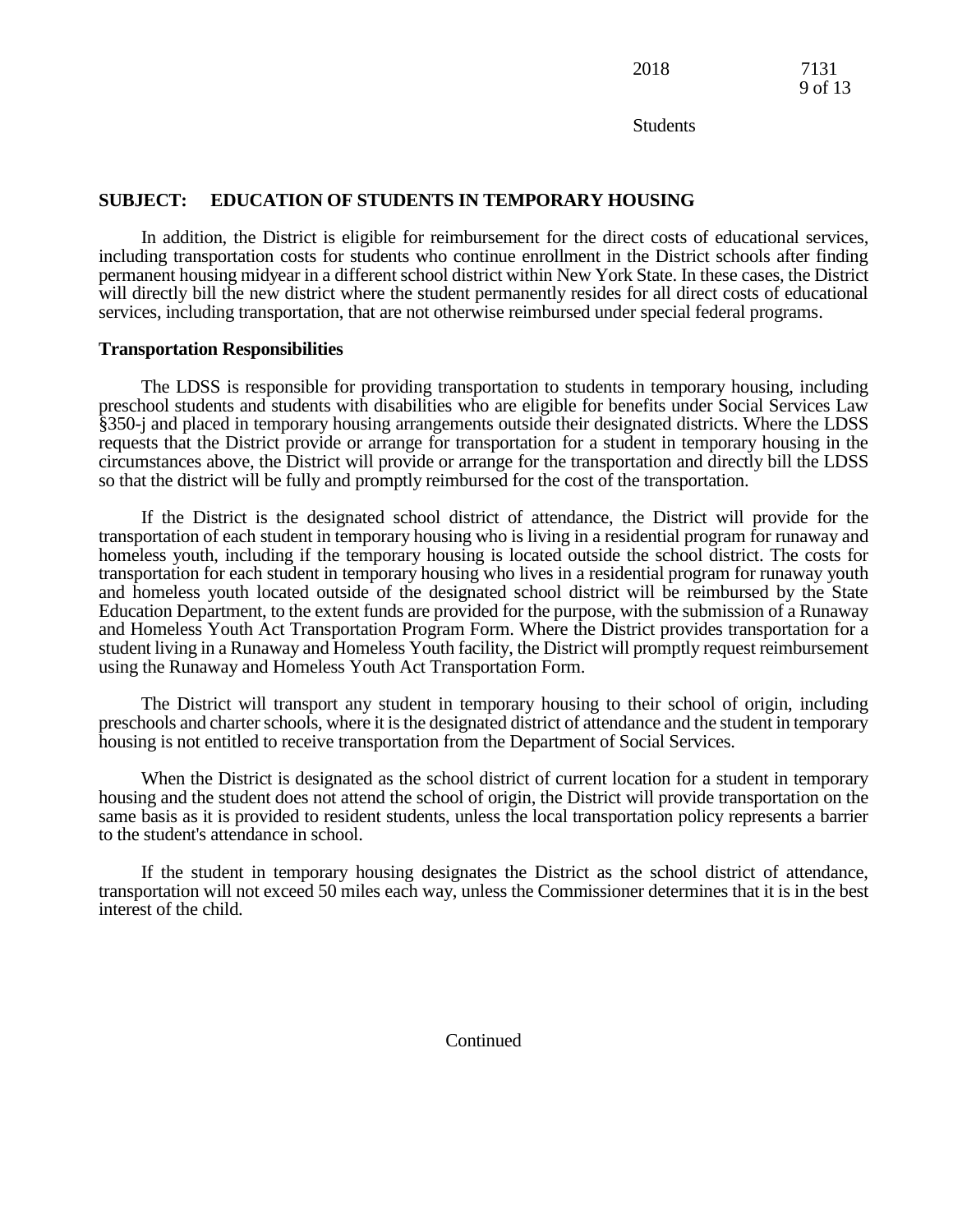## **SUBJECT: EDUCATION OF STUDENTS IN TEMPORARY HOUSING**

Where the District is designated as the school district of attendance and it has recommended the student in temporary housing attend a summer educational program, the district of attendance will provide transportation services to students in temporary housing for summer educational programs if the lack of transportation poses a barrier to the student's participation in the program.

Where the District is designated as the school district of attendance, it will provide transportation services to students in temporary housing for extracurricular or academic activities when:

- a) The student participates in or would like to participate in an extracurricular or academic activity, including an after-school activity, at the school;
- b) The student meets the eligibility criteria for the activity; and
- c) The lack of transportation poses a barrier to the student's participation in the activity.

Where the District is designated as the school district of attendance, it will provide transportation as described above for the duration of homelessness, unless the LDSS is responsible for providing transportation. After the student becomes permanently housed, the District will provide transportation to the school of origin until the end of the school year and for one additional year if that year constitutes the child's terminal year in the school building.

### **Dispute Resolution Process**

The District has established the following procedures for the prompt resolution of disputes regarding school selection or enrollment of a homeless child or youth:

> a) The District will provide a written explanation, including a statement regarding the right to appeal, to the parent or guardian of a student in temporary housing, or to an unaccompanied youth, if the District determines that the District is not required to either enroll and/or transport the child or youth to the school of origin or a school requested by the parent or guardian or unaccompanied youth, or if there is a disagreement about a child's or youth's status as a homeless child or unaccompanied youth. The written explanation will be in a manner and form understandable to the parent, guardian, or unaccompanied youth and will include a statement regarding the McKinney-Vento liaison's availability to help the parent, guardian, or unaccompanied youth with any appeal and the contact information for the liaison.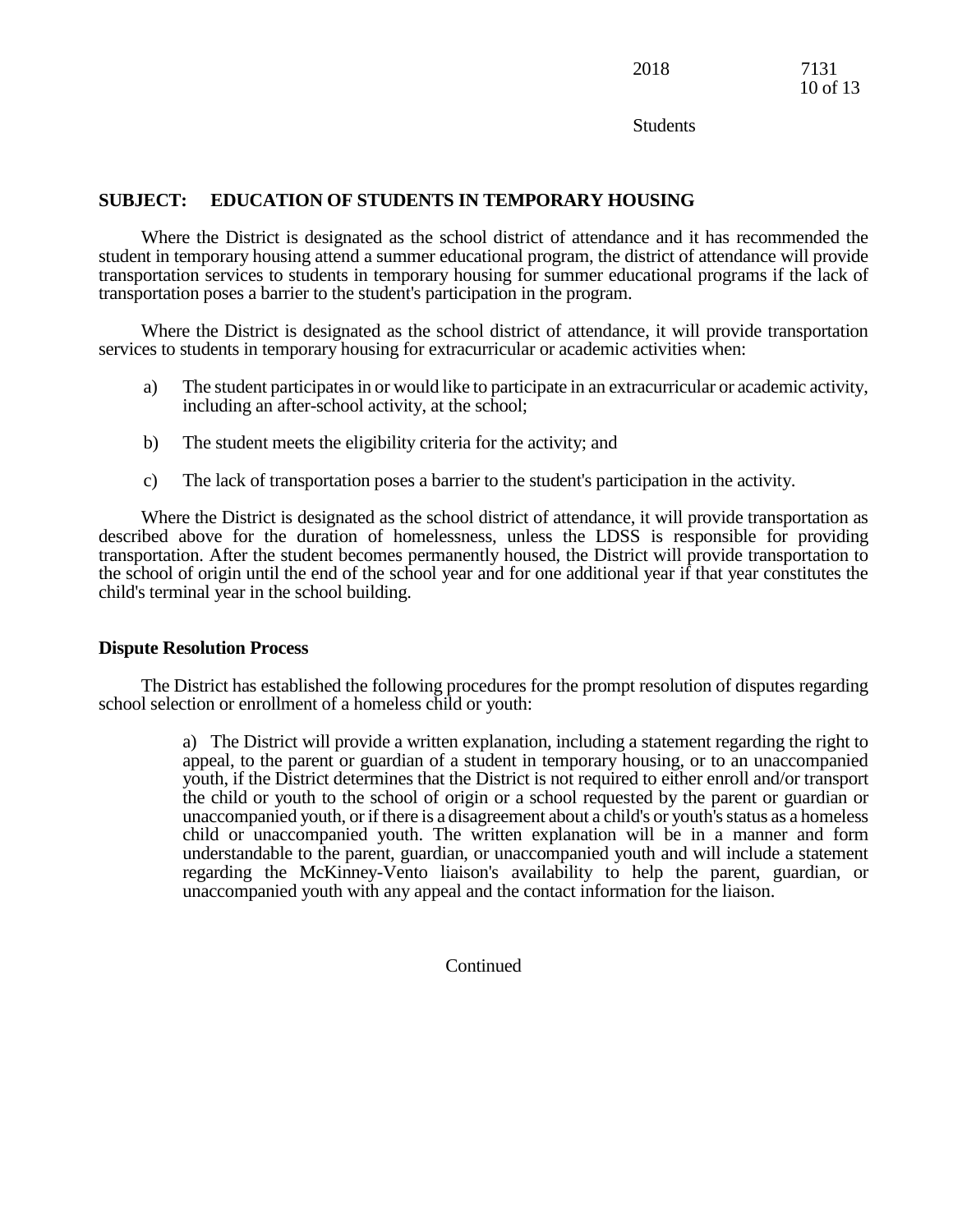11 of 13

Students

# **SUBJECT: EDUCATION OF STUDENTS IN TEMPORARY HOUSING**

- b) The District will immediately enroll the student in the school in which enrollment is sought by the parent or guardian or unaccompanied youth, provide transportation to the school, and will delay for 30 days the implementation of a final determination to decline to either enroll in and/or transport the student in temporary housing to the school of origin or a school requested by the parent or guardian or unaccompanied youth.
- c) If the parent or guardian of a student in temporary housing or unaccompanied youth commences an appeal to the Commissioner within 30 days of such final determination, the student will be permitted to continue to attend the school he or she is enrolled in at the time of the appeal and/or receive transportation to that school pending the resolution of all available appeals.

## **The McKinney-Vento Liaison's Dispute Resolution Responsibilities**

The District's McKinney-Vento liaison must assist the student in temporary housing's parent or guardian or unaccompanied youth in bringing an appeal to the Commissioner of a final school district decision regarding enrollment, school selection and/or transportation. In the event of a dispute regarding eligibility, enrollment, school selection, and/or transportation, the District's McKinney-Vento liaison will:

- a) Provide the parent or guardian or unaccompanied youth with a copy of the form petition;
- b) Assist the parent or guardian or unaccompanied youth in completing the form petition;
- c) Arrange for the copying of the form petition and supporting documents for the parent or guardian or unaccompanied youth, without cost to the parent or guardian or unaccompanied youth;
- d) Accept service of the form petition and supporting papers on behalf of any District employee or officer named as a party, or the District if it is named as a party, or arrange for service by mail by mailing the form petition and supporting documents to any District employee or officer named as a party, and, if the District is named as a party, to a person in the office of the Superintendent who has been designated by the Board to accept service on behalf of the District;
- e) Provide the parent or guardian or unaccompanied youth with a signed and dated acknowledgment verifying that he or she has received the form petition and supporting documents, and will either accept service of these documents on behalf of the District employee or officer or District, or effect service by mail by mailing the form petition and supporting documents to any District employee or officer named as a party, and, if the District is named as a party, to a person in the office of the Superintendent who has been designated by the Board to accept service on behalf of the District;
- f) Transmit on behalf of the parent or guardian or unaccompanied youth, within five days after the service of, the form petition or any pleading or paper to the Office of Counsel, New York State Education Department, State Education Building, Albany, New York 12234;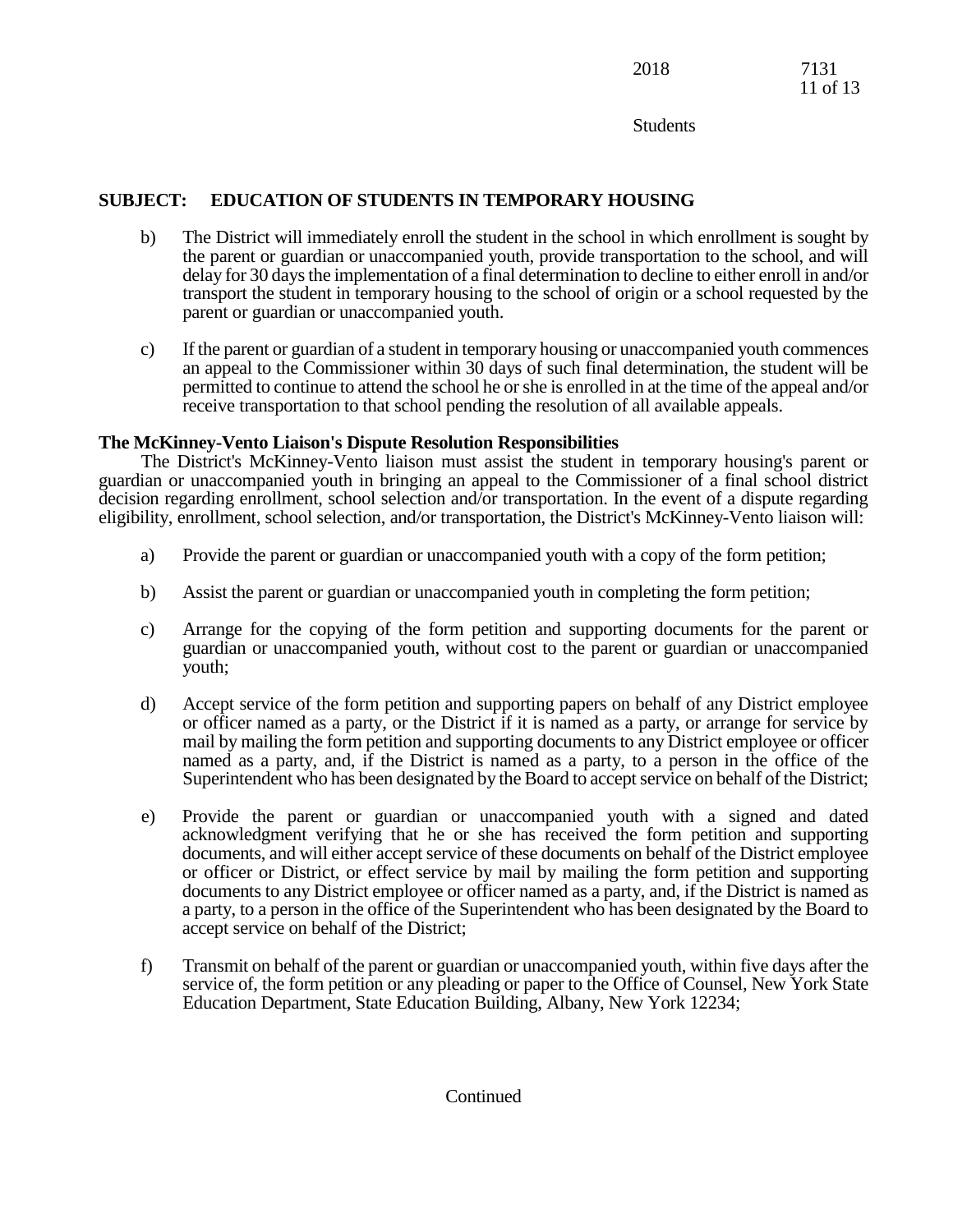## **SUBJECT: EDUCATION OF STUDENTS IN TEMPORARY HOUSING**

- g) Provide the parent or guardian or unaccompanied youth with a signed and dated acknowledgement verifying that he or she has received the form petition and supporting documents and will transmit these documents on behalf of the parent, guardian or unaccompanied youth to the Office of Counsel, New York State Education Department, State Education Building, Albany, New York 12234;
- h) Accept service of any subsequent pleadings or papers, including any correspondence related to the appeal, if the parent or guardian or unaccompanied youth so elects. He or she will also make this correspondence available to the parent or guardian or unaccompanied youth; and
- i) Maintain a record of all appeals of enrollment, school selection, and transportation determinations.

#### **Coordination**

The District will coordinate the provision of services described in this policy with local social services agencies, housing providers and other agencies or programs providing services to students in temporary housing and their families, including services and programs funded under the Runaway and Homeless Youth Act.

The District will coordinate with other school districts on inter-district issues, such as transportation or transfer of school records.

The District will coordinate implementation of the above provision of services with the requirements of the Individuals with Disabilities Education Act (IDEA) for students with disabilities.

### **Coordination with Title I**

The District acknowledges that students in temporary housing are eligible for services under Title I, Part A, whether or not they live in a Title I school attendance area or meet the academic requirements required of other children. The District will ensure that:

- a) Title I, Part A funds are set aside as are necessary to provide students in temporary housing, who may have unique needs that differ from their permanently housed peers, with educationally related support services;
- b) Its local plan includes a description of how the plan is coordinated with McKinney-Vento;
- c) Its local plan describes the services provided to students in temporary housing;
- d) Its local plan describes the efforts it made to identify students in temporary housing, including unaccompanied youth, if the District reports that there are no students in temporary housing enrolled in the District. These efforts will include contacting the LDSS or Office of Children and Family Services (OCFS) to verify that there are no students in temporary housing in the District; and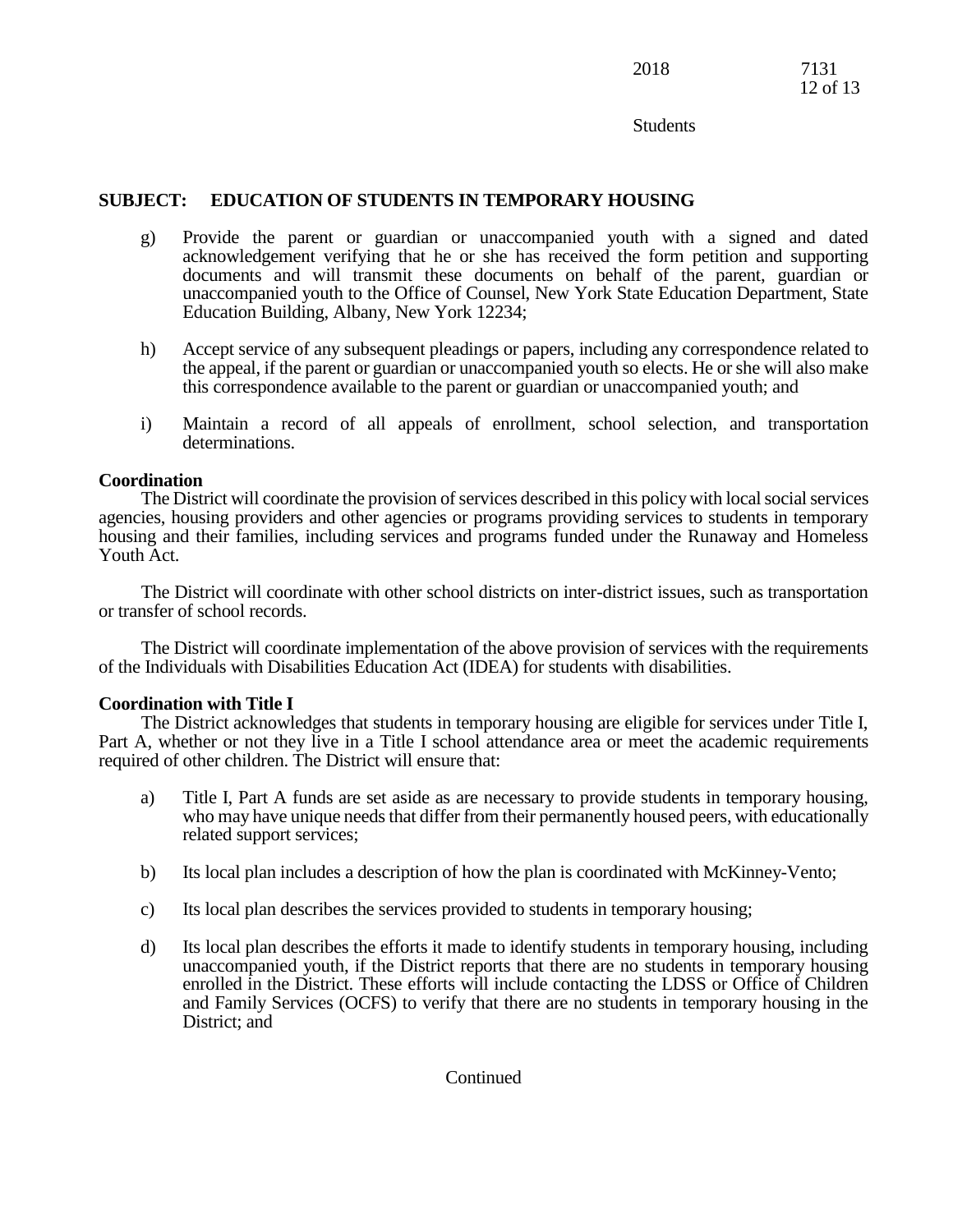# **SUBJECT: EDUCATION OF STUDENTS IN TEMPORARY HOUSING**

e) Its housing questionnaire asks about the living arrangements of the child or unaccompanied youth, including asking if he or she is living in a shelter; with relatives or others due to loss of housing or economic hardship; in an abandoned apartment/building; in a motel/hotel, camping ground, car, train/bus station or other similar situation due to the lack of alternative, adequate housing. Documentation of the District's efforts to identify students in temporary housing will be maintained on file and a copy of the housing questionnaire will also be kept on file.

### **Reporting Requirements**

The District will collect and transmit to the Commissioner of Education, at the time and in the manner as the Commissioner may require, a report containing information as the Commissioner determines is necessary, including the numbers of homeless students, their grade, and their nighttime residence.

### **Access to Free Meals**

The District will provide free meals to all children identified as homeless. They do not have to complete a free or reduced-price meal application. When the McKinney-Vento liaison or a shelter director provides a child's name to the District's school food service office, free school meals will commence immediately.

### **Removal of Barriers**

The District will review and revise its policies that may act as barriers to the identification of students in temporary housing and their enrollment and retention in school, including barriers to enrollment and retention due to outstanding fees or fines, or absences.

### **Comparable Services**

The District will provide services to students in temporary housing comparable to those offered to other students in the District, including: transportation services; educational services for which the child or youth meets the relevant criteria, such as services provided under Title I or similar State or local programs; educational programs for students with disabilities; educational programs for English learners; programs in career and technical education; programs for gifted and talented students; and school nutrition programs.

## **Student Privacy**

Information about a student in temporary housing's living situation will be treated as a student education record and will not be deemed to be directory information under the Family Educational Rights and Privacy Act (FERPA). A parent or guardian or unaccompanied youth may consent to the release of a student's address information in the same way they would for other student education records under FERPA.

## **Training**

All school enrollment staff, secretaries, school counselors, school social workers, and principals will be trained on the requirements for enrollment of students in temporary housing. Other staff members including school nutrition staff, school registered professional nurses, teachers, and bus drivers will receive training on homelessness that is specific to their field.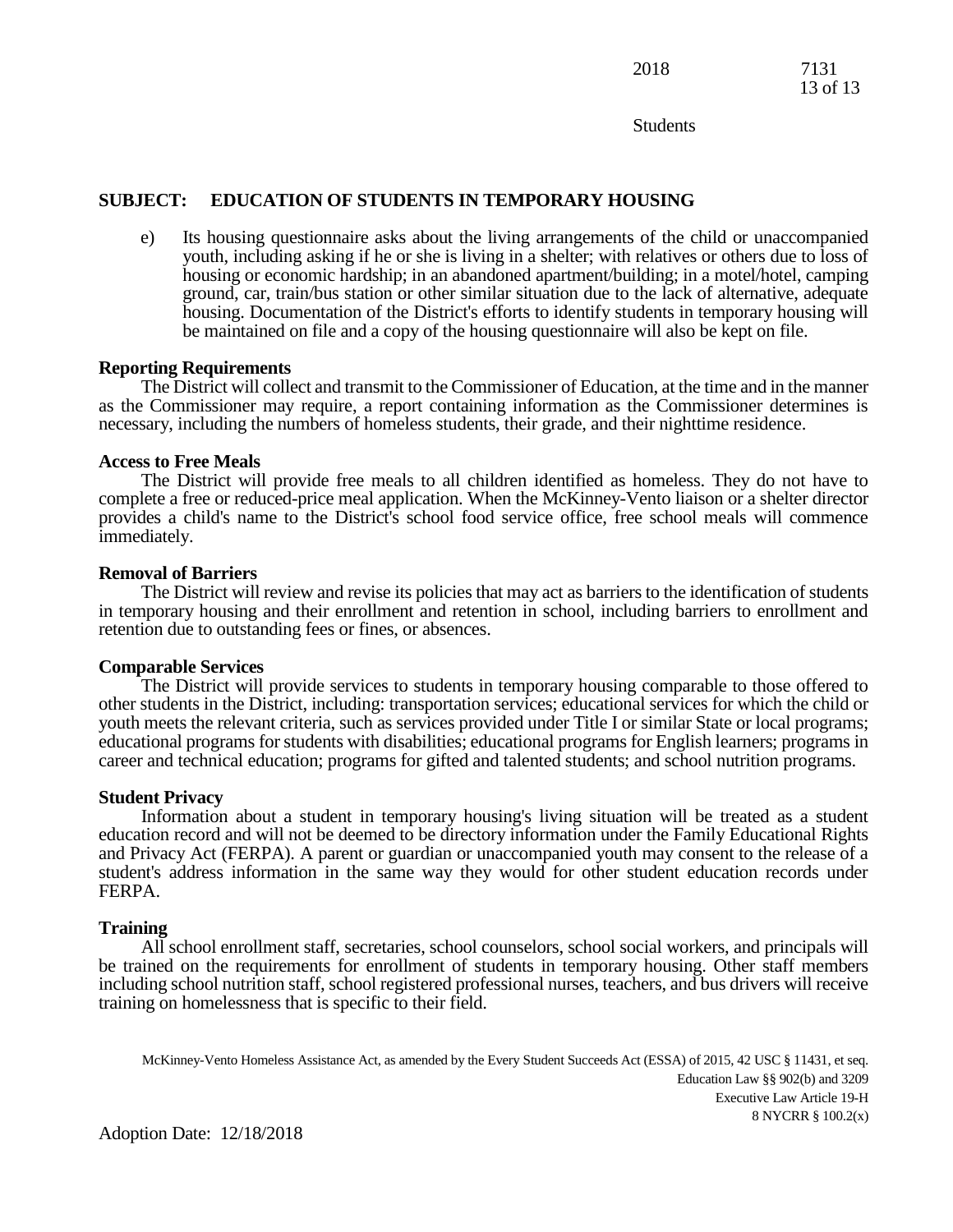### **SUBJECT: EDUCATION OF STUDENTS IN FOSTER CARE**

The District recognizes the importance of educational stability for students in foster care and will collaborate, as appropriate, with the State Education Department (SED) and the local Department of Social Services (LDSS) to ensure that students in foster care have the same opportunity to achieve at the high-levels as their peers. For purposes of this policy, LDSS also refers to the local Social Services District or the local child welfare agency.

## **Definitions**

- a) **Child or youth in foster care** ("student in foster care") means a child who is in the care and custody or custody and guardianship of a local Commissioner of Social Services or the Commissioner of the Office of Children and Family Services.
- b) **Feeder school** means:
	- 1. A preschool whose students are entitled to attend a specified elementary school or group of elementary schools upon completion of that preschool;
	- 2. A school whose students are entitled to attend a specified elementary, middle, intermediate, or high school or group of specified elementary, middle, intermediate, or high schools upon completion of the terminal grade of such school; or
	- 3. A school that sends its students to a receiving school in a neighboring school district pursuant to applicable laws and regulations.
- c) **Foster care** means 24-hour substitute care for children placed away from their parents or guardians and for whom the state or tribal child welfare agency has placement and care responsibility. This includes, but is not limited to, placements in foster family homes, foster homes of relatives, group homes, emergency shelters, residential facilities, child care institutions, and pre-adoptive homes. A child is in foster care regardless of whether the foster care facility is licensed and payments are made by the state, tribal or local agency for the care of the child, whether adoption subsidy payments are being made prior to the finalization of an adoption, or whether there is federal matching of any payments that are made.
- d) **Preschool** means a publicly funded prekindergarten program administered by SED or a local educational agency or a Head Start program administered by a local educational agency and/or services under the Individuals with Disabilities Education Act (IDEA) administered by a local educational agency.
- e) **Receiving school** means:
	- 1. A school that enrolls students from a specified or group of preschools, elementary schools, middle schools, intermediate schools, or high schools; or
	- 2. A school that enrolls students from a feeder school in a neighboring local educational agency pursuant to applicable laws and regulations.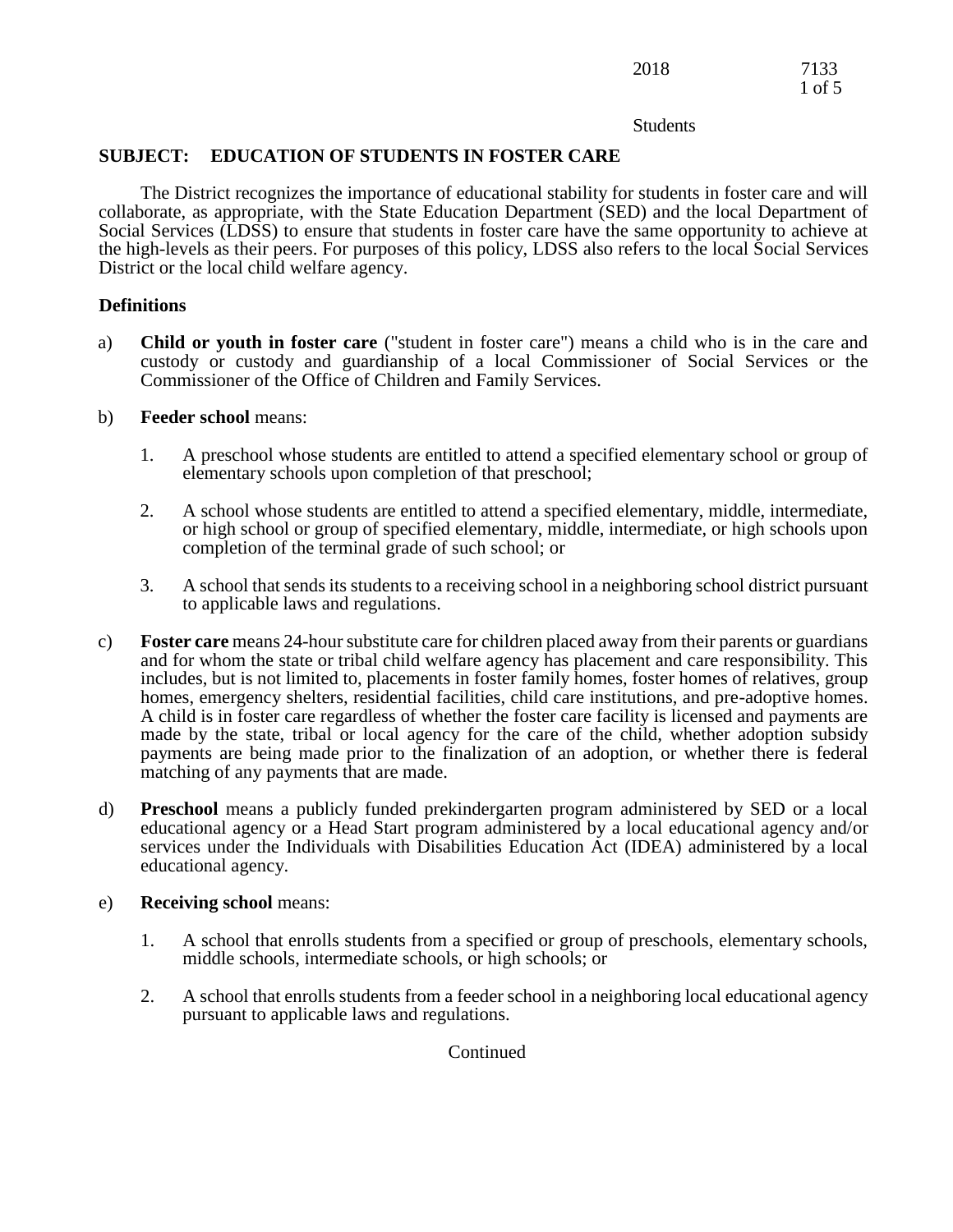| 2018 | 7133     |
|------|----------|
|      | $2$ of 5 |

### **SUBJECT: EDUCATION OF STUDENTS IN FOSTER CARE**

- f) **School district of origin** means the school district within New York State in which the child or youth in foster care was attending a public school or preschool on a tuition-free basis or was entitled to attend at the time of placement into foster care when the Social Services District or the Office of Children and Family Services assumed care and custody or custody and guardianship of such child or youth, which is different from the school district of residence.
- g) **School district of residence** means the public school district within New York State in which the foster care placement is located, which is different from the school district of origin.
- h) **School of origin** means a public school that a child or youth attended at the time of placement into foster care, or the school in which the child or youth was last enrolled, including a preschool or a charter school. For a child or youth in foster care who completes the final grade level served by the school of origin, the term school of origin will include the designated receiving school at the next grade level for all feeder schools. Where the child is eligible to attend school in the school district of origin because the child was placed in foster care after such child is eligible to apply, register, or enroll in the public preschool or kindergarten or the child is living with a school-age sibling who attends school in the school district of origin, the school of origin will include any public school or preschool in which such child would have been entitled or eligible to attend based on such child's last residence before the circumstances arose which caused such child to be placed in foster care.

### **District Foster Care Liaison**

The District will designate an appropriate staff person to act as the District's point of contact for students in foster care (i.e., the "Foster Care Liaison"). The Foster Care Liaison will not be the same staff person as the McKinney-Vento Liaison unless the McKinney-Vento Liaison has sufficient ability to carry out the responsibilities of both roles.

The Foster Care Liaison will work collaboratively with representatives from the LDSS.

The District will ensure that the name and contact information for the Foster Care Liaison are:

- a) Submitted to SED;
- b) Provided, in writing, to the point of contact for any LDSS known by the District to have students in its custody; and
- c) Posted on the District website.

### **Designation of School District and School**

The LDSS, in consultation with the appropriate local educational agency or agencies, will determine whether placement in the school district of origin or the school district of residence is in the best interest of a student in foster care. Provided that the District is an appropriate local educational agency, the District will work with the LDSS to make the best interest determination as quickly as possible in order to prevent educational discontinuity for the student. If the student has an Individualized Education Program (IEP), a Section 504 plan, or is an English language learner, relevant school staff may be consulted during the best interest determination process.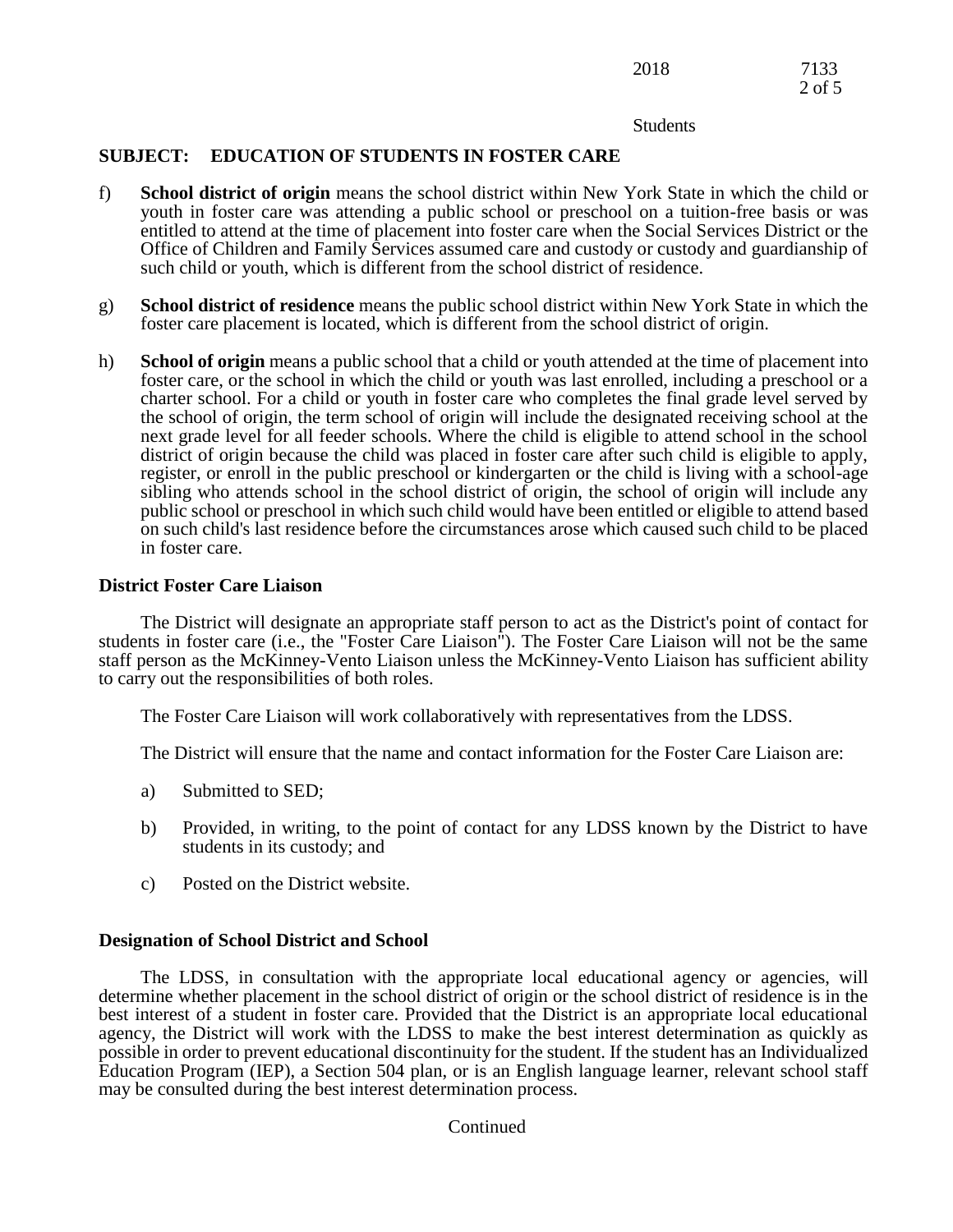# 2018 7133 3 of 5

Students

## **SUBJECT: EDUCATION OF STUDENTS IN FOSTER CARE**

To the extent feasible and appropriate, the student should remain in his or her school of origin while the best interest determination is being made.

Subject to a best interest determination, a student in foster care is entitled to attend the school of origin or any school that children and youth who live in the attendance area in which the foster care placement is located are eligible to attend, including a preschool, for the duration of the student's placement in foster care and until the end of the school year in which he or she is no longer in foster care, and for one additional year if that year constitutes the student's terminal year in that building.

Where the school district of origin or school of origin that a student was attending on a tuition-free basis, or was entitled to attend when the student entered foster care is located, in New York State and the student's foster care placement is located in a contiguous state, the student is entitled to attend his or her school of origin or any school that children and youth who live in the attendance area in which the foster care placement is located are eligible to attend, including a preschool, subject to a best interest determination, for the duration of the student's placement in foster care and until the end of the school year in which he or she is no longer in foster care, and for one additional year if that year constitutes the student's terminal year in such building.

### **Responsibilities When Designated as the School District of Attendance**

If the District is designated as the school district of attendance for a student in foster care, the District will immediately:

- a) Enroll the student in foster care, even if the student is unable to produce records which are normally required for enrollment, such as previous academic records, records of immunization and/or other required health records, proof of residency or other documentation and/or even if the student has missed application or enrollment deadlines during any period of placement in foster care, if applicable;
- b) Treat the student in foster care as a resident for all purposes; and
- c) Make a written request to the school district where the student's records are located in order to obtain a copy of the student's records and coordinate the transmittal of these records in accordance with applicable laws and regulations.

### **Request for Records**

Within five days of receipt of a request for school records from a new school, the District will forward, in a manner consistent with federal and state law, a complete copy of the records of the student in foster care, including, but not limited to: proof of age; academic records; evaluations; immunization records; and guardianship papers (if applicable).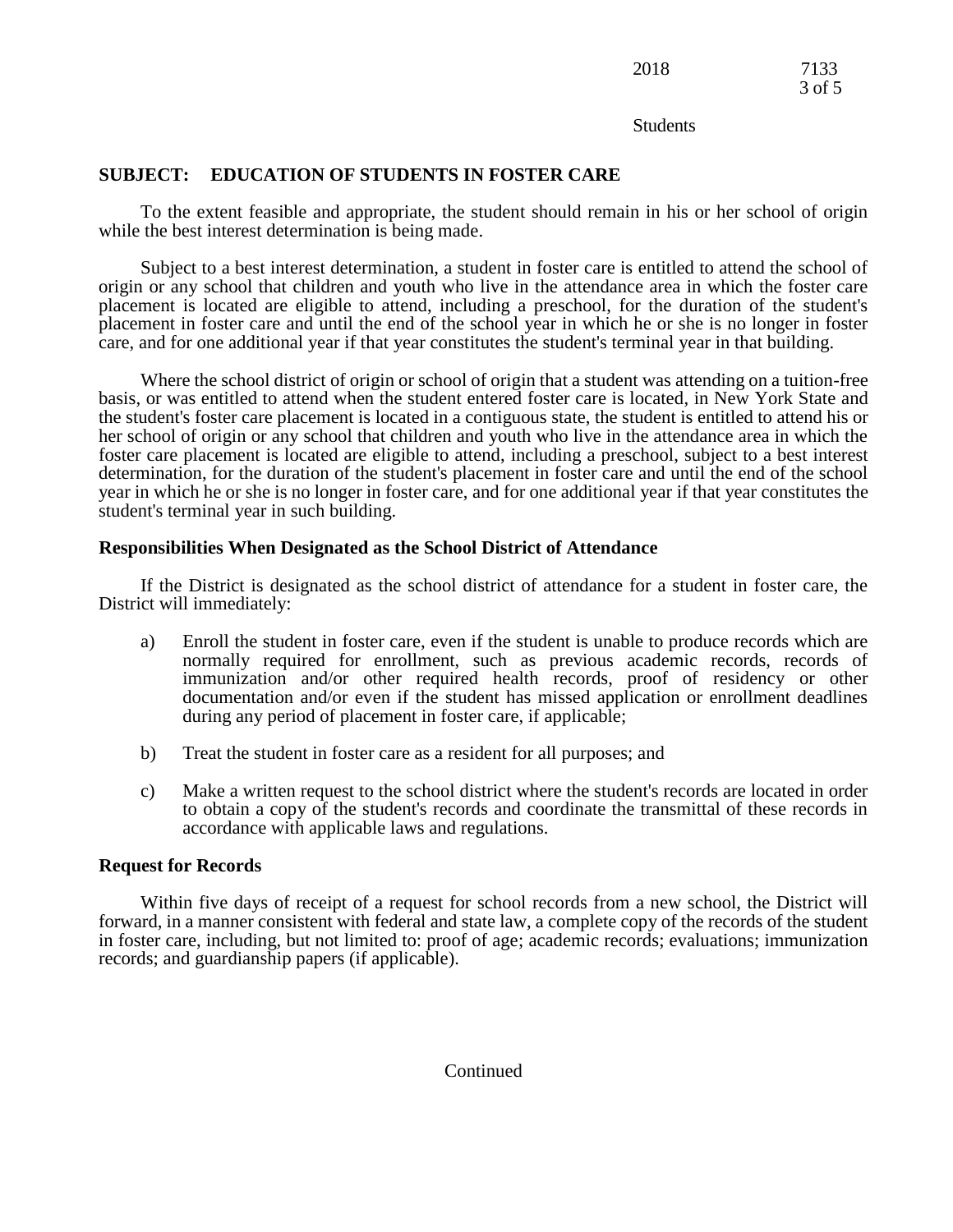### **SUBJECT: EDUCATION OF STUDENTS IN FOSTER CARE**

#### **Tuition Reimbursement**

Except as otherwise provided in law or regulation, the cost of instruction of a student in foster care will be borne by the school district of origin. Where a district other than the school district of origin is designated as the school district of attendance, the cost of instruction will be borne by the school district of origin and the tuition paid to the designated school district of attendance will be computed in accordance with applicable laws and regulations.

### **Transportation Responsibilities**

Any student in foster care who requires transportation in order to attend his or her school of origin, is entitled to receive that transportation.

As appropriate, the District will coordinate and collaborate with the LDSS to make an appropriate transportation plan that supports the student's school stability plan and is fair to the District's taxpayers, consistent with the District's obligations under federal and state law.

When the District is the designated school district of attendance, and the student requires transportation to attend his or her school of origin, the District will provide transportation to and from the student's foster care placement location and the school of origin. The costs for transportation may be aidable pursuant to applicable laws and regulations.

When the District is the school district of residence and the designated school district of attendance, and the student does not attend his or her school of origin, the District will provide transportation on the same basis as provided to resident students. The costs for transportation may be aidable pursuant to applicable laws and regulations.

When transporting students in foster care, the District may incur excess transportation costs, as defined by law. The District and the LDSS may enter into a written agreement relating to how excess transportation costs should be funded, consistent with applicable laws and regulations. Absent such an agreement, excess transportation costs incurred by the District will be shared equally between the LDSS responsible for the foster care costs of the student and the designated school district of attendance. The District and the LDSS will consider and utilize all allowable funding sources, including any available federal funds, to cover excess transportation costs.

Where a student in foster care has been placed in foster care in a contiguous state, and the District is the designated district of attendance, the District will collaborate with the LDSS to arrange for transportation.

#### **Where the School of Origin is a Charter School**

Where the school of origin is a charter school, the school district designated as the school district of attendance for a student in foster care will be deemed to be the school district of residence for the student for purposes of fiscal and programmatic responsibility and will be responsible for transportation of the student in foster care. If the designated school district of attendance is not the school district of origin, the designated school district of attendance may seek reimbursement from the school district of origin in accordance with applicable laws and regulations.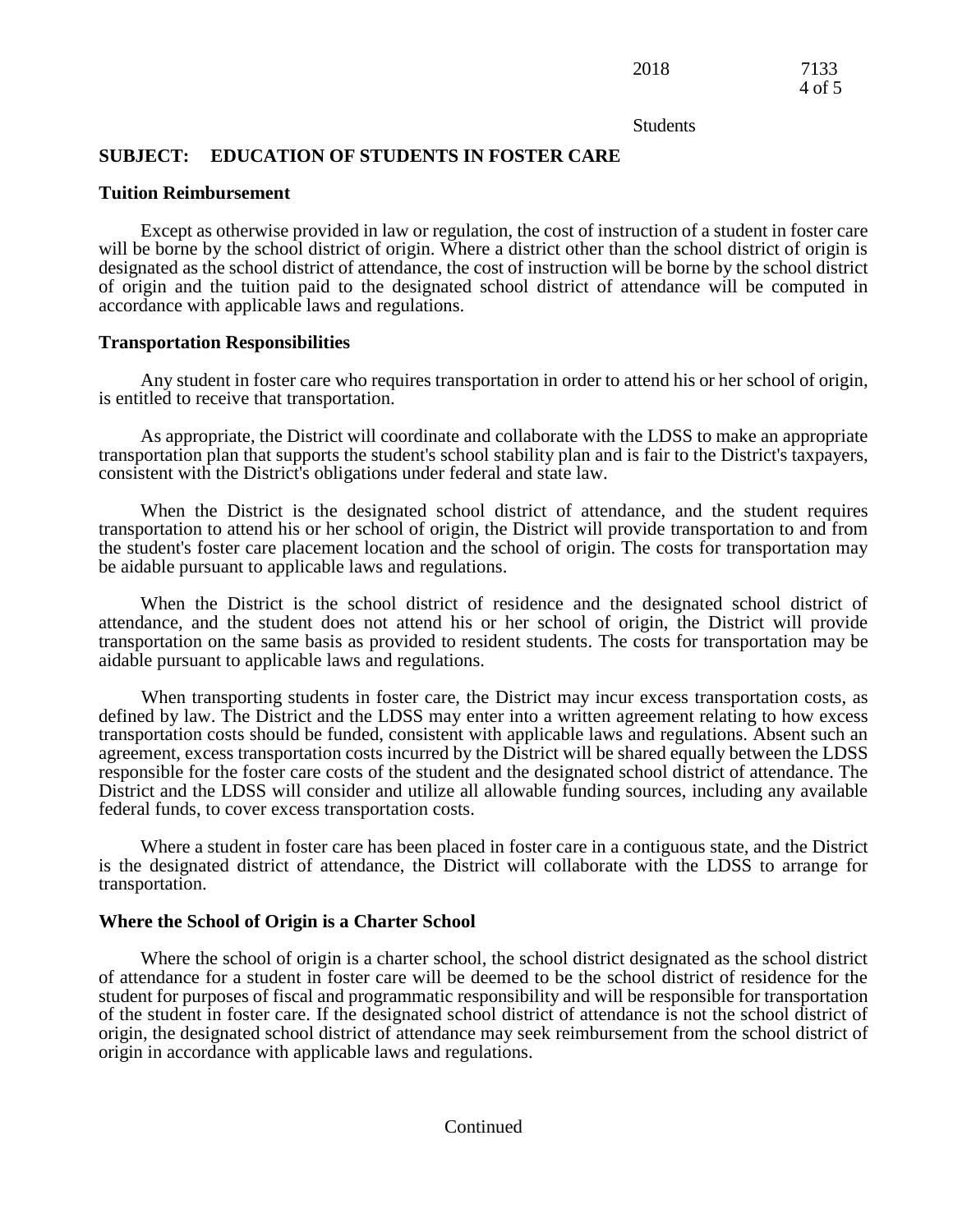# **SUBJECT: EDUCATION OF STUDENTS IN FOSTER CARE**

### **Dispute Resolution Process**

To the extent feasible and appropriate, the District will ensure that a student in foster care remains in his or her school of origin while any dispute is being resolved in order to minimize disruptions and reduce the number of moves between schools.

### **Coordination with Other Agencies**

The District will coordinate the provision of services described in this policy, as appropriate, with agencies or programs providing services to students in foster care.

The District will coordinate with other school districts on inter-district issues, such as transportation or transfer of school records.

The District will coordinate implementation of the above provision of services with the requirements of IDEA for students with disabilities.

### **Comparable Services**

Each student in foster care will be provided services comparable to other students in the school of attendance, including: transportation services; educational services for which the student meets eligibility criteria; educational programs for students with disabilities; educational programs for English learners; programs in career and technical education; programs for gifted and talented students; and school nutrition programs.

### **Student Privacy**

As appropriate, the District will collaborate with SED and/or the LDSS to determine what documentation related to a student in foster care should be shared among involved parties. In all cases, the District will comply with all statutory requirements to protect student privacy, including the Family Educational Rights and Privacy Act (FERPA) and any other applicable privacy requirements under federal, state, or local laws.

45 USC § 6312 45 CFR § 1355.20(a) US DOE, Non-Regulatory Guidance: Ensuring Stability for Children in Foster Care (June 23, 2016) Education Law §§ 3202 and 3244 Memorandum from NY St. Educ. Department on Educational Stability and Transportation Provisions for Students in Foster Care Memo (December 2, 2016)

NOTE: Refer also to Policies #5660 -- Meal Charging and Prohibition Against Meal Shaming #7240 -- Student Records: Access and Challenge

Adoption Date: 12/18/2018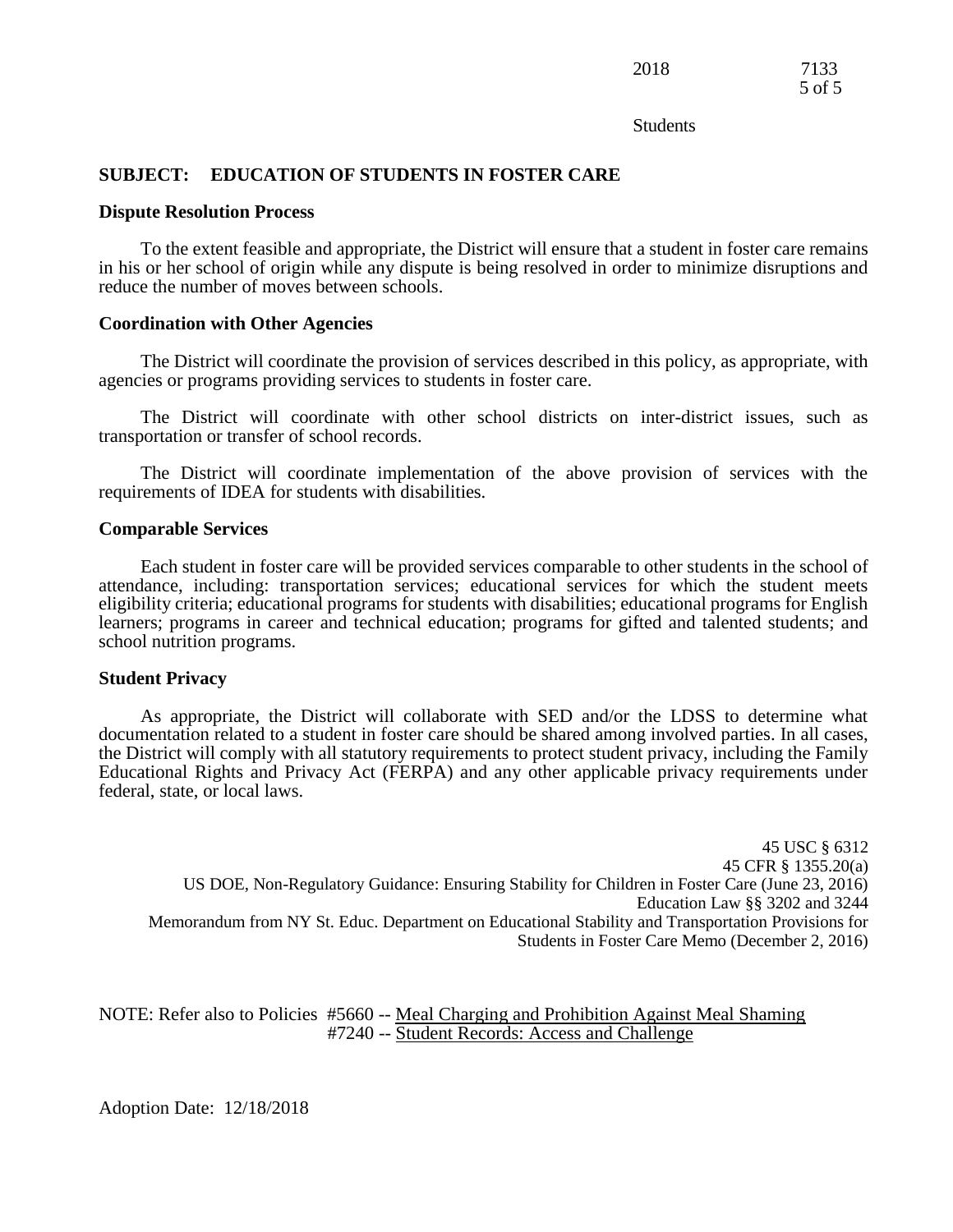Students

## **SUBJECT: DIPLOMA OR CREDENTIAL OPTIONS FOR STUDENTS WITH DISABILITIES**

The District will provide students with disabilities appropriate opportunities to earn a diploma or non-diploma high school exiting credential in accordance with Commissioner's regulations. Students with disabilities may be eligible for one or more of the following:

### **Diploma Options**

- a) Regents Diploma, including with honors, an advanced designation, a career and technical education endorsement, and/or any other designation or endorsement.
- b) Local Diploma, including with any endorsement.

## **Existing Credentials Options**

- a) Career Development and Occupational Studies (CDOS) Commencement Credential, which may be earned as a supplement to a Regents or local diploma or as a student's only exiting credential.
- b) Skills and Achievement Commencement Credential.

Specific requirements and detailed information for each diploma and non-diploma high school exiting credential are specified in the Commissioner's regulations and various guidance materials issued by the New York State Department of Education.

8 NYCRR §§ 100.1, 100.2, 100.5, and 100.6

#### NOTE: Refer also to Policies #7220 - Graduation Options/Early Graduation/Accelerated Programs #7221 - Participation in Graduation Ceremonies and Activities #7641 - Transition Services

Adoption Date: 12/18/2018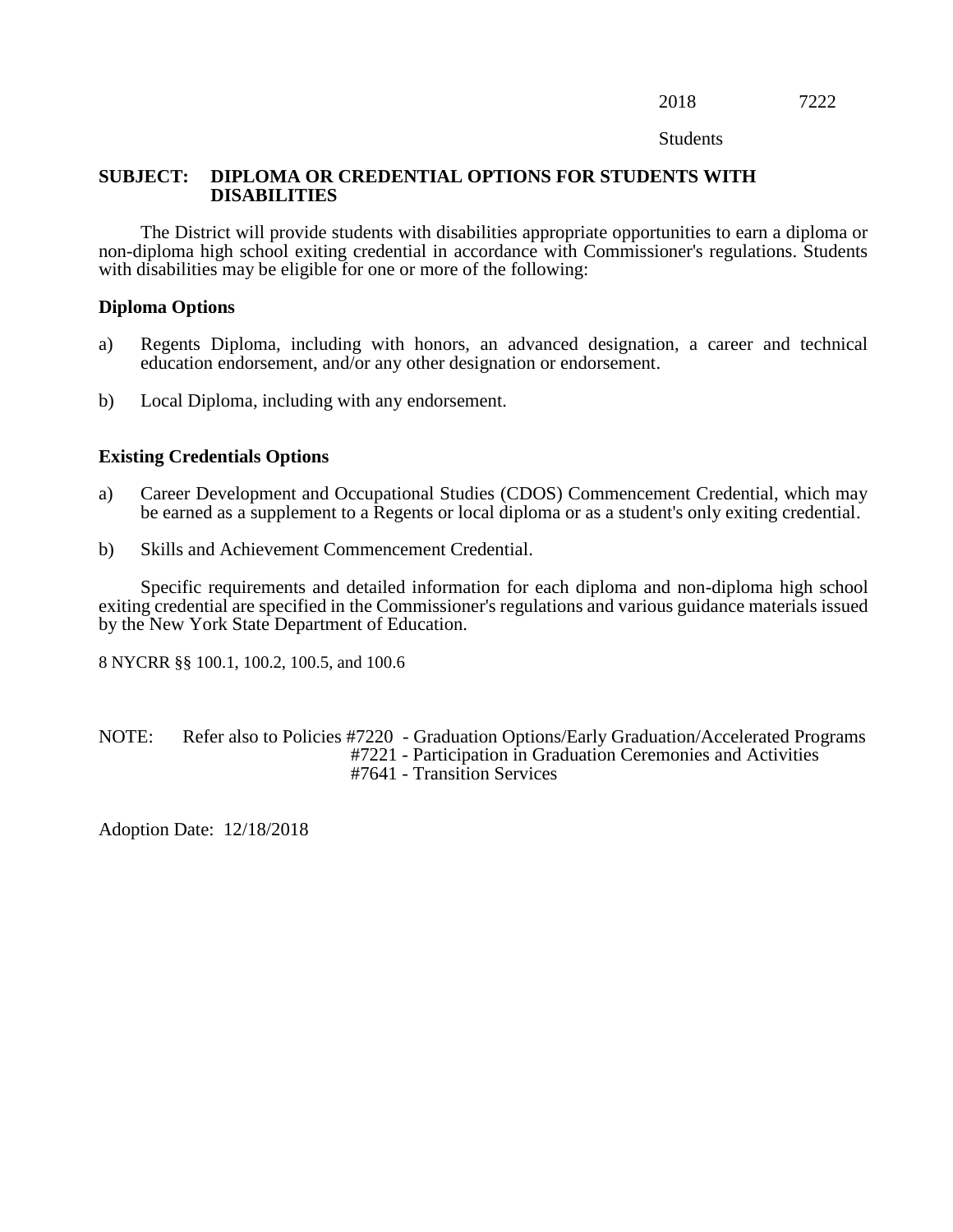### 2018 7260 1 of 3

Students

## **SUBJECT: DESIGNATION OF PERSON IN PARENTAL RELATION**

A parent of a minor or incapacitated person may designate another person as a person in parental relation to that minor or incapacitated person for certain health care and educational decisions for a period not exceeding 12 months. However, this parental designation is conditioned upon there being no prior order of any court in any jurisdiction currently in effect that would prohibit the parent from exercising the same or similar authority; and provided further that, in the case where a court has ordered that both parents must agree on education or health decisions regarding the child, a designation in accordance with this law will not be valid unless both parents have given their consent.

The designation of a person in parental relation must be in writing in the form prescribed by law, and must include specified information as set forth in law for designations of 30 days or less, as well as additional information required for designations of more than 30 days. The designation of a person in parental relation may be presented to any school that requires the designation by either the parent or designee. The designation may specify a period of time less than 12 months for which the designation will be valid unless earlier revoked by the parent in accordance with law. However, a designation specifying a period of more than 30 days must be notarized.

If no time period is specified in the designation, it will be valid until the earlier of:

- a) Revocation; or
- b) The expiration of 30 days from the date of signature if the designation does not meet the requirements for designations of more than 30 days; or
- c) Twelve months from the date of commencement specified in the designation if the designation meets the requirements for designations of more than 30 days.

## **Scope of Designation**

A designation made in accordance with this law may specify:

- a) The treatment, diagnosis, or activities for which consent is authorized;
- b) Any treatment, diagnosis, or activity for which consent is not authorized; or
- c) Any other limitation on the duties and responsibilities conveyed by the designation.

### **Form of Designation**

### Designations in General

A designation of a person in parental relation in accordance with this law must be in writing and include:

- a) The name of the parent;
- b) The name of the designee;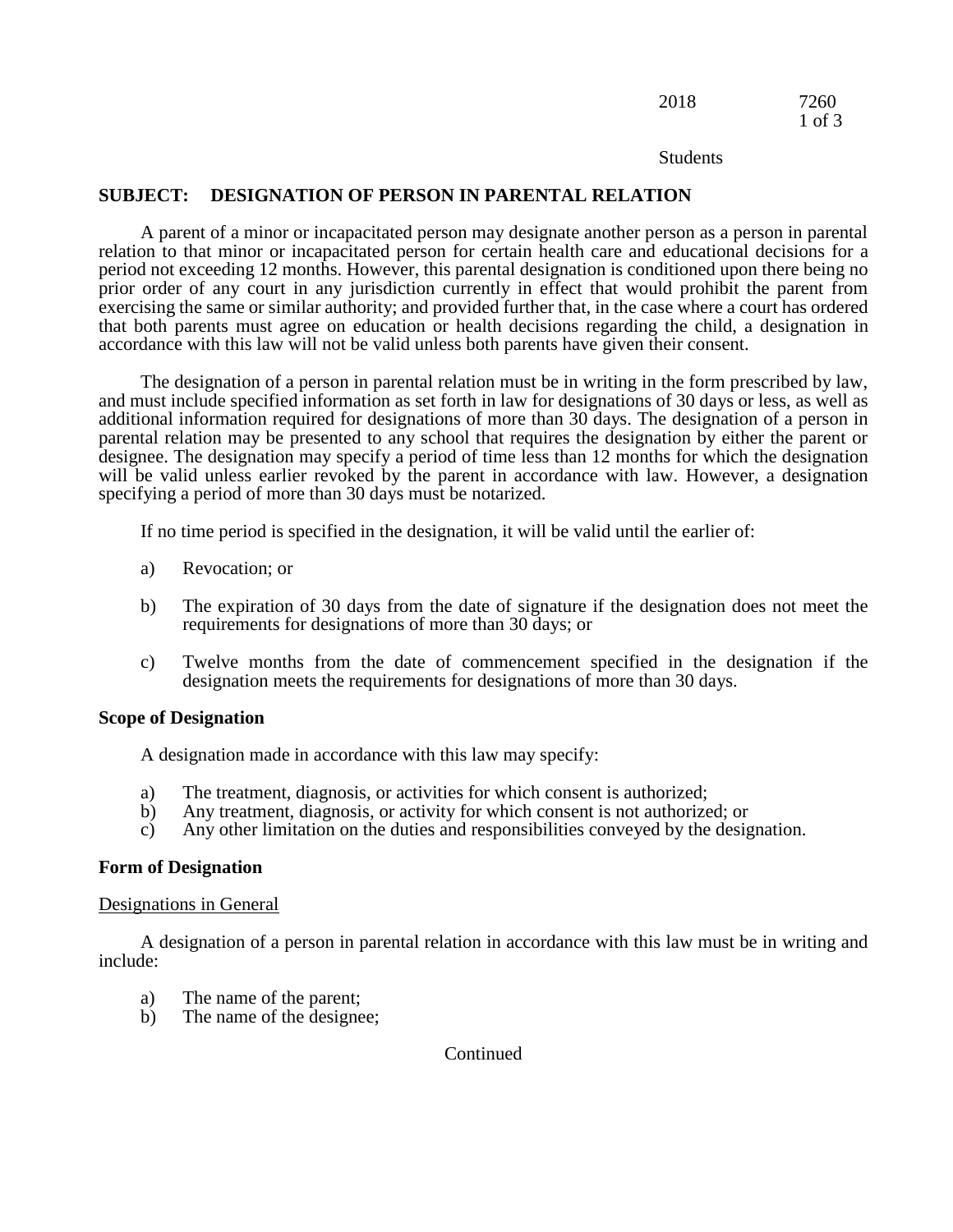### 2018 7260 2 of 3

#### Students

## **SUBJECT: DESIGNATION OF PERSON IN PARENTAL RELATION**

- c) The name of each minor or incapacitated person with respect to whom the designation is made;
- d) The parent's signature; and
- e) The date of the signature.

The designation may specify a period of time less than 12 months for which the designation will be valid unless earlier revoked by the parent in accordance with Section 5-1554 of General Obligations Law. However, any designation specifying a period of more than 30 days must also conform to the following provisions as set forth in law.

### Designations for More Than 30 Days

A designation specifying a period of more than 30 days must also include:

- a) An address and telephone number where the parent can be reached;
- b) An address and telephone number where the designee can be reached;
- c) The date of birth of each minor or incapacitated person with respect to whom the designation is made;
- d) The date or contingent event on which the designation commences;
- e) The written consent of the designee to the designation; and
- f) A statement that there is no prior order of any court in any jurisdiction currently in effect prohibiting the parent from making the designation.

A designation specifying a period of more than 30 days must be notarized.

### **Revocation of Designation**

A parent may revoke a designation by notifying, either orally or in writing, the designee or the school to which the designation has been presented, or by any other act evidencing a specific intent to revoke the designation. A designation will also be revoked upon the execution by the parent of a subsequent designation. Revocation by one parent authorized to execute a designation will be deemed effective and complete revocation of a designation in accordance with law.

A designee who receives notification from a parent of any revocation must immediately notify any school to which a designation has been presented. A parent may directly notify the school of the revocation. The failure of the designee to notify the school of the revocation will not make the revocation ineffective.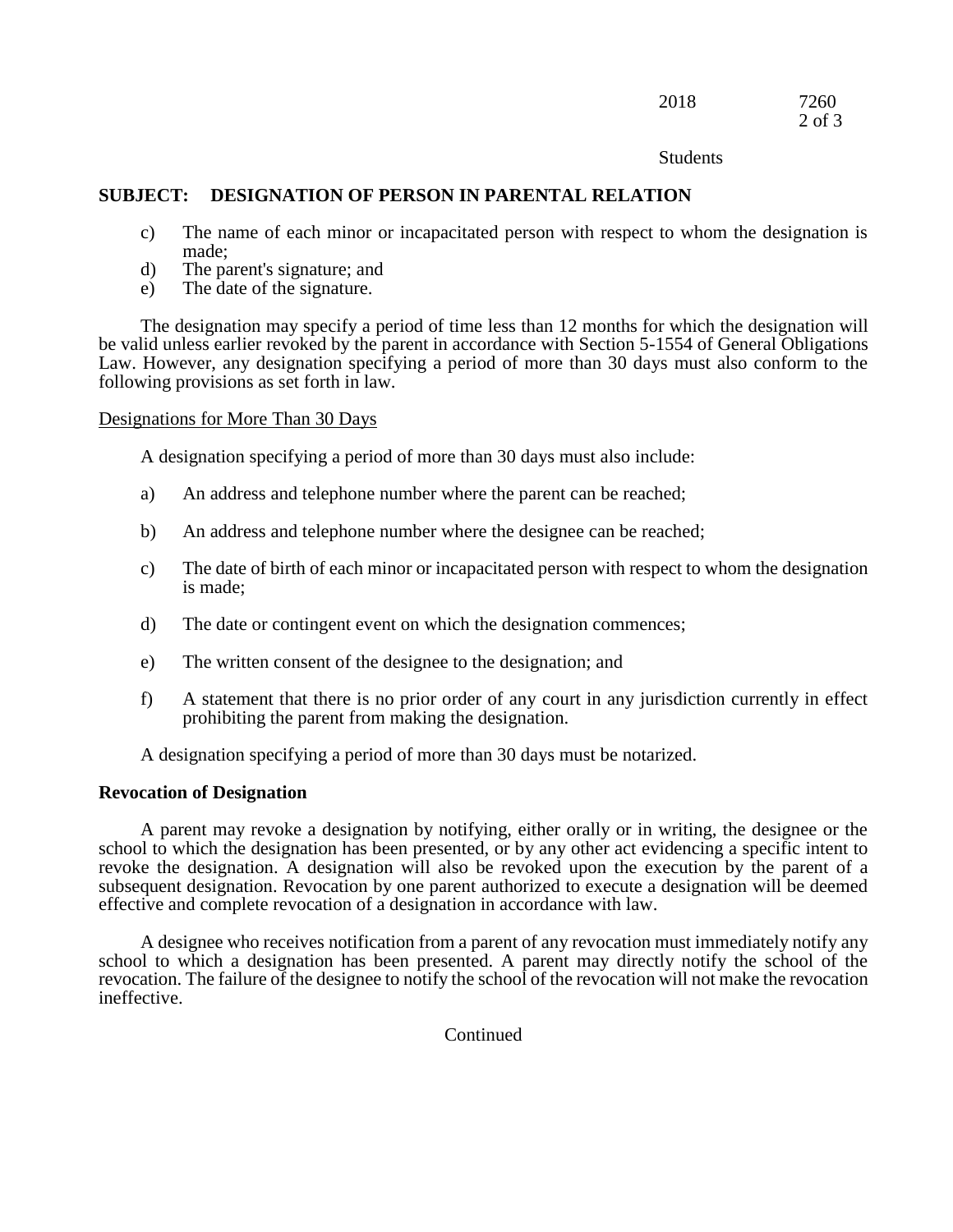### 2018 7260 3 of 3

#### Students

## **SUBJECT: DESIGNATION OF PERSON IN PARENTAL RELATION**

#### **Effect of Designation**

- a) A designee will possess all the powers and duties of a person in parental relation unless otherwise specified in the designation.
- b) A designation will not impose upon a designee a duty to support the child.
- c) A designation will not cause a change in the school district of residence of the child for purposes of the Education Law, and during the period of validity of the designation, the child will be presumed to be a resident of the school district in which the parent resided at the time the designation was made.
- d) A designation will terminate and be revoked upon the death or incapacity of the parent who signed the designation.
- e) The decision of a designee will be superseded by a contravening decision of a parent.

A person who acts based upon the consent of a designee reasonably, and in the good faith belief that the parent has authorized the designee to provide the consent, will not be deemed to have acted negligently, unreasonably, or improperly in accepting the designation and acting upon the consent. However, this person may be deemed to have acted negligently, unreasonably, or improperly if he or she has knowledge of facts indicating that the designation was never given, or did not extend to an act or acts in question, or was revoked.

No provision of General Obligations Law Title 15-A will be construed to require designation of a person in parental relation where the designation is not otherwise required by law, rule, or regulation.

> Education Law §§ 2 and 3212 Family Court Act § 413 General Obligations Law Title 15-A Public Health Law §§ 2164 and 2504

Adoption Date: 12/18/2018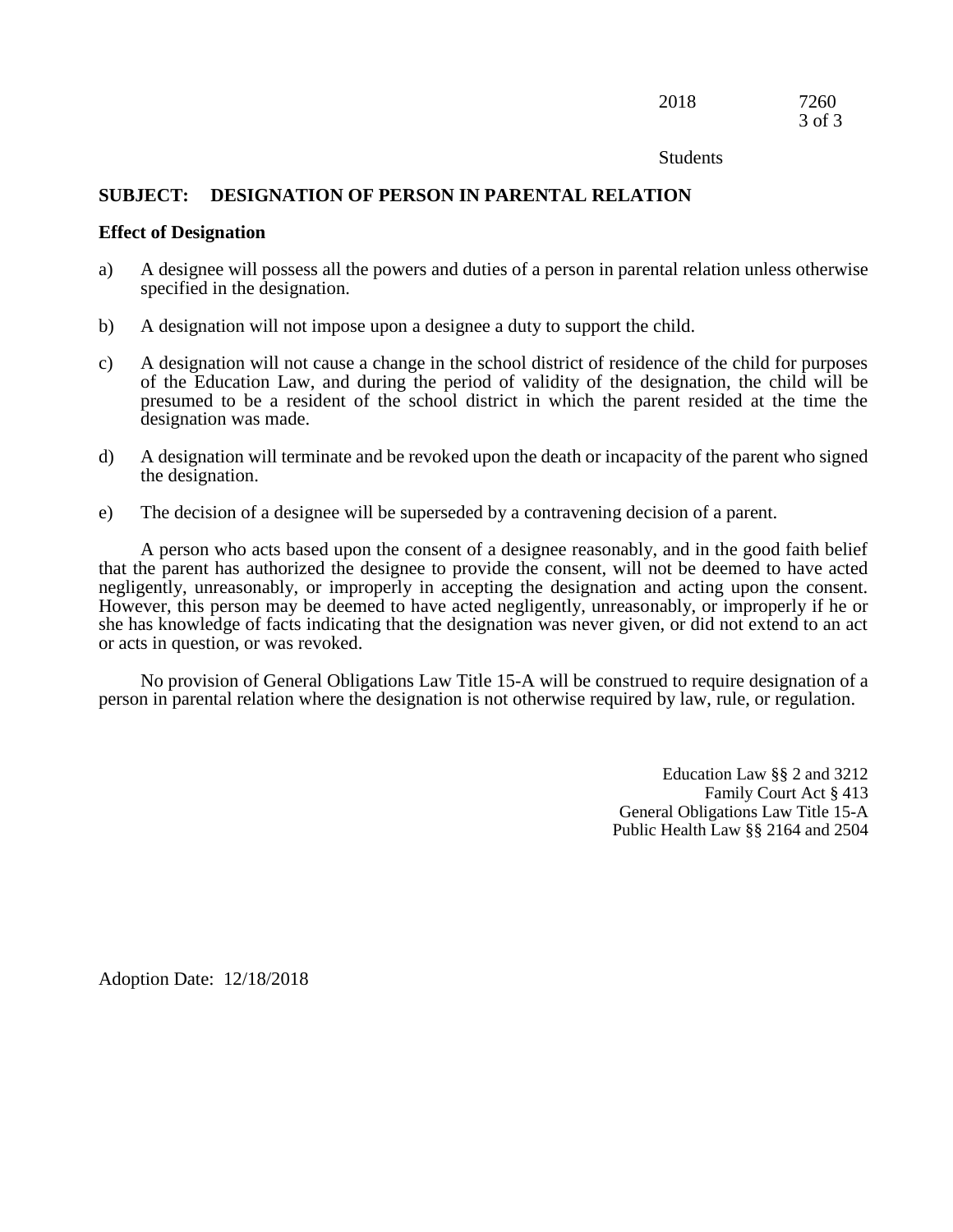2018 7512 1 of 5

Students

### **SUBJECT: STUDENT PHYSICALS**

#### **Health Examination and Certificate**

#### Health Examination

Each student enrolled in a District school must have a satisfactory health examination conducted by a duly licensed physician, physician assistant, or nurse practitioner within 12 months prior to the commencement of the school year of the student's entrance into:

- a) A District school at any grade level;
- b) Pre-kindergarten or kindergarten; and
- c) 1st, 3rd, 5th, 7th, 9th, and 11th grades.

The District may also require an examination and health history of a student when it is determined by the District that it would promote the educational interests of the student.

The District will also provide health examinations before participation in strenuous physical activity and periodically throughout the season as necessary, as well as for the issuance of employment certificates, vacation work permits, newspaper carrier certificates, and street trades badges.

#### Health Certificate

Each student must submit a health certificate attesting to the health examination within 30 calendar days after his or her entrance into:

- a) A District school at any grade level;
- b) Pre-Kindergarten or kindergarten; and
- c) 1st, 3rd, 5th, 7th, 9th, and 11th grades.

The building principal or designee will send a notice to the parent of, or person in parental relation to, any student who does not present a health certificate, that if the required health certificate is not furnished within 30 calendar days from the date of the notice, an examination by health appraisal will be made of the student by the School Physician.

The health certificate will be filed in the student's cumulative record. The health certificate must:

a) Be on a form prescribed by the Commissioner;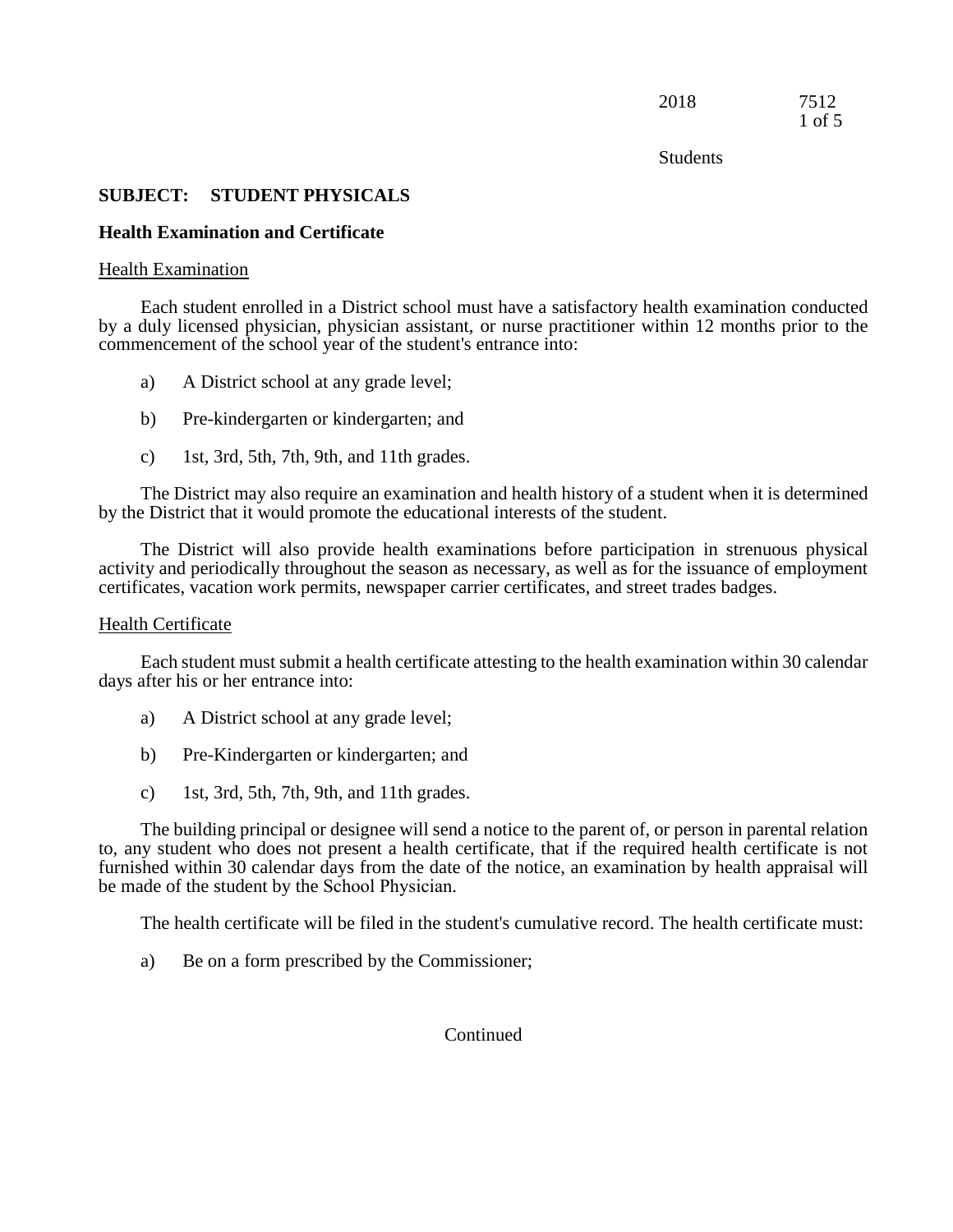## 2018 7512 2 of 5

#### Students

### **SUBJECT: STUDENT PHYSICALS**

- b) Describe the condition of the student when the examination was given, provided that such examination was not given more than 12 months prior to the commencement of the school year in which the examination is required;
- c) State the results of any test conducted on the student for sickle cell anemia;
- d) State whether the student is in a fit condition of health to permit his or her attendance at a District school and, where applicable, whether the student has impaired sight or hearing, has received a scoliosis screening, or has any other physical disability which may tend to prevent the student from receiving the full benefit of school work or from receiving the best educational results, or which may require a modification of such work to prevent injury to the student;
- e) State the student's body mass index (BMI) and weight status category; and
- f) Be signed by a duly licensed physician, physician assistant, or nurse practitioner, who is:
	- 1. Authorized by law to practice in New York State consistent with any applicable written practice agreement; or
	- 2. Authorized to practice in the jurisdiction in which the examination was given, provided that the Commissioner has determined that the jurisdiction has standards of licensure and practice comparable to those of New York State.

A licensed health professional with appropriate training may conduct a scoliosis screening.

### Dental Health Certificate

The District will request a dental health certificate from each student at the same time that health certificates are required.

The District may also request an assessment and dental health history of a student when it is determined by the District that it would promote the educational interests of the student.

A notice of request for a dental health certificate will be distributed at the same time that the parent or person in parental relation is notified of health examination requirements.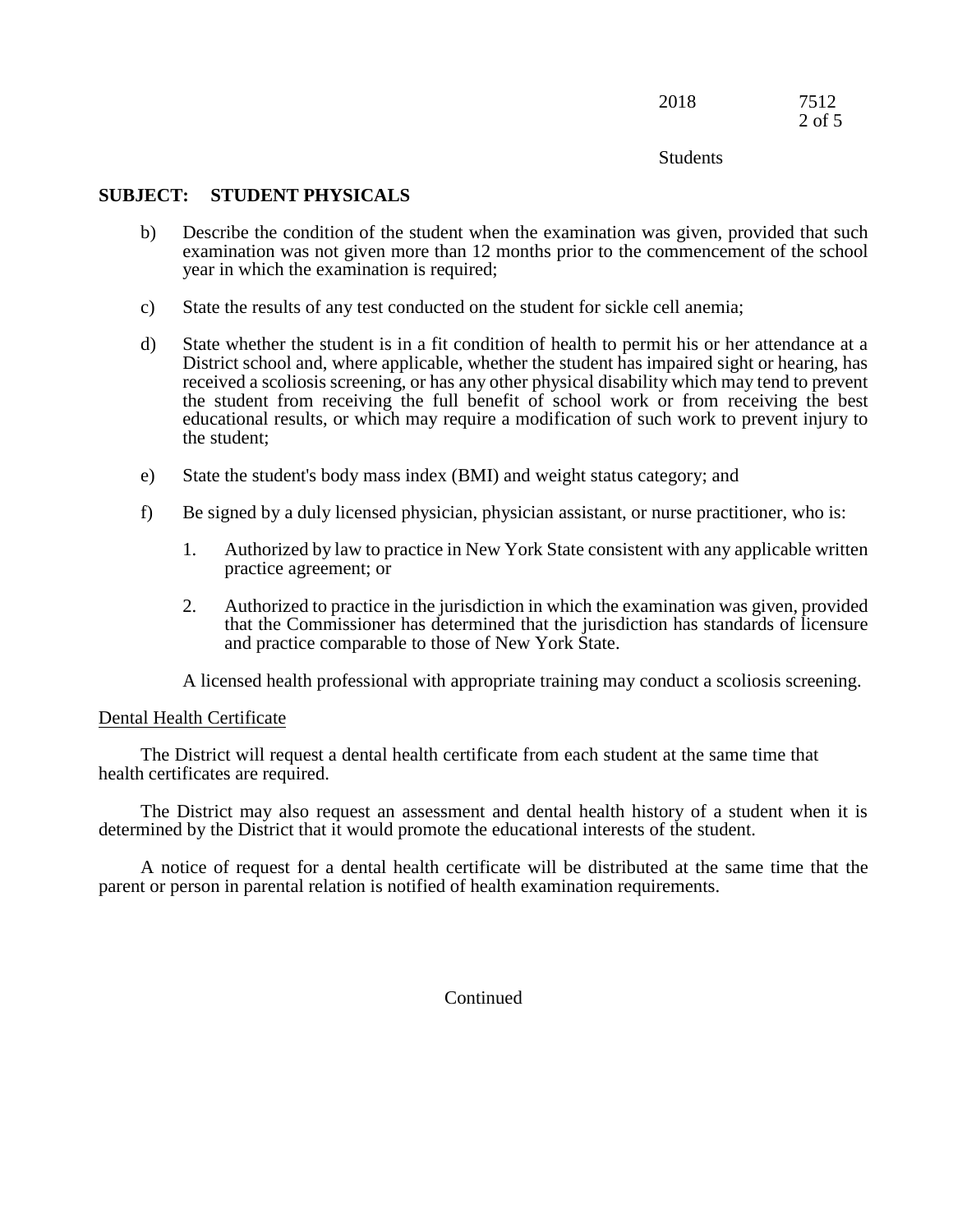## 2018 7512 3 of 5

Students

### **SUBJECT: STUDENT PHYSICALS**

The dental health certificate will be filed in the student's cumulative record. The dental health certificate must:

- a) Describe the dental health condition of the student when the assessment was given, provided that the assessment was not given more than 12 months prior to the commencement of the school year in which the assessment is requested; and
- b) State whether the student is in fit condition of dental health to permit his or her attendance at a District school; and
- c) Be signed by a duly licensed dentist, or a registered dental hygienist, who is:
	- 1. Authorized by law to practice in New York State, and consistent with any applicable written practice agreement; or
	- 2. Authorized to practice in the jurisdiction in which the assessment was performed, provided that the Commissioner has determined that the jurisdiction has standards of licensure and practice comparable to New York State.

#### Examination by Health Appraisal

The School Physician will cause students who are required to, but have not submitted, the required health certificate and students with disabilities to be separately and carefully examined and tested to ascertain whether any student has impaired sight or hearing, or any other physical disability which may tend to prevent the student from receiving the full benefit of school work or from receiving the best educational results, or which may require a modification of work to prevent injury to the student.

Each examination will include a calculation of the student's BMI and weight status category. Further, the physician, physician assistant, or nurse practitioner administering the examination will determine whether a one-time test for sickle cell anemia is necessary or desirable and, if so determined, will conduct the test and include the results in the health certificate.

Unless otherwise prohibited by law, if it is ascertained that a student has impaired sight or hearing, or a physical disability or other condition, including sickle cell anemia, the building principal or designee will notify, in writing, the student's parent or person in parental relation as to the existence of the disability. If the parent or person in parental relation is unable or unwilling to provide the necessary relief and treatment for the student, it will be reported by the building principal or designee to the School Physician, who then has the duty to provide relief for the student.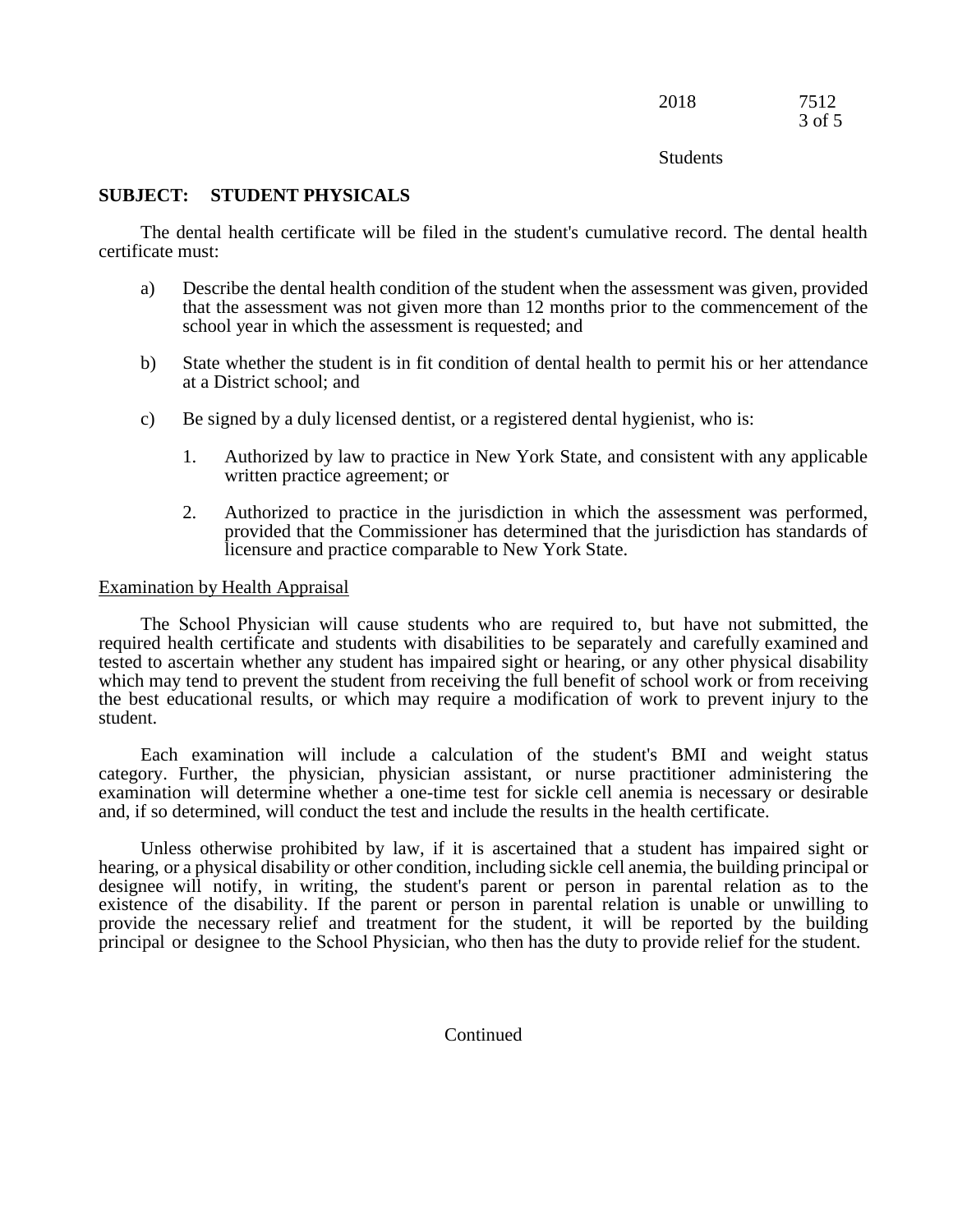2018 7512 4 of 5

Students

### **SUBJECT: STUDENT PHYSICALS**

#### District Reporting of BMI and Weight Status Category

Each school year, the New York State Department of Health randomly selects a certain number of districts across New York State to report, in the aggregate, students' BMI and weight status categories. Selected districts must report BMI results on-line using the Department of Health's Health Provider Network secure website. A student's parent or person in parental relation may refuse to have the student's BMI and weight status category included in such survey.

### **Health Screenings**

The District will provide a:

- a) Scoliosis screening, if not documented on the student's health certificate, at least once each school year for male students in grade 9, and for female students in grades 5 and 7. The positive results of any scoliosis screening examination will be provided in writing to the student's parent or person in parental relation within 90 calendar days after the finding;
- b) Vision screening, if not documented on the student's health certificate, to all students within six months of admission to a District school. The vision screening will test the student's color perception, distance acuity, and near vision. In addition, all students will be screened for distance acuity and near vision in grades pre-kindergarten or kindergarten, 1, 3, 5, 7, and 11, as well as at any other time deemed necessary. The results of all vision screening requiring follow-up examinations will be provided in writing to the student's parent or person in parental relation and to any teacher of the student while the student is enrolled in the District school; and
- c) Hearing screening, if not documented on the student's health certificate, to all students within six months of admission to a District school. In addition, all students will receive a hearing screening in grades pre-kindergarten or kindergarten, 1, 3, 5, 7, and 11, as well as at any other time deemed necessary. Each hearing screening will include, but not be limited to, pure tone screening. The results of any hearing tests requiring a follow-up examination will be provided in writing to the student's parent or person in parental relation and to any teacher of the student while the student is enrolled in the District school.

The results of all health screenings will be recorded in the student's cumulative health record which will be maintained by the school for at least as long as the minimum retention period for such records.

### **Student Health Records**

The health records of individual students will be kept confidential in accordance with the federal Family Educational Rights and Privacy Act (FERPA) and any other applicable federal and state laws.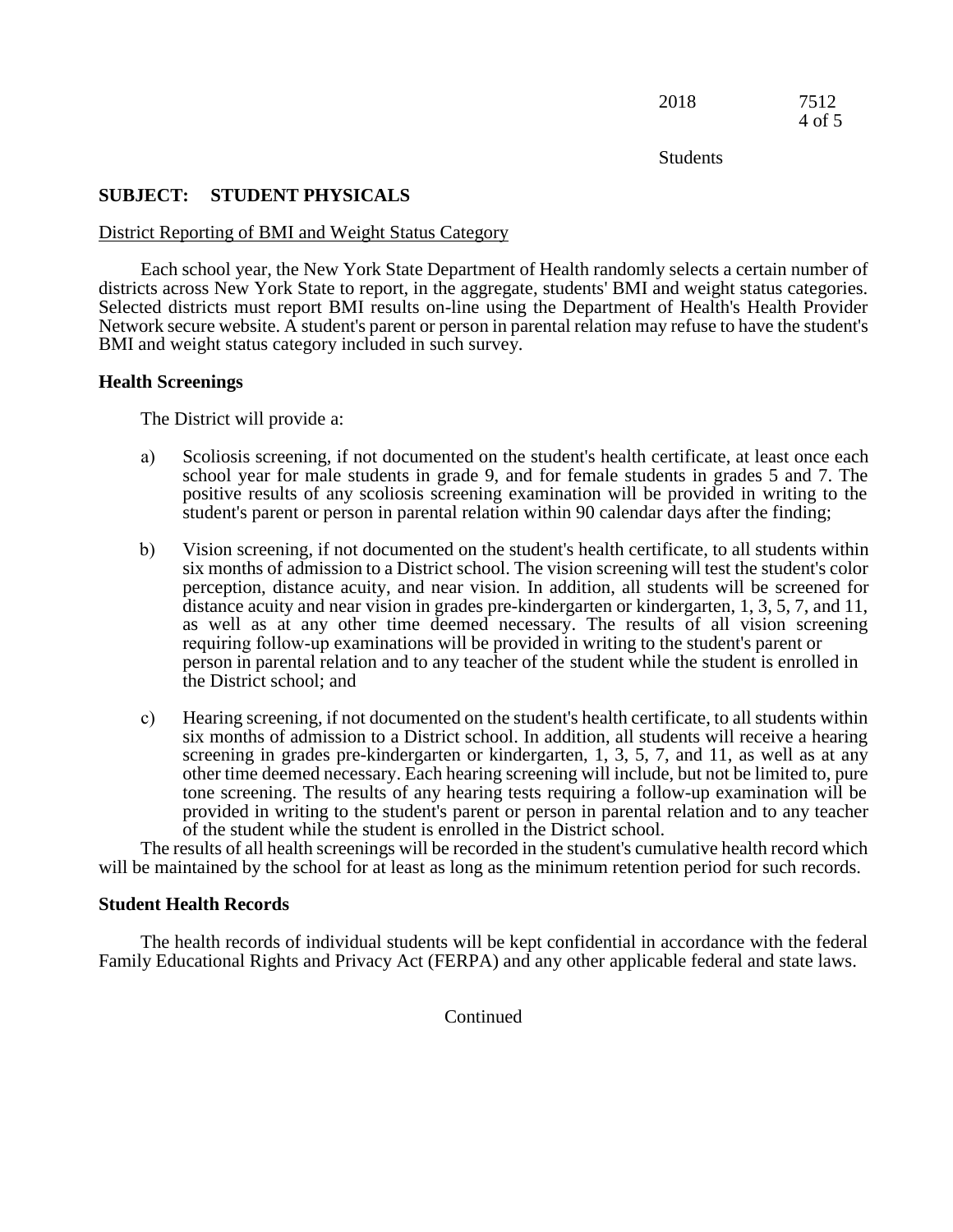2018 7512 5 of 5

Students

### **SUBJECT: STUDENT PHYSICALS**

#### **Accommodation for Religious Beliefs**

No health examinations, health history, examinations for health appraisal, screening examinations for sickle cell anemia and/or other health screenings will be required where a student or the parent or person in parental relation to that student objects on the grounds that the examinations, health history, and/or screenings conflict with their genuine and sincere religious beliefs. A written and signed statement from the student or the student's parent or person in parental relation that the person holds these beliefs must be submitted to the building principal or designee, in which case he or she may require supporting documents.

#### **Students in Temporary Housing**

For students in temporary housing (i.e., homeless children and youth), the enrolling school must immediately refer the parent or guardian of the student to the District's McKinney-Vento liaison, who will assist them in obtaining the necessary medical records.

> 20 USC § 1232g Education Law §§ 903-905, and 3220 8 NYCRR §§ 136.1, 136.3

NOTE: Refer also to Policies #5690 - Exposure Control Program

- #5691 Communicable Diseases
- #5692 Acquired Immune Deficiency Syndrome and/or Positive Blood Test to the Human Immunodeficiency Virus
- #7121 -- Diagnostic Screening of Students
- #7131 -- Education of Students in Temporary Housing
- #7250 -- Student Privacy, Parental Access to Information, and Administration of Certain Physical Examinations to Minors
- #7420 -- Sports and the Athletic Program
- #7510 -- School Health Services
- #7511 -- Immunization of Students
- #7522 -- Concussion Management

Adoption Date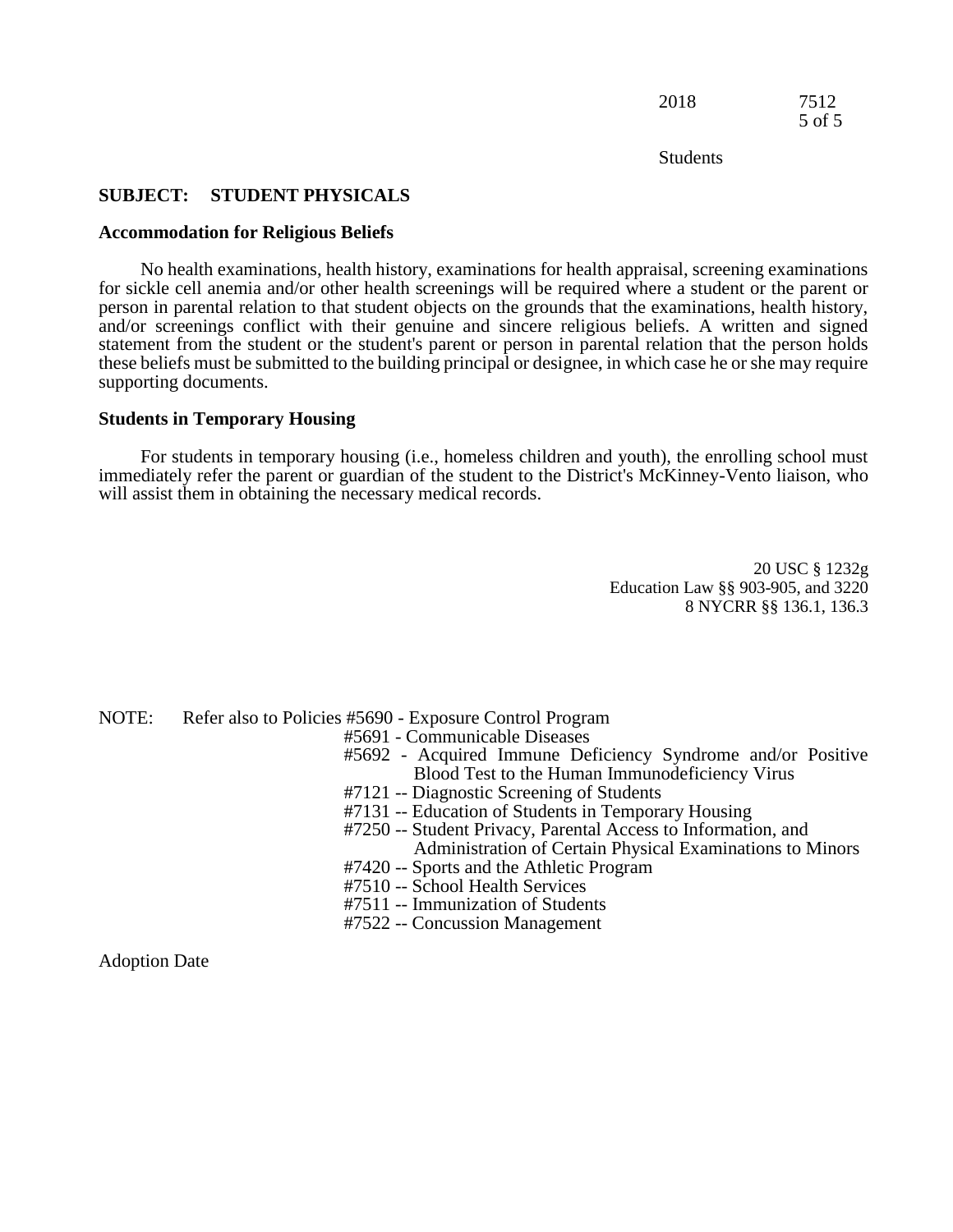2018 7523 1 of 3

Students

# **SUBJECT: CONCUSSION MANAGEMENT**

The Board recognizes that concussions and head injuries are the most commonly reported injuries in children and adolescents who participate in sports and recreational activities. The physical and mental well-being of District students is a primary concern. As such, the District supports the proper evaluation and management of concussion injuries.

A concussion is a mild traumatic brain injury (MTBI) that occurs when normal brain functioning is disrupted by a blow or jolt to the head or body that causes the head and brain to move rapidly back and forth. Recovery from concussion and its symptoms will vary*.* Avoiding re-injury and over-exertion until fully recovered are the cornerstones of proper concussion management.

### **Concussion Management Team (CMT)**

The District is authorized, at its discretion, to establish a Concussion Management Team (CMT) which may be composed of the certified athletic director, a school nurse, the school physician, a coach of an interscholastic team, a certified athletic trainer or such other appropriate personnel as designated by the District. The CMT will oversee and implement the District's concussion policy, including the requirement that all school coaches, physical education teachers, nurses, and certified athletic trainers who work with and/or provide instruction to pupils engaged in school-sponsored athletic activities complete training relating to MTBIs. Furthermore, every CMT may establish and implement a program which provides information on MTBIs to parents and persons in parental relation throughout each school year.

### **Staff Training/Course of Instruction**

Each school coach, physical education teacher, school nurse, and certified athletic trainer who works with and/or provides instruction to students in school-sponsored athletic activities will complete a course of instruction every two years relating to recognizing the symptoms of concussions or MTBIs and monitoring and seeking proper medical treatment for students who suffer from a concussion or MTBI.

Components of the training will include:

- a) The definition of MTBI;
- b) Signs and symptoms of MTBI;
- c) How MTBIs may occur;
- d) Practices regarding prevention; and
- e) Guidelines for the return to school and school activities for a student who has suffered an MTBI, even if the injury occurred outside of school.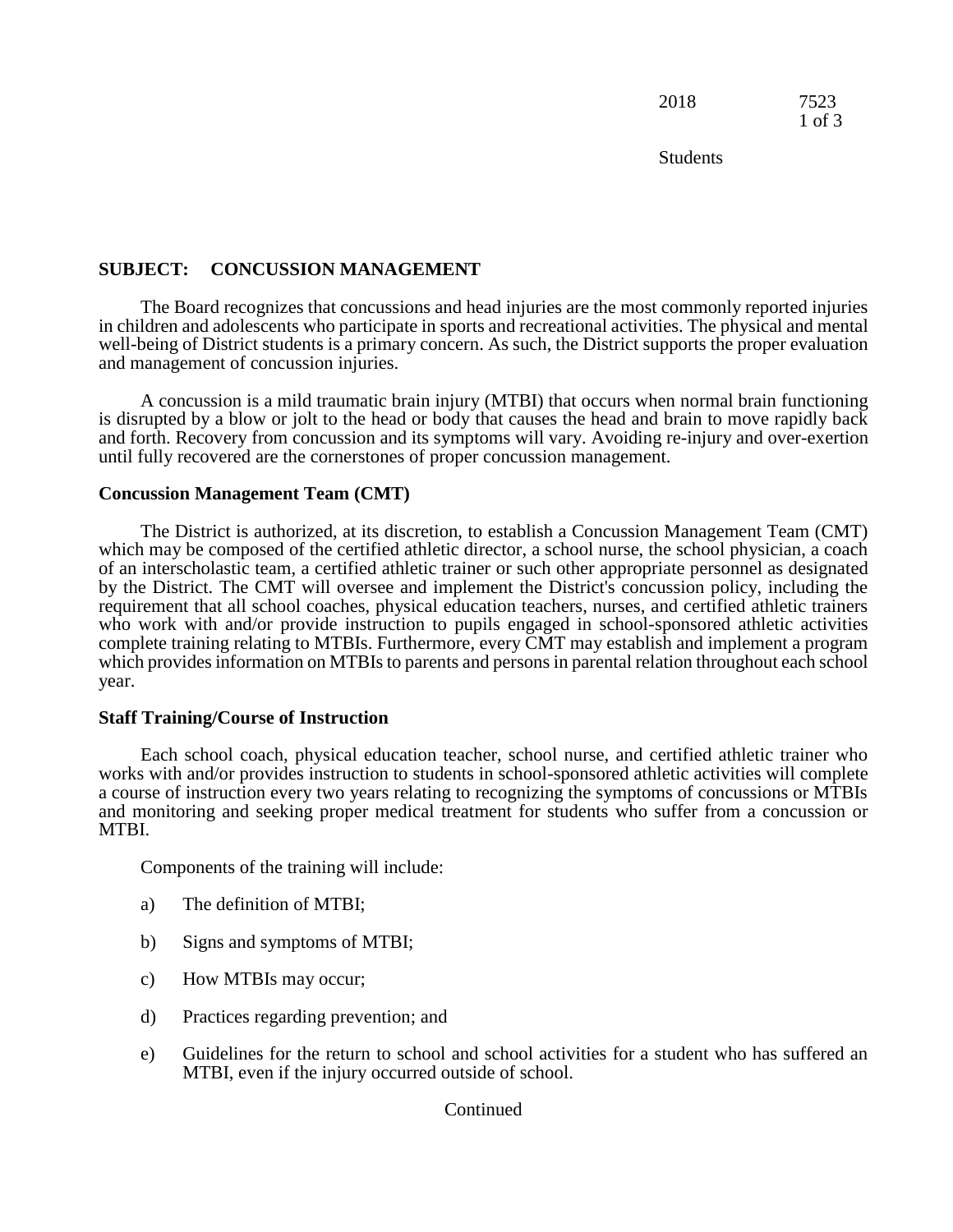| 2018 | 7523   |
|------|--------|
|      | 2 of 3 |

### **SUBJECT: CONCUSSION MANAGEMENT**

The course can be completed by means of instruction approved by State Education Department (SED) which include, but are not limited to, courses provided online and by teleconference. The CMT will utilize the District's existing system to document all required training and professional development for District staff. Upon completion of the training each year, staff will forward their course completion certificate to the appropriate staff for entry into the system. The system will also use an email to remind staff of the need to complete the training each year. Because concussion symptoms may manifest themselves in any setting, all school staff will be encouraged to take the online training and be alert for students who may display or report concussion symptoms.

#### **Information to Parents and Students**

The District will include the following information on MTBIs or concussions in any permission or consent form or similar document that may be required from a parent or person in parental relation for a student's participation in interscholastic sports. Similar information will be provided to all students when they sign up for participation in sports and/or through information provided in physical education, health or mental health classes. Information will include:

- a) The definition of MTBI;
- b) Signs and symptoms of MTBI;
- c) How MTBIs may occur;
- d) Practices regarding prevention; and
- e) Guidelines for the return to school and school activities for a student who has suffered an MTBI, even if the injury occurred outside of school.

The District will provide a link on its website to this list of information from the SED's and Department of Health's websites.

### **Identification of Concussion and Removal from Athletic Activities**

The District requires the immediate removal from all athletic activities of any student who has sustained, or is believed to have sustained, a MTBI or concussion. Any student demonstrating signs, symptoms, or behaviors consistent with a concussion while participating in a class, extracurricular activity, or interscholastic athletic activity will be removed from the class, game, or activity and must be evaluated as soon as possible by an appropriate health care professional. This removal must occur based on display of symptoms regardless of whether the injury occurred inside or outside of school. If there is any doubt as to whether the student has sustained a concussion, it will be presumed that the student has been injured until proven otherwise. The District will notify the student's parents or guardians and recommend appropriate evaluation and monitoring.